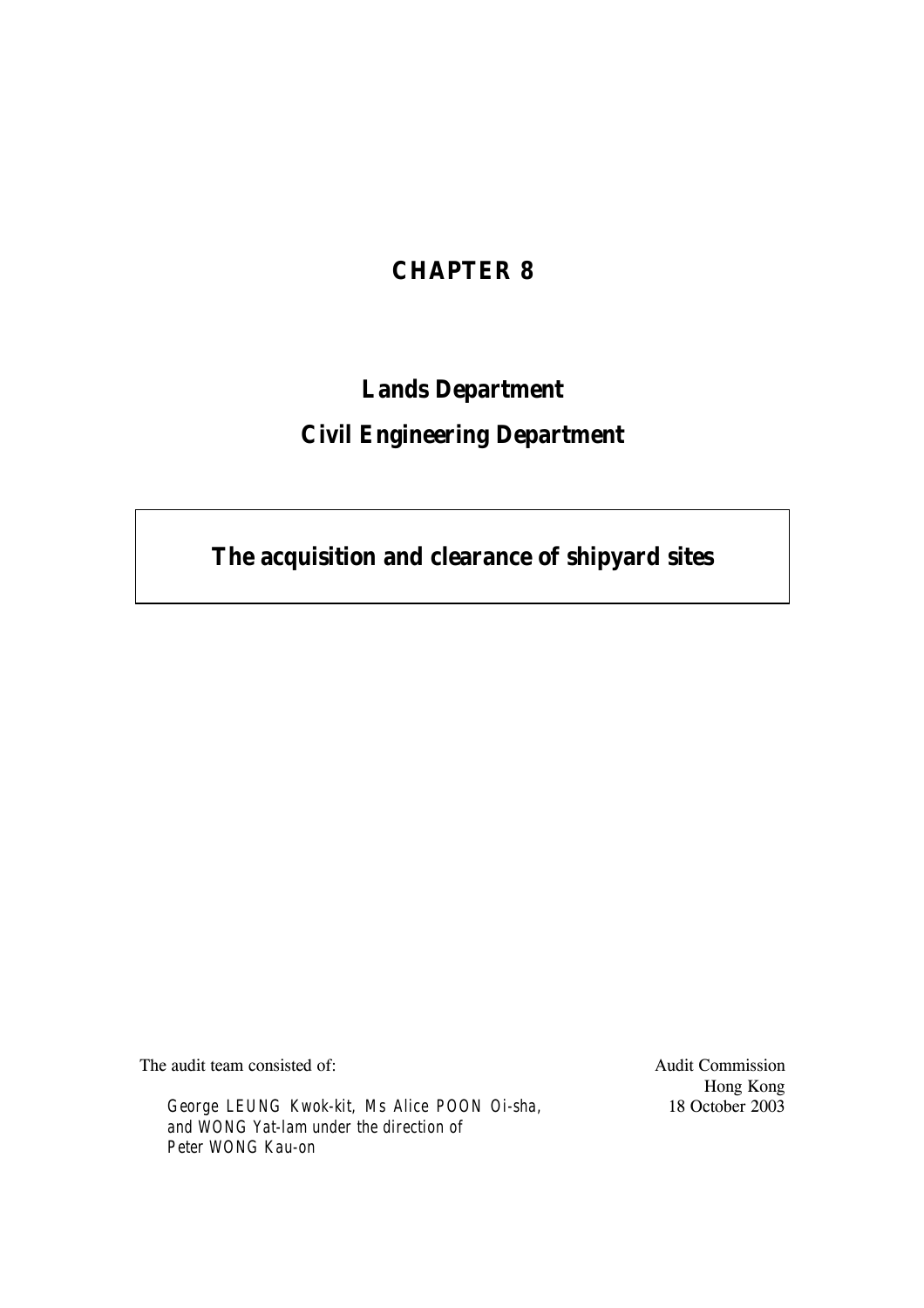# **THE ACQUISITION AND CLEARANCE OF SHIPYARD SITES**

# **Contents**

| <b>SUMMARY</b> |                                                                                | <b>Paragraphs</b> |
|----------------|--------------------------------------------------------------------------------|-------------------|
|                | <b>PART 1: INTRODUCTION</b>                                                    | 1.1               |
|                | Acquisition of shipyard sites                                                  | 1.2               |
|                | Audit review                                                                   | 1.3               |
|                | <b>PART 2: RESUMPTION AND CLEARANCE OF</b><br>THE NORTH TSING YI SHIPYARD SITE | $2.1 - 2.4$       |
|                | Responsibility for clearance of the shipyard sites                             | $2.5 - 2.11$      |
|                | <b>Audit observations</b>                                                      | $2.12 - 2.13$     |
|                | <b>Audit recommendations</b>                                                   | 2.14              |
|                | Response from the Administration                                               | 2.15              |
|                | Decontamination cost of the North Tsing Yi shipyard site                       | $2.16 - 2.24$     |
|                | <b>Audit observations</b>                                                      | $2.25 - 2.27$     |
|                | <b>Audit recommendations</b>                                                   | 2.28              |
|                | Response from the Administration                                               | 2.29              |
|                | <b>PART 3: ASSESSMENT OF CONTAMINATION</b><br>AT THE PENNY'S BAY SHIPYARD SITE | 3.1               |
|                | Background                                                                     | $3.2 - 3.4$       |
|                | Discovery of contamination at the Penny's Bay shipyard site                    | $3.5 - 3.14$      |
|                | Dioxins found at the Penny's Bay shipyard site                                 | $3.15 - 3.16$     |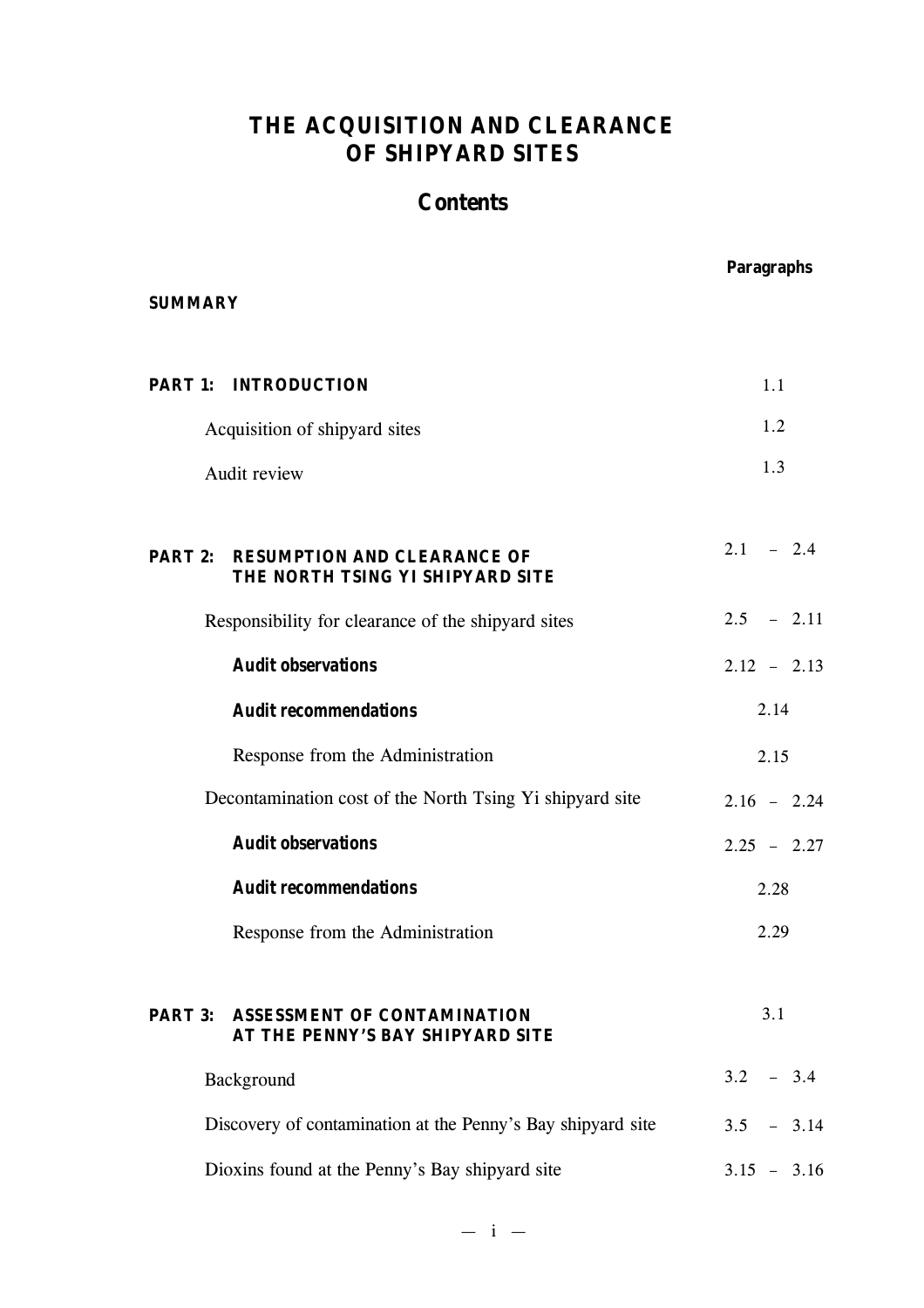|         |                                                                                      | <b>Paragraphs</b> |
|---------|--------------------------------------------------------------------------------------|-------------------|
|         | Previous complaints about open burning<br>of wastes at the Penny's Bay shipyard site | $3.17 - 3.19$     |
|         | <b>Audit observations</b>                                                            | $3.20 - 3.24$     |
|         | <b>Audit recommendations</b>                                                         | $3.25 - 3.27$     |
|         | Response from the Administration                                                     | $3.28 - 3.30$     |
| PART 4: | <b>SURRENDER OF THE PENNY'S BAY</b>                                                  | 4.1               |
|         | <b>SHIPYARD SITE TO THE GOVERNMENT</b>                                               |                   |

| Response from the Administration                                  | 4.30          |
|-------------------------------------------------------------------|---------------|
| <b>Audit recommendations</b>                                      | 4.29          |
| <b>Audit observations</b>                                         | $4.25 - 4.28$ |
| Environmental protection clause in lease conditions               | $4.14 - 4.24$ |
| Indemnity clause included in Deed of Surrender of a Tsing Yi site | $4.12 - 4.13$ |
| Surrender of the site on an "as is" basis                         | $4.2 - 4.11$  |

# **Appendices**

- A : Complaints about open burning of wastes at the Penny's Bay shipyard site in 1995 and 1999
- B : Surrender of a Tsing Yi site in which the Government would be indemnified if contamination was subsequently found
- C : Chronology of key events
- D : Acronyms and abbreviations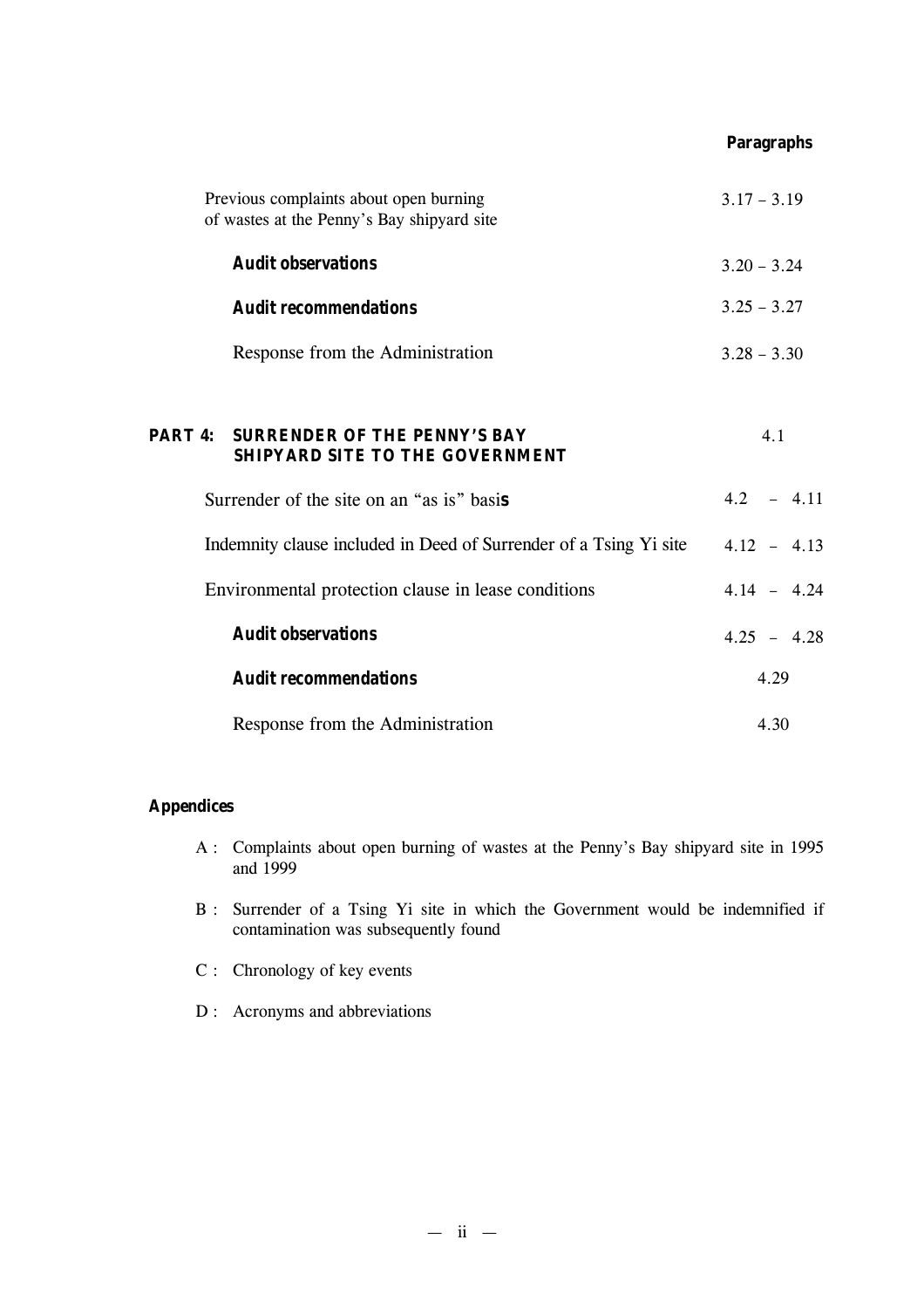# **THE ACQUISITION AND CLEARANCE OF SHIPYARD SITES**

# **Summary**

1. The Government may acquire land for public purposes either by resumption of land, or by negotiation with the landowners for the surrender of land. For land let out under a short term tenancy (STT), the Government may terminate the STT so as to acquire the land for public purposes. In 1997, the Government resumed 6 leased shipyard sites and terminated 15 STTs at North Tsing Yi, Kwai Tsing (hereinafter referred to as the NTY shipyard site) for the construction of district open space and government/institution/community facilities. In 2001, the Government also negotiated with the lessee for the voluntary surrender of a leased shipyard site at Penny 's Bay, Lantau (hereinafter referred to as the PB shipyard site) for the future development of a theme park project. Audit found that the Government incurred significant costs of clearance and decontamination of the sites after their acquisition (paras. 1.1 and 1.2).

# **AUDIT FINDINGS**

%------------------------------------------------------------------------------------------

-----------------------------

#### **Clearing the North Tsing Yi shipyard site**

2. For the NTY shipyard site, there were conditions in the STTs stipulating that the tenants were responsible for clearing the structures at the sites on termination of the tenancy agreements. However, on termination of the 15 STTs, the Lands Department (Lands D) did not take action to enforce such provisions on the grounds that it might be difficult to enforce them effectively. In the event, the Government had to spend about \$5.5 million to clear the site. Audit found that the Lands D has not yet stated in the Lands Administration Office Instruction the specific justifications under which an STT tenant may be exempted from clearing the site (paras. 2.2 to 2.6, 2.12 and 2.13).

#### **Decontaminating the North Tsing Yi shipyard site**

3. After the leased sites had reverted to the Government in April 1997 and the STTs had been terminated from April to July 1997, about 75,000 cubic metres of soil were found contaminated. The Government had to incur about \$64.5 million to decontaminate the sites. Audit found that there were conditions in the 6 leases and in 5 of the 15 STTs prohibiting contamination of the site. The lessees and the STT tenants concerned might have responsibility for decontaminating the sites. The Lands D has asked the Department of Justice on whether these lessees and STT tenants breached the conditions prohibiting contamination. Audit considers that if the Department of Justice

— iii —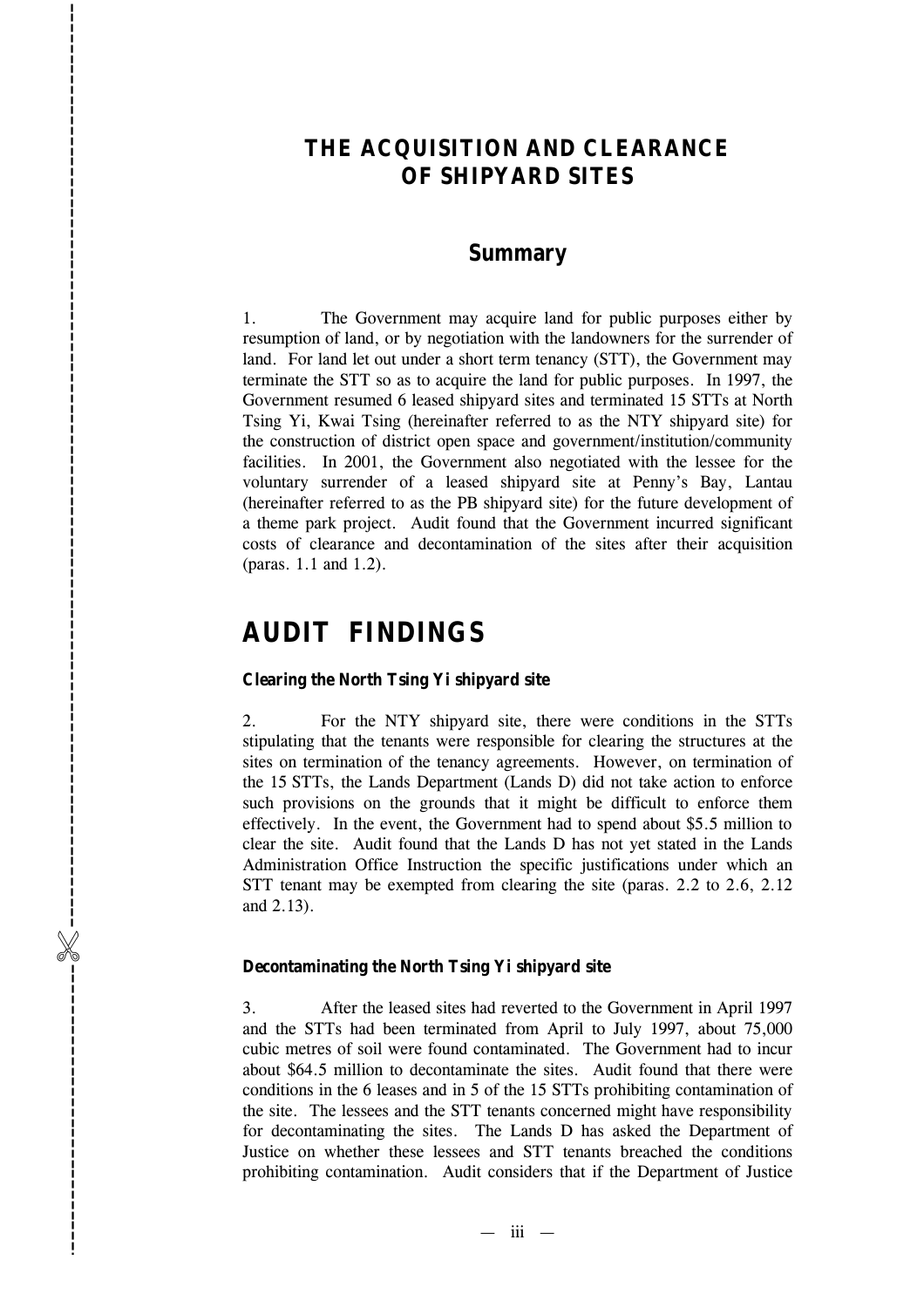confirms that the lessees and tenants are liable for clearing up the contamination, the Lands D should take prompt action to recover the decontamination cost from them (paras. 2.3, 2.4 and 2.18 to 2.27).

#### **Assessment of contamination at the Penny's Bay shipyard site**

4. The PB shipyard site was surrendered to the Government on 3 April 2001. According to the lease conditions of the PB shipyard site granted in 1970, the Government was *not* empowered to inspect the site to ascertain whether there was any breach of the lease conditions. After carrying out a limited scale preliminary site investigation under the consent of the lessee, it was reported in early 2001 that there was only localised surface contamination at the site. However, after the acquisition of the site in April 2001 and the carrying out of a detailed site investigation, in October 2001 it was found that the level of contamination was more serious than originally expected. Dioxins were also found in the contaminated soil. In the event, the Government had to incur \$440 million for decontaminating the site (paras. 3.1, 3.4(3), 3.11 to 3.15 and 3.19(c)).

5. This case has highlighted the need for the Government to have the authority to carry out necessary site investigations *before* sites are resumed or surrendered. Audit considers that the Lands D should refine the wording of the standard clause of leases so that the Government is empowered to enter a site to conduct site investigations before the resumption or surrender of the site to the Government (para. 3.22).

#### **Scope for improvement in surrender procedures**

6. The PB shipyard site was surrendered to the Government on an "as is" basis on 3 April 2001. Up to the date of surrender of the PB shipyard site, the Lands D might not be well-positioned to estimate the final cost of cleaning up the contamination. Audit considers that the potential risks and financial implications of accepting the "as is" clause, having regard to the fact that there had been findings of contamination before the surrender of the site, should have been critically evaluated by the Lands D. The Lands D should seek approval from the relevant policy bureaux before accepting the "as is" surrender clause. Audit noted that in another case of land surrender involving a site at Tsing Yi, a clause had been included in the Deed of Surrender to indemnify the Government from liabilities in connection with contamination found *after* the surrender of the site. Audit considers that, in future, an indemnity clause should be included in all Deeds of Surrender to protect the public interest (paras. 4.2, 4.3, 4.10, 4.12 and 4.25 to 4.28).

# **AUDIT RECOMMENDATIONS**

7. Audit has made the following main recommendations that:

 $-$  iv  $-$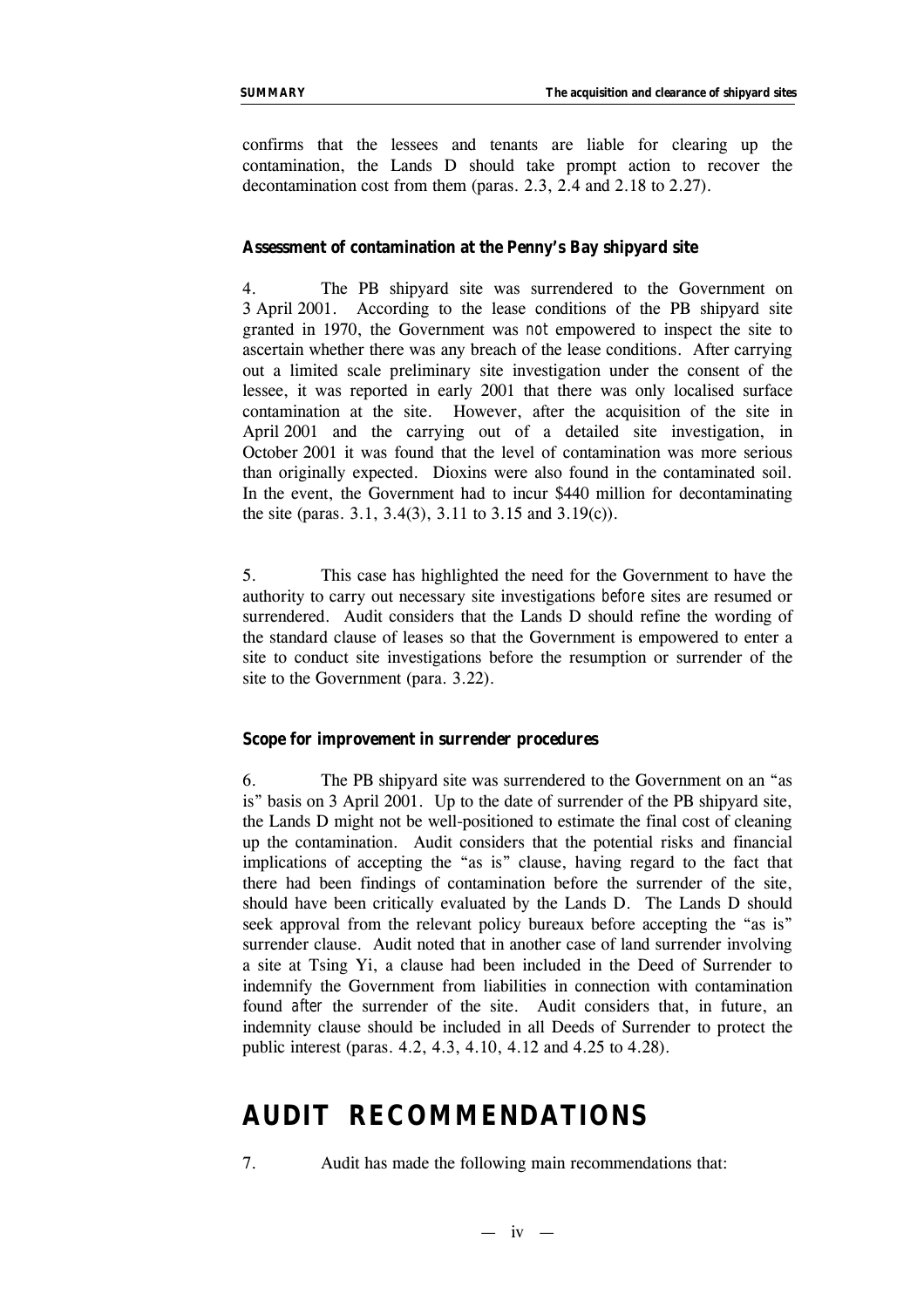%------------------------------------------------------------------------------------------

-----------------------------

I

#### *Land resumption procedures and the termination of STTs*

- (a) the Director of Lands should:
	- (i) before committing government funds to clear STT sites, strictly enforce the conditions of the STTs, especially those which require the tenants to clear the sites upon the termination of the STTs (para.  $2.14(a)$ );
	- (ii) state clearly in the Lands Administration Office Instruction the specific justifications under which an STT tenant may be exempted from clearing the site upon termination of the tenancy (para.  $2.14(c)$ );
	- (iii) if legal advice confirms that the lessees and tenants breached the relevant conditions of the leases and the STT agreements, take prompt action to recover the decontamination cost from them (para. 2.28(a)); and
	- (iv) stipulate in the lease conditions that the Government has the right to carry out site investigations prior to the resumption or surrender of sites to the Government (para. 3.26(a));
- (b) the Director of Civil Engineering should ensure that necessary site investigations are carried out for assessing contamination for leased sites which are to be acquired by the Government (para.  $3.25(a)$ );

## *Procedures for surrender of sites and the lease conditions*

- (c) the Director of Lands should, if a lessee proposes that the Government should accept the surrender of a leased site on an "as is" basis, or if the lessee does not wish to be held liable for site clearance, critically evaluate the risks and financial implications especially if there are indications of contamination, and seek approval from the relevant policy bureaux before accepting the lessee 's proposal (para. 4.29(c)); and
- (d) the Director of Lands should incorporate clauses into Deeds of Surrender to ensure that ex-lessees indemnify the Government against the risk of contamination of sites (para. 4.29(b)).

#### **Response from the Administration**

8. The Administration generally agrees with the audit recommendations.

 $\overline{\mathbf{V}}$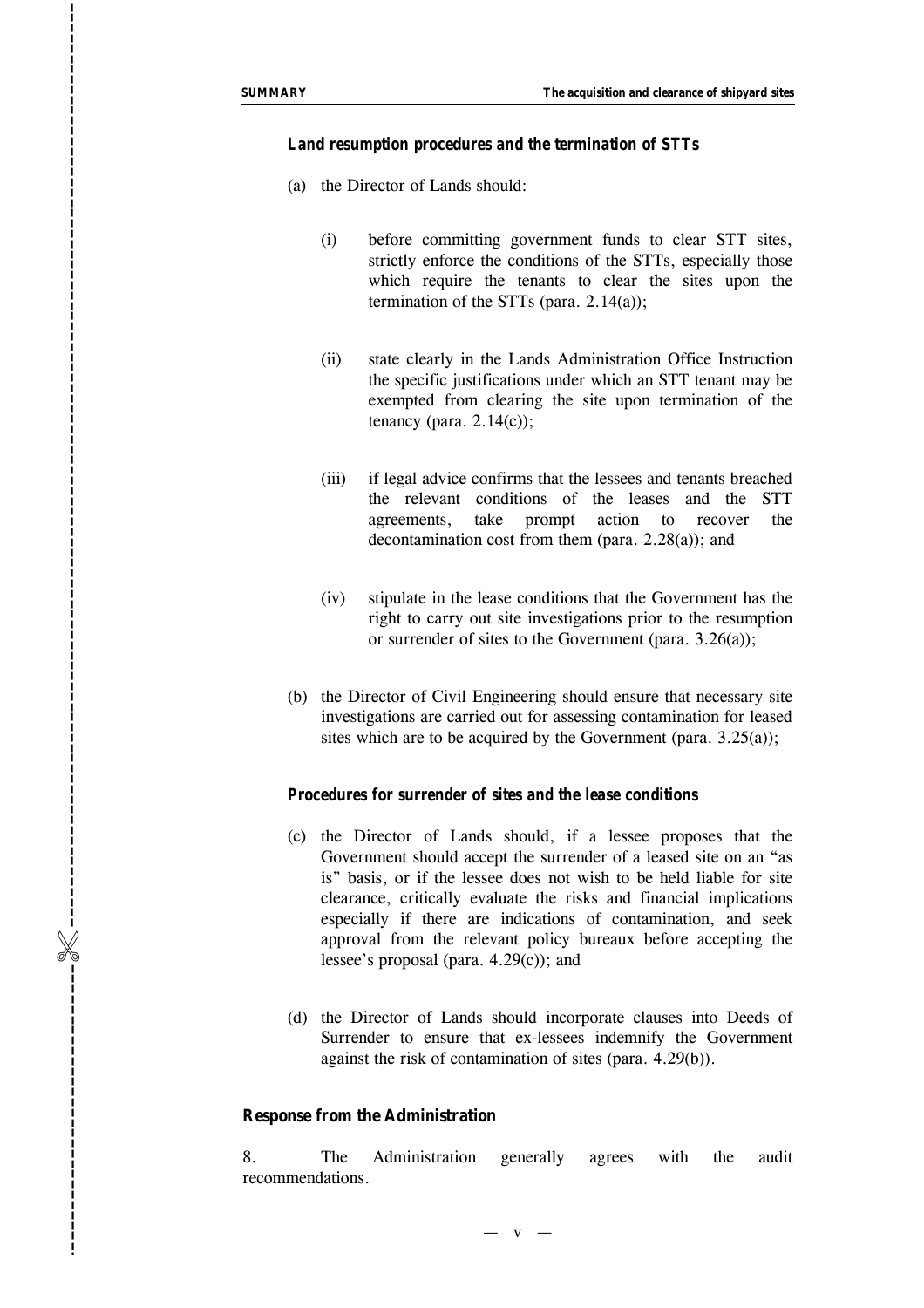#### **PART 1: INTRODUCTION**

1.1 The Government may acquire land for public purposes by the following methods:

- (a) *Resumption of leased land***.** The Government can order the resumption of leased land after the Executive Council (ExCo) has decided that the proposed resumption is for public purposes. The Lands Resumption Ordinance (Cap. 124 — LRO) empowers the Government to compulsorily acquire leased land required for a public purpose (Note 1). When resuming land, the Government makes an offer of compensation to the landowners. If the offer is not accepted, the landowners may make a claim to the Lands Department (Lands D). If no agreement is reached, the claim may be referred to the Lands Tribunal. Land resumption is usually a very time-consuming process;
- (b) *Surrender of leased land.* The Lands D may also acquire leased land by negotiating with the landowners for a voluntary surrender of the land, instead of resuming the land under the LRO. During such negotiations, the Government allows the landowners a reasonable period of time to consider its offer, to arrange surrender agreements and to make alternative business arrangements. The Government pays compensation to the landowners who voluntarily surrender the land on the same basis as that paid for the resumption of land. If there is a time limit for the acquisition of land, negotiations for the voluntary surrender of land are often carried out in parallel with the resumption proceedings; and
- (c) *Termination of short term tenancy (STT).* For land let out under an STT, the Government may terminate the tenancy to acquire the land for public purposes. The Government normally does not need to pay any compensation to the tenant if the STT is terminated in accordance with the terms of the STT.

**Note 1:** *Besides the LRO, the Government may also resume land under the authority of, among others, (a) the Roads (Works, Use and Compensation) Ordinance (Cap. 370); (b) the Mass Transit Railway (Land Resumption and Related Provisions) Ordinance (Cap. 276); and (c) the Land Acquisition (Possessory Title) Ordinance (Cap. 130).*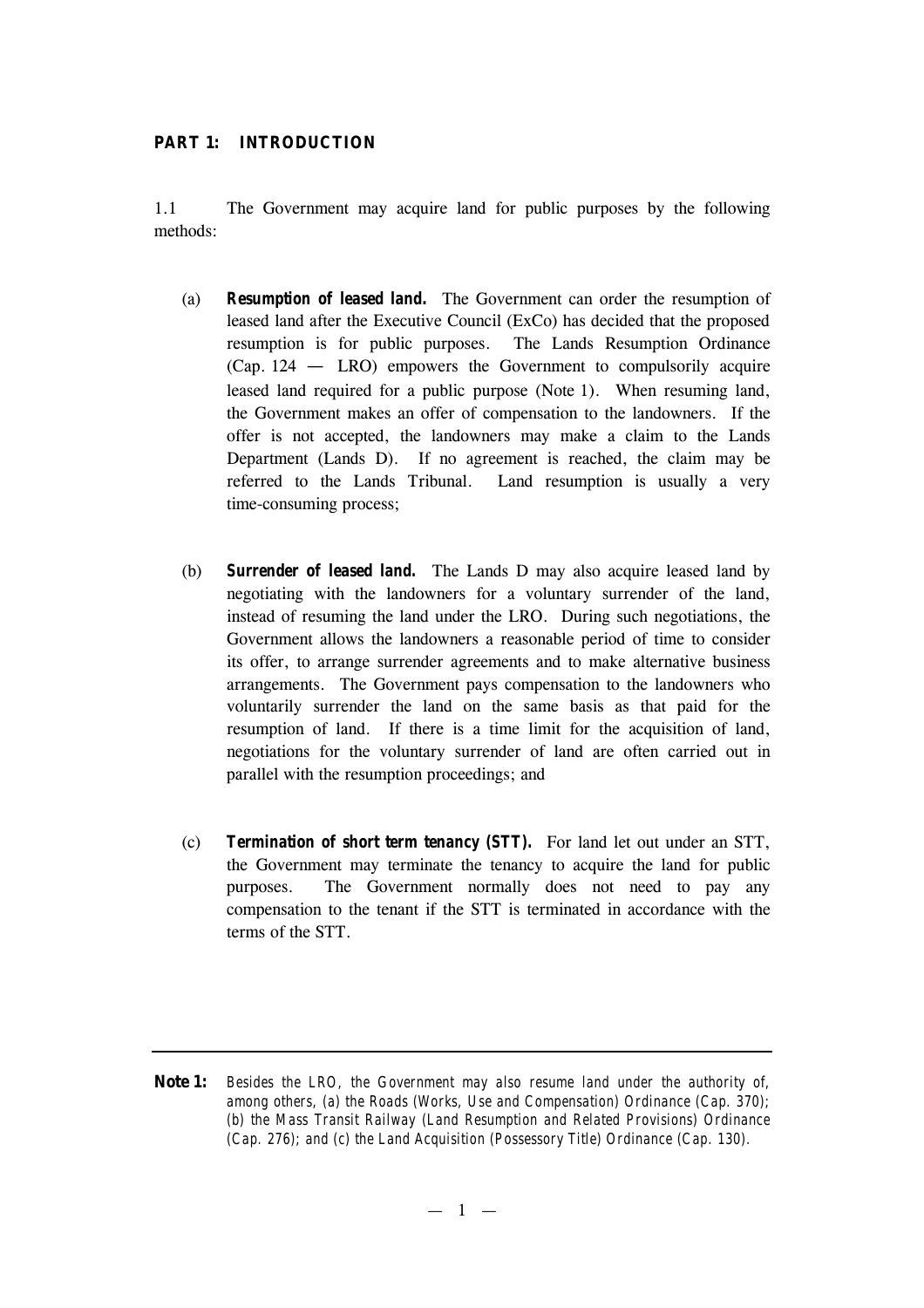## **Acquisition of shipyard sites**

1.2 In 1997, the Government resumed 6 leased shipyard sites and terminated 15 STTs of shipyard sites at North Tsing Yi, Kwai Tsing (hereinafter referred to as the NTY shipyard site) to provide land for the construction of district open space and government/institution/community (GIC) facilities. In 2001, the Government also negotiated for the voluntary surrender of a leased shipyard site at Penny's Bay, Lantau (hereinafter referred to as the PB shipyard site) for the development of a theme park project. In acquiring these shipyard sites, the Government incurred the costs shown in Table 1.

#### **Table 1**

# **Acquisition, clearance and decontamination costs of the North Tsing Yi and Penny's Bay shipyard sites**

|     |                                                             | <b>Compensation</b><br>including   |                  | <b>Decommissioning cost</b> |              |
|-----|-------------------------------------------------------------|------------------------------------|------------------|-----------------------------|--------------|
|     |                                                             | ex-gratia<br>payment<br>\$ million | <b>Clearance</b> | <b>Decontamination</b>      | <b>Total</b> |
|     |                                                             |                                    | \$ million       | \$ million                  | \$ million   |
| (a) | 6 leased shipyards at<br>the NTY shipyard<br>site           | 131                                | 1.2              | 64.5 (Note 1)               | 202.2        |
| (b) | 15 shipyards held<br>under STTs at the<br>NTY shipyard site | Nil                                | 5.5              |                             |              |
| (c) | PB shipyard site                                            | 1,506                              | $10.0$ (Note 2)  | 440.0 (Note 2)              | 1,956.0      |
|     |                                                             | 1,637                              | 16.7             | 504.5                       | 2,158.2      |

*Note 1: This is the total estimated decontamination cost of the 21 shipyards at the NTY shipyard site. The cost has not yet been finalised.*

*Note 2: This is the estimated amount only. The final cost is not yet available.*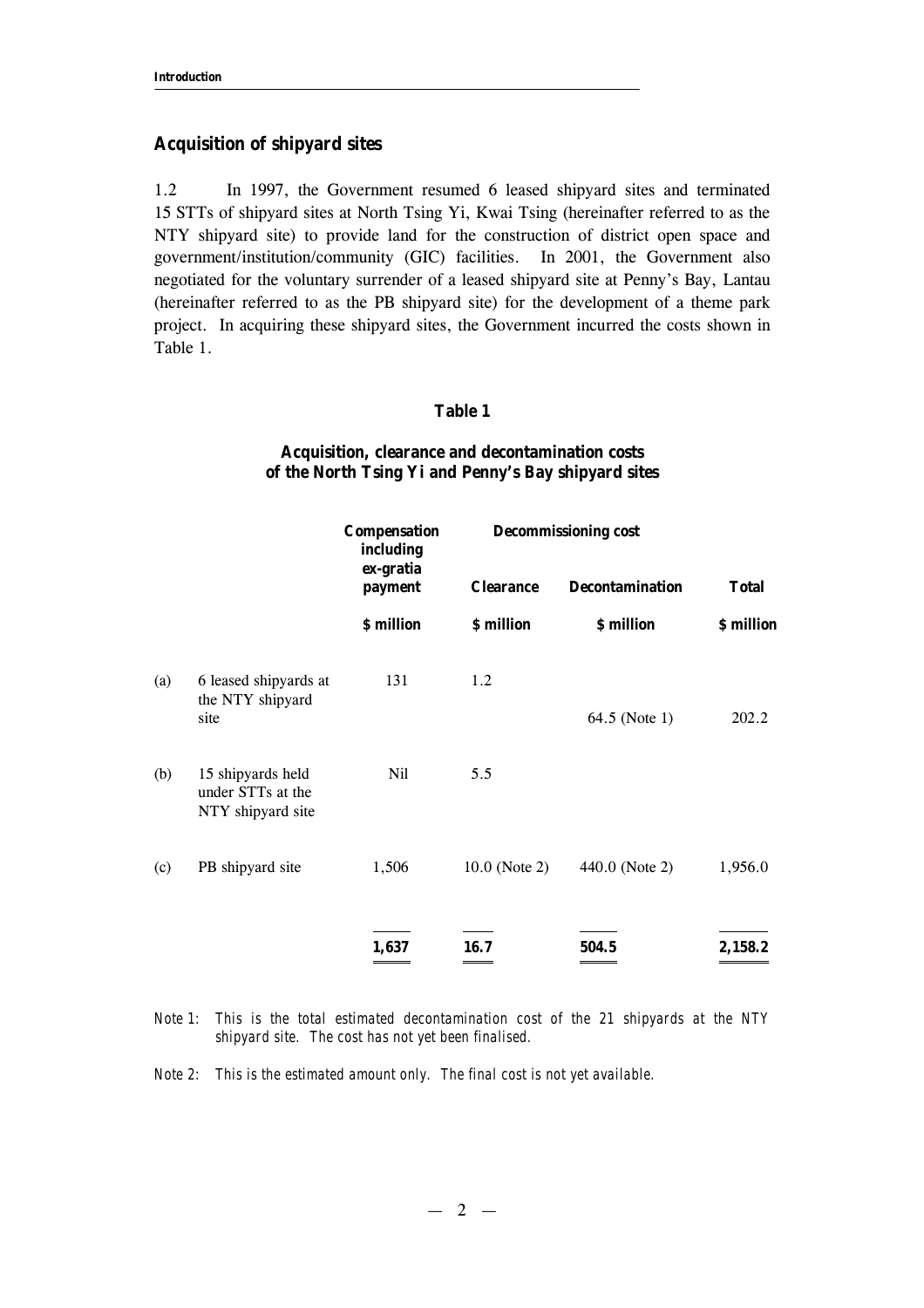As shown in Table 1, the Government had to spend \$1,637 million to acquire the sites. After acquisition, it also incurred significant costs of clearance and decontamination of the sites. (See PARTs 2 to 4 for details.)

# **Audit review**

1.3 Audit has recently carried out a review on the acquisition and clearance of the shipyard sites. The review focused on the following areas:

- (a) the resumption and clearance of the NTY shipyard site (see PART 2);
- (b) the assessment of contamination at the PB shipyard site (see PART 3); and
- (c) the surrender of the PB shipyard site (see PART 4).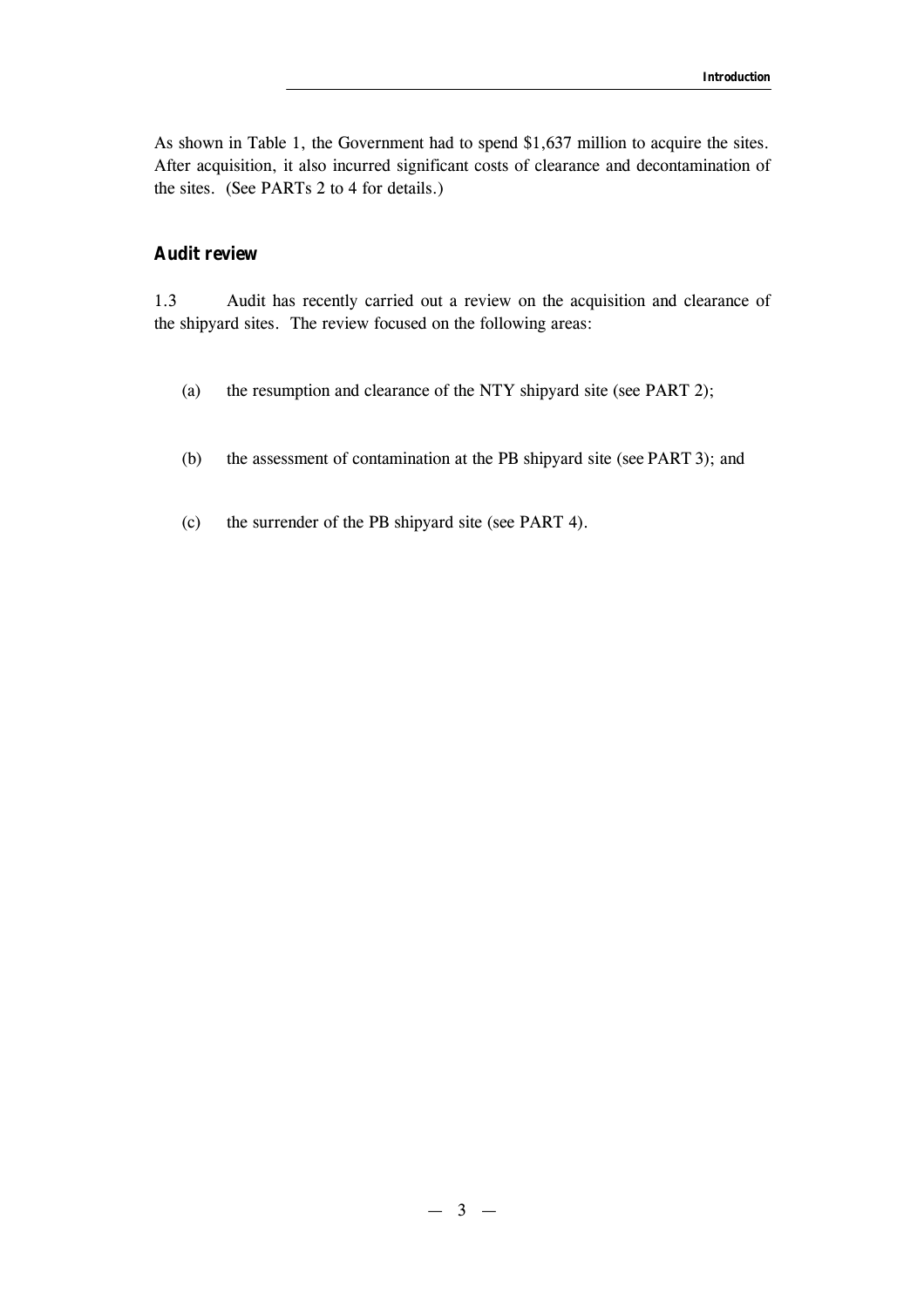# **PART 2: RESUMPTION AND CLEARANCE OF THE NORTH TSING YI SHIPYARD SITE**

2.1 This PART examines the resumption and clearance of the NTY shipyard site. The audit has revealed that there is scope for improvement in land resumption procedures and in the termination of STTs.

2.2 *Acquisition of land.* The approved Tsing Yi Outline Zoning Plan (OZP — Note 2) included an area of 7 hectares required for the construction of the district open space and GIC facilities. About 5.3 hectares of this land was occupied by 21 shipyards. Of these 21 shipyards:

- (a) 6 were on leases expiring in June 2047; and
- (b) 15 were on government land held under STTs, which the Government was empowered to terminate at any time with advance notice.

To provide land for the North Tsing Yi district open space and GIC facilities project (hereinafter referred to as the North Tsing Yi project), the Government had to resume the 6 shipyard sites and terminate the 15 STTs. The Government also relocated the 21 shipyards to a new site 200 metres to the west of the original location. Photograph 1 shows the location of the North Tsing Yi project.

**Note 2:** *The Town Planning Board prepares and publishes OZPs which are statutory plans under the provisions of the Town Planning Ordinance (Cap. 131). The OZPs show the proposed land uses and major road systems of individual planning scheme areas. The OZPs cover areas which are zoned for uses such as residential, commercial, industrial, and government, institution and community uses.*

 $-4 -$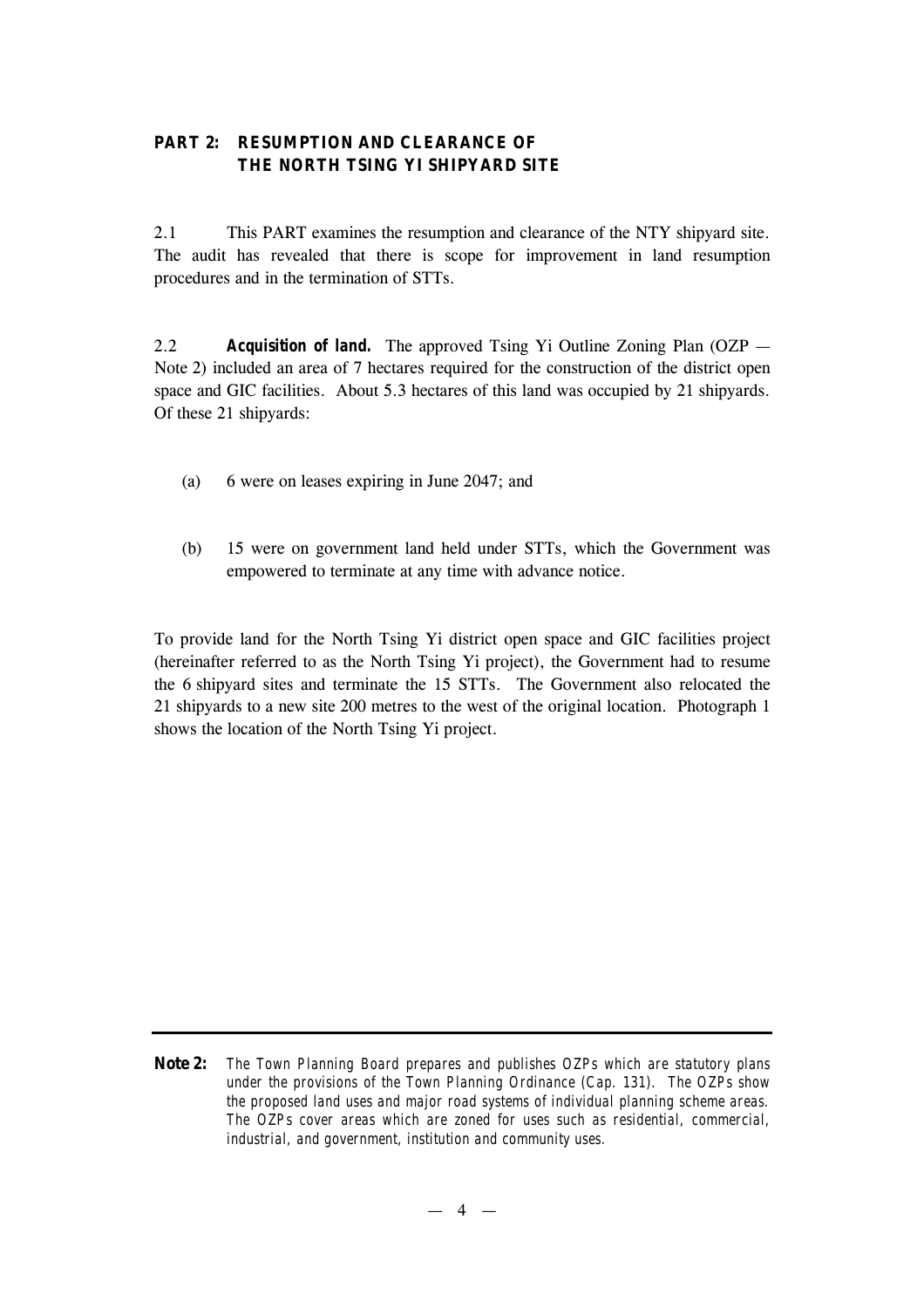# **Photograph 1**

# **The site of the North Tsing Yi district open space and GIC facilities project**



*Source: The Civil Engineering Department's records of April 2003. The top of this photograph is direction south-west.*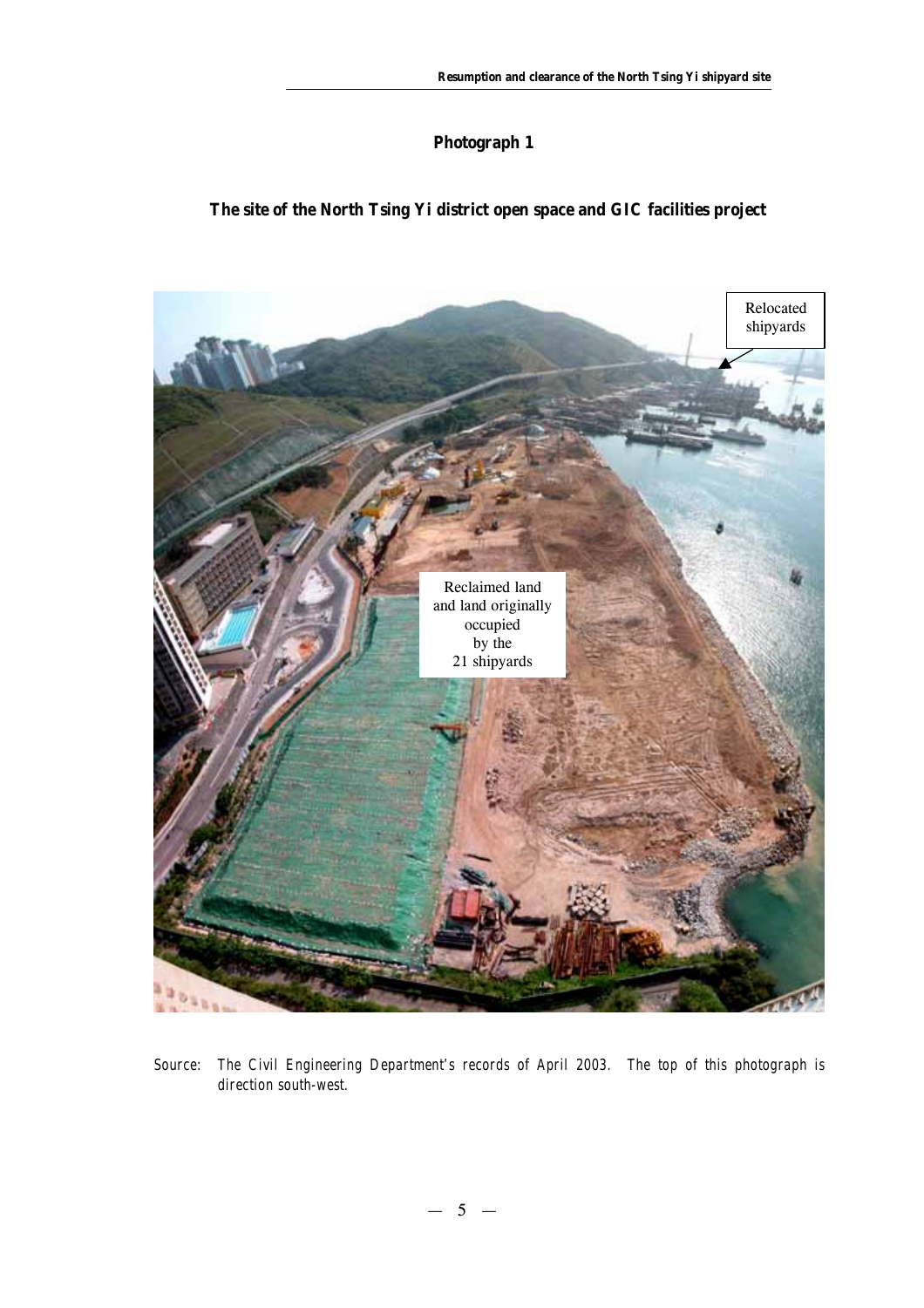2.3 *Resumption of the leased shipyard sites.* In January 1997, ExCo ordered the resumption of the 6 leased shipyard sites for public purposes under the LRO. In late January 1997, a gazette notice was affixed at the shipyard sites, stating that the sites would be resumed and revert to the Government on the expiry of three months from the date of the notice. On 26 April 1997, the sites reverted to the Government at the resumption cost of \$131 million.

2.4 *Termination of the STTs.* For the shipyards under STTs, the operators were not eligible for land compensation upon termination of the tenancies. During the period from April to July 1997, the Government terminated the 15 STTs. The Government allowed the 15 STT tenants a holding-over period of 12 months for the re-establishment of their business. By June 2000, the Government had cleared the 15 shipyards.

# **Responsibility for clearance of the shipyard sites**

2.5 *Leased sites.* In May 1998, when considering the responsibility for funding the clearance of the shipyard sites, the Financial Services and the Treasury Bureau (FSTB) queried whether, under the conditions of the 6 leases, the shipyard operators rather than the Government should undertake the site clearance. In this regard, the Civil Engineering Department (CED), which was responsible for the North Tsing Yi project, asked the Lands D whether there was any condition in the leases requiring the shipyard operators to undertake site clearance *before* the resumption of the land. The Lands D replied that such a condition did not exist. Upon resumption, the structures became government properties and the Government should undertake the site clearance. Therefore, the Government had to bear the cost of the site clearance.

2.6 *STT sites.* In May 1998, the Lands D also informed the CED that there were conditions in the 15 STTs (already executed) stipulating that *the tenants*, on termination of their tenancies, should demolish and remove *at their own expense* any building or structure. The conditions set out that:

(a) the tenant should maintain and keep to the satisfaction of the Lands D the site in good and tenantable repair and condition and hand over the same on termination of the STT;

# (b) **the tenant should demolish and remove at the tenant's expense, if so required by the Lands D, any building or structure without any compensation to the tenant; and**

(c) the tenant should indemnify and keep indemnified the Lands D against all actions, suits, costs, claims, demands and expenses arising out of or in connection with the occupation and the use of the site. If the tenant failed to demolish and remove any structures, the Lands D could carry out such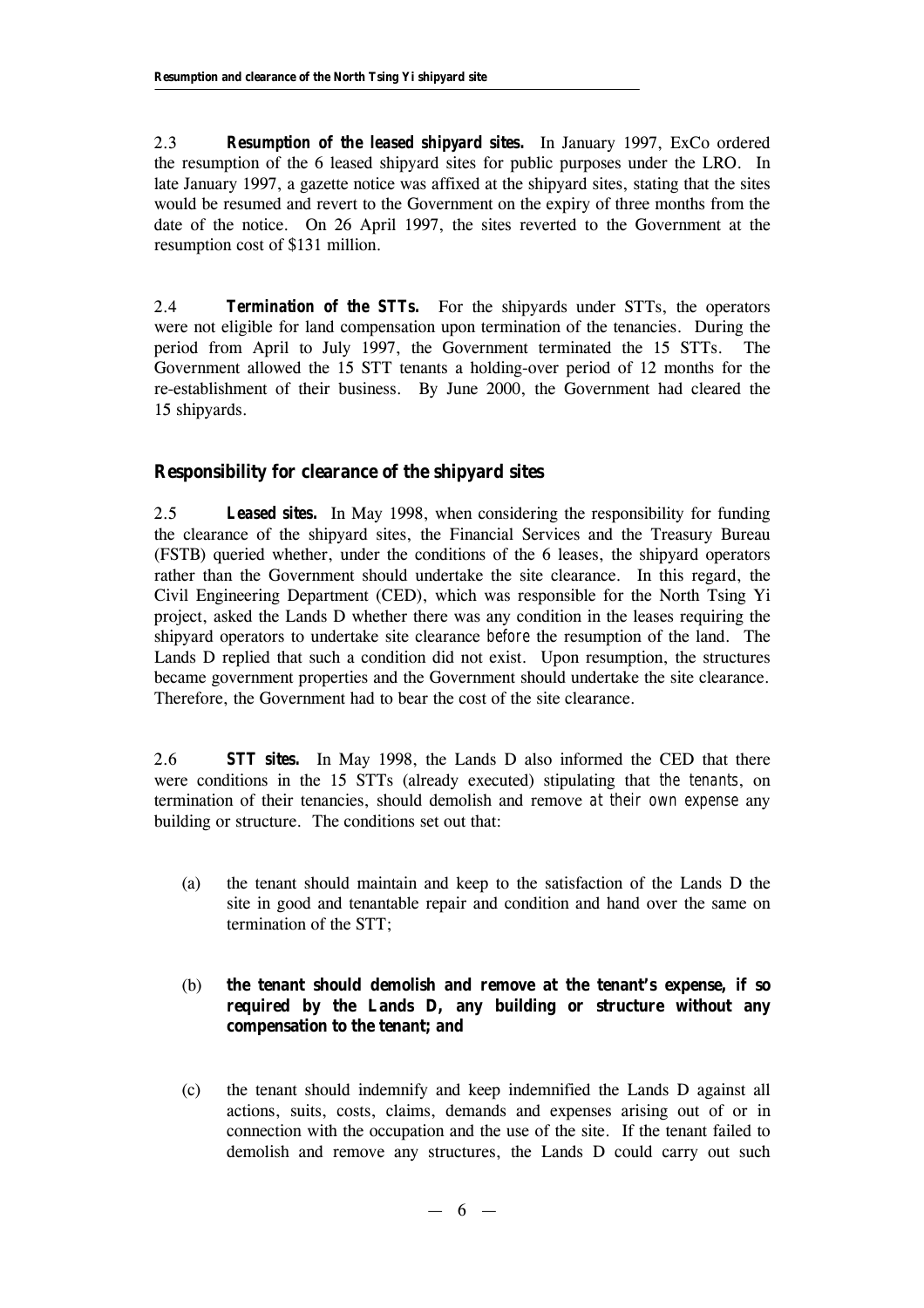demolition at the cost of the tenant. The tenant would have to pay to the Lands D on demand a sum equal to the demolition cost. (Audit notes that the current standard STT Master Documents also contain similar requirements — see Note 3).

#### *15 STT tenants not required to clear the sites*

2.7 In May 1998, the Lands D said it might be difficult to enforce the STT conditions effectively. The Lands D considered that:

- (a) the tenants affected might be reluctant to clear the site;
- (b) although the conditions stated that the tenants should demolish and remove the affected structures upon the termination of the STTs, it was *both politically and practically difficult,* if not impossible, to enforce the conditions effectively. It was very likely that the tenants would resist the clearance; and
- (c) if the Lands D insisted on asking the tenants to clear the affected structures and the tenants refused to do so, the Lands D might have to institute legal action. Eventually, the Government might have to face a lot of criticism and the North Tsing Yi project might be delayed.

2.8 In August 1998, the FSTB expressed reservations over why the 15 STT tenants had not been asked to clear the structures. In response, in September 1998, the Housing, Planning and Lands Bureau (HPLB) gave the following justifications to the FSTB:

- (a) some Legislative Council (LegCo) Members supported the shipyard operators and there was sympathy from the public. The Government's requirement for the shipyard operators to demolish the structures might be considered unreasonable and might arouse criticism; and
- (b) the structures contained asbestos and chemical wastes which should be handled by specialists during the demolition. There was a possibility that
- **Note 3:** *The Master Documents are standard documents issued by the Technical Information Unit in close collaboration with the Legal Advisory and Conveyancing Office of the Lands D. The Lands Administration Office of the Lands D uses them to ensure uniformity among all the Lands D's offices. Such documents incorporate the latest policy relating to the form of land disposals. The Lands D's staff must always follow the latest Master Documents.*

 $-7 -$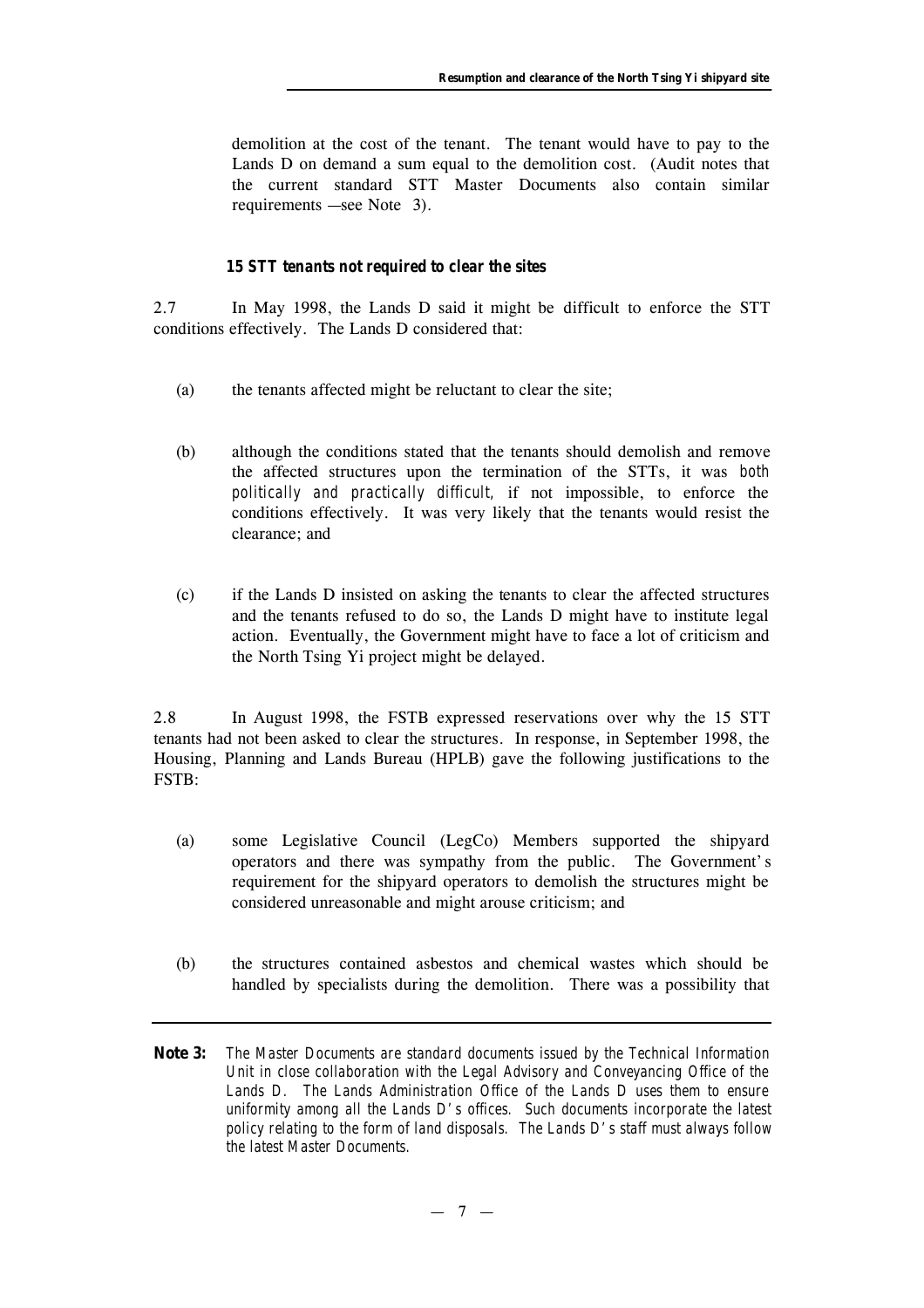shipyard operators would handle the asbestos and chemical wastes in an improper manner to the detriment of the people in the neighbourhood and the surrounding environment. The improper handling might also affect any subsequent contamination study at the site.

2.9 **Despite the HPLB's explanation, the FSTB still considered that there needed to be a good reason for the Government not to exercise the discretion conferred on it by the STTs to require the tenants to restore the sites to the original condition, i.e. the condition** *before* **the commencement of the STTs.** If eventually the Government had to clear the structures, the work would be maintenance in nature and should normally be funded by the maintenance vote of the Lands D instead of that of the CED.

2.10 In reply, in January 1999, the HPLB explained to the FSTB that the demolition clause in the STTs was a standard clause. Normally, the Lands D would enforce this clause upon the termination of the STTs. However, the Lands D might not require the tenants to demolish the structures in the following circumstances:

- (a) if the STTs concerned were converted from Government Land Licences and the structures bore squatter survey numbers allocated by the Housing Department. When these structures were involved, the Housing Department was responsible for making them uninhabitable on the clearance dates. The demolition costs were normally charged to the relevant public works contracts;
- (b) if the new tenants had expressed a willingness to take up the structures; or
- (c) **if there was justification for the Government being responsible for the demolition work, such as was the case in the clearance of the NTY shipyard site.**

2.11 In June 2000, the Lands D cleared the NTY shipyard site at the cost of \$6.7 million. Audit estimated that the cost of clearing the 15 STT shipyard sites was about \$5.5 million (Note 4).

**Note 4:** *The estimation is as follows:*

*the total area of the 6 leased and 15 STT sites was 53,200 square metres. The area of the 15 STT sites was 43,370 square metres. The total clearance cost was \$6.7 million. Therefore, the estimated cost of clearing the 15 STT sites was (43,370/53,200) ´ \$6.7 million = \$5.5 million.*

 $-8 -$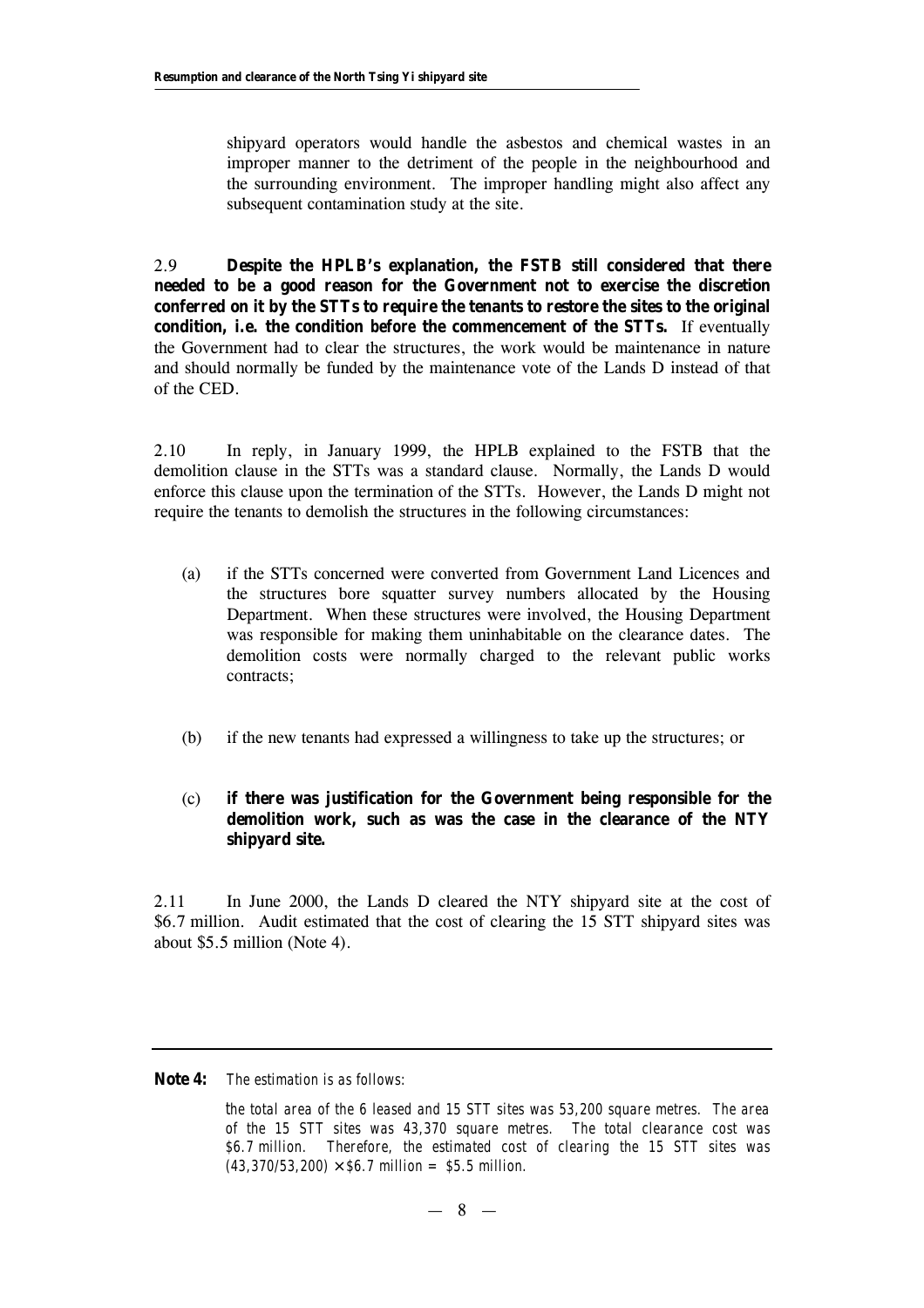## **Audit observations**

2.12 The STTs clearly stipulated that the tenants were responsible for the clearance of structures on termination of the tenancy agreements. **Audit could not find evidence showing that the Lands D had attempted to take action to enforce the STT conditions (see para. 2.7).** In the event, the Government had spent some \$5.5 million to clear the site for the 15 STTs.

2.13 In 1999, the HPLB listed the circumstances under which the Lands D might not require tenants to remove structures (see para. 2.10). However, Audit found that the Lands D has *not* yet stated in the Lands Administration Office Instruction the specific justifications under which an STT tenant may be exempted from clearing the site.

## **Audit recommendations**

- 2.14 **Audit has** *recommended* **that the Director of Lands should:**
	- (a) **before committing government funds to clear STT sites, strictly enforce the conditions of the STTs, especially those which require the tenants to clear the sites upon the termination of the STTs;**
	- (b) **seek the prior approval of the Secretary for Financial Services and the Treasury for any proposed waivers of, or variations to, the STT conditions, if such waivers or variations would have financial implications to the Government (e.g. bearing the cost of site clearance); and**
	- (c) **state clearly in the Lands Administration Office Instruction the specific justifications under which an STT tenant may be exempted from clearing the site upon termination of the tenancy.**

# **Response from the Administration**

2.15 **The Director of Lands generally agrees with the audit recommendations.** He has also said that:

(a) with regard to the audit recommendations in paragraph 2.14(a) and (b), he will review the matter bearing in mind the practical difficulties involved;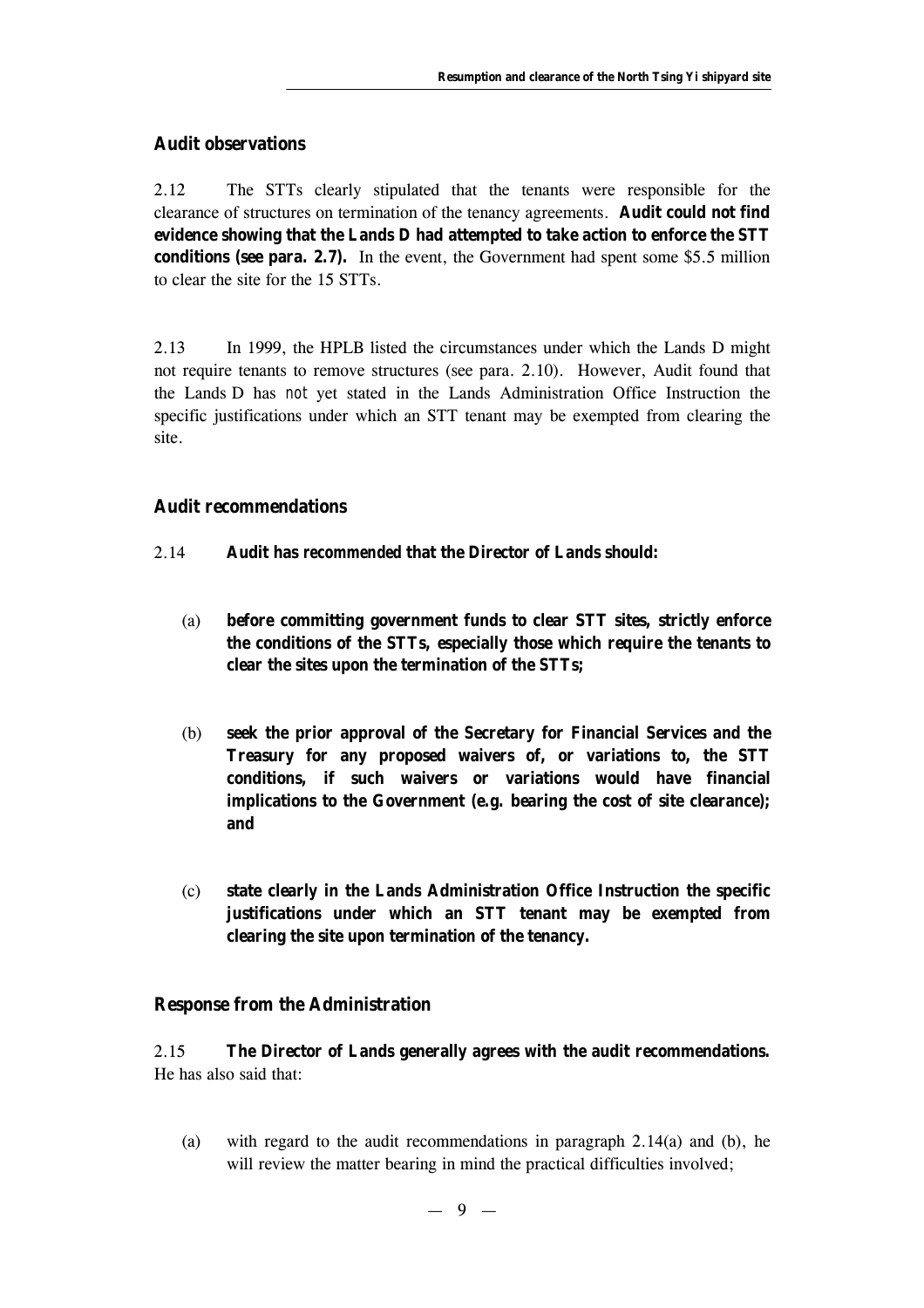- (b) with regard to the audit recommendations in paragraph 2.14(c), the Lands Administration Office Instructions are not clear on the issue and he will be issuing appropriate instructions after consulting with the relevant bureaux; and
- (c) it is not uncommon *not* to strictly enforce all terms of tenancies when STTs are terminated to make way for government projects. This is because under such situation, the Government needs to ensure that the site is recovered in a timely manner. If the Lands D leaves the site clearance to the tenant, there will be uncertainty as to whether the tenant can vacate the site at the time specified. If the tenant fails to do so, the Government can only take legal action to recover the site. This will be a prolonged process and is likely to jeopardise the timetable of the public project.

# **Decontamination cost of the NTY shipyard site**

2.16 In 1995, the CED completed an environmental impact assessment (EIA) study of the North Tsing Yi project. The EIA report of August 1995 stated that:

- (a) the study had included a preliminary survey of potential land contamination. A detailed survey of land contamination had *not* been undertaken due to lack of access to the site;
- (b) after relocation of the shipyards, the materials that were likely to remain on the site included general wastes (such as shipyard structures) and chemical wastes (such as residual paints, oils and solvents);
- (c) land contamination *might have an impact* on the marine environment, on construction workers, and on surrounding land users during site clearance, reclamation and construction works; and
- (d) some of the wastes and contaminants required special handling prior to site clearance, in-situ treatment and off-site disposal.

2.17 The EIA report recommended that a land contamination study (LCS) should be carried out to determine the extent of contamination, its implications on future land uses, and the decontamination measures needed.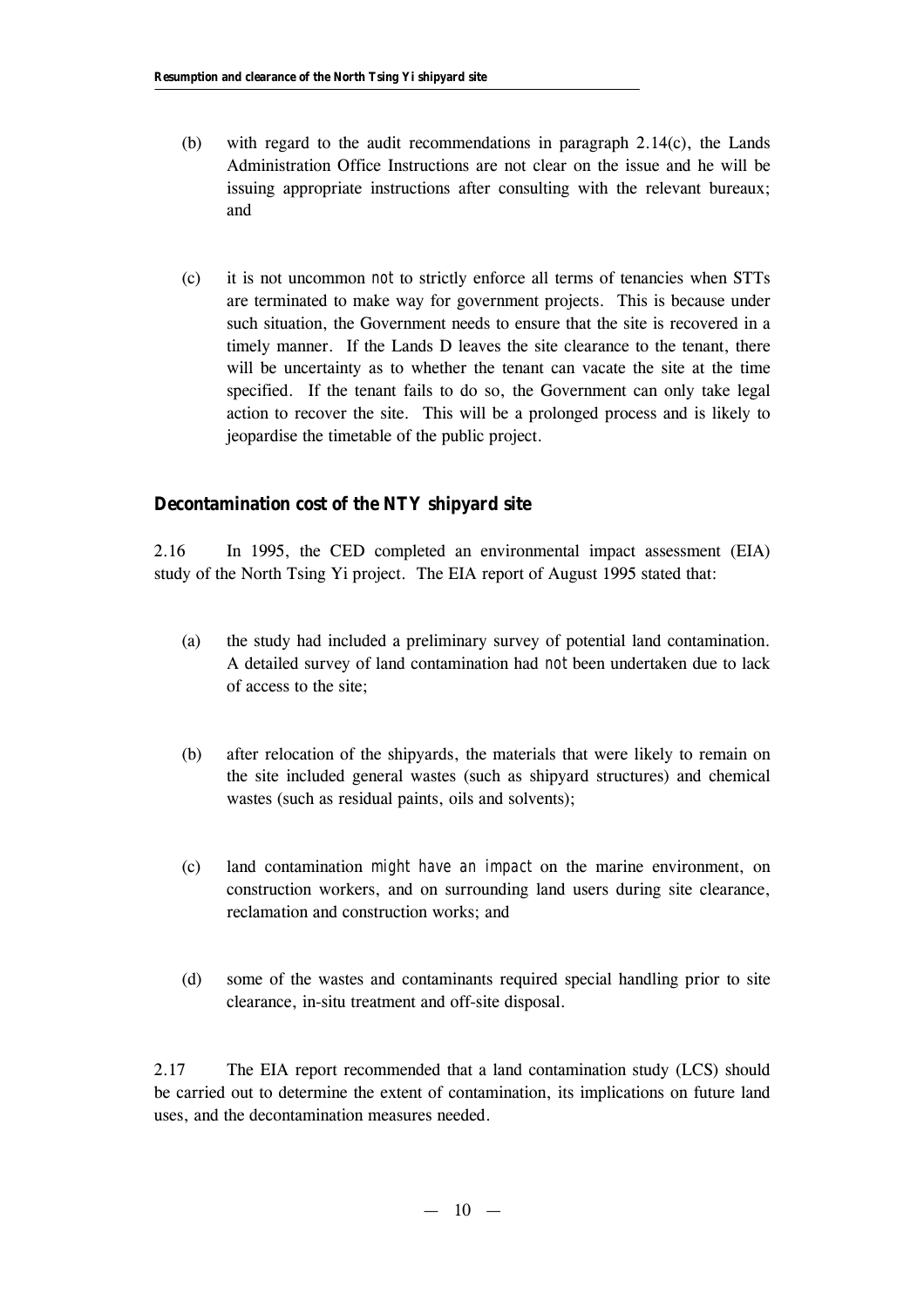## **Land Contamination Study of the NTY shipyard site**

2.18 In March 1999, the CED appointed a consultant to undertake the LCS. In May 2001, the consultant for the North Tsing Yi project completed the final LCS report. The contaminants identified were mainly hydrocarbons and heavy metals (Note 5). Asbestos was also detected in a soil sample. According to an information paper on the North Tsing Yi project, in July 2001 the Public Works Subcommittee of the Finance Committee was informed that:

- (a) it was estimated that the contaminants were spread over most of the site and extended down to three metres deep in some areas;
- (b) about 75,000 cubic metres of soil were contaminated by hydrocarbons, of which one-third was also contaminated by heavy metals;
- (c) in the light of an earlier investigation which confirmed that contaminants in the groundwater were within internationally acceptable levels, the risk of contaminants leaching out into the sea was rather minimal; and
- (d) the LCS did not report any sign of dioxin (Note 6) contamination.

2.19 As an additional measure to safeguard the public, the consultant later conducted an assessment of dioxin contamination. In June 2002, he concluded that the maximum dioxin concentration did not exceed the clean-up target. Therefore, the NTY shipyard site was not considered to be contaminated with dioxins.

#### **Lessees and tenants not held responsible for decontamination cost**

2.20 In May 2001, on receipt of the LCS report, the Territory Development Department (TDD) informed the Lands D that the NTY shipyard site was heavily contaminated by hydrocarbons and heavy metals. Decontamination costing about \$60 million would be required. Compared with the project estimate of \$117 million for

- **Note 5:** *The hydrocarbons included total petroleum hydrocarbons, polyaromatic hydrocarbons and traces of polychlorinated biphenyls. The heavy metals included lead, copper, zinc, chromium, nickel, tin and cadmium.*
- **Note 6:** *Dioxins are mainly by-products of industrial and thermal processes. Once dioxins have entered the environment or the human body, they are there to stay due to their ability to dissolve in fats and their rock-solid chemical stability. In the environment, dioxins accumulate in the food chain. Dioxins are toxic and one type has been classified as carcinogenic.*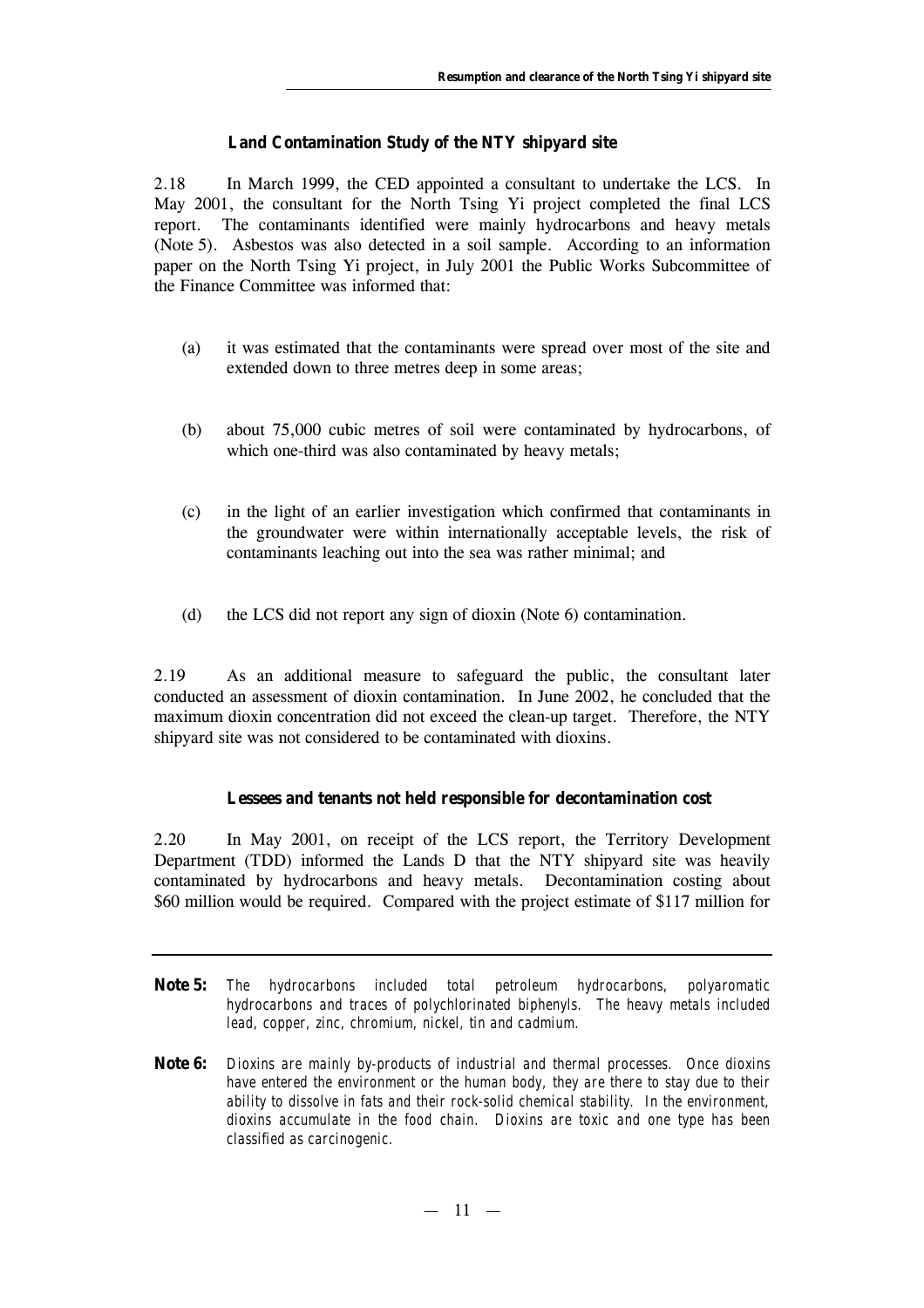the North Tsing Yi project (Note 7), the decontamination cost was significantly out of proportion. The TDD, therefore, asked the Lands D to advise whether the STTs contained conditions requiring the shipyard operators to undertake decontamination at their own expense.

- 2.21 In reply, the Lands D said that:
	- (a) there was no condition in the STTs requiring the tenants to undertake decontamination upon termination of the STTs. Under Clause 2(h) of the STTs (Note 8), the tenants' obligations were just to demolish and remove the structures on the sites upon termination of the STTs; and
	- (b) no encumbrance was found being registered against the sites for any decontamination work required upon resumption of the land.

The Lands D did not comment on whether the lessees of the leased shipyard sites should be held responsible for the decontamination.

2.22 In May 2001, in response to a press enquiry, the Environmental Protection Department (EPD) informed the CED that:

- (a) under existing environmental legislation, there was *no* provision for enforcement action against land contamination;
- (b) there was no legislative provision for the Government to recover decontamination cost; and
- **Note 7:** *In July 2001, the Finance Committee of LegCo approved the upgrading of the reclamation and site formation works for the North Tsing Yi project to Category A of the Public Works Programme in the sum of \$117 million in money-of-the-day prices. In May 2003, the latest estimated cost of the decontamination works was \$64.5 million.*
- **Note 8:** *Clause 2(h) of the STT stated that if so required by the Director of Lands on the termination of the agreement, the tenant should demolish and remove at his own expense all or any structures then standing on or forming part of the said premises without any compensation therefor being paid by the Landlord to the Tenant; in the event of the Tenant being so required and failing to demolish any structures, the* Landlord might carry out such demolition at the cost of the Tenant who should pay to *the Landlord on demand a sum equal to the cost thereof.*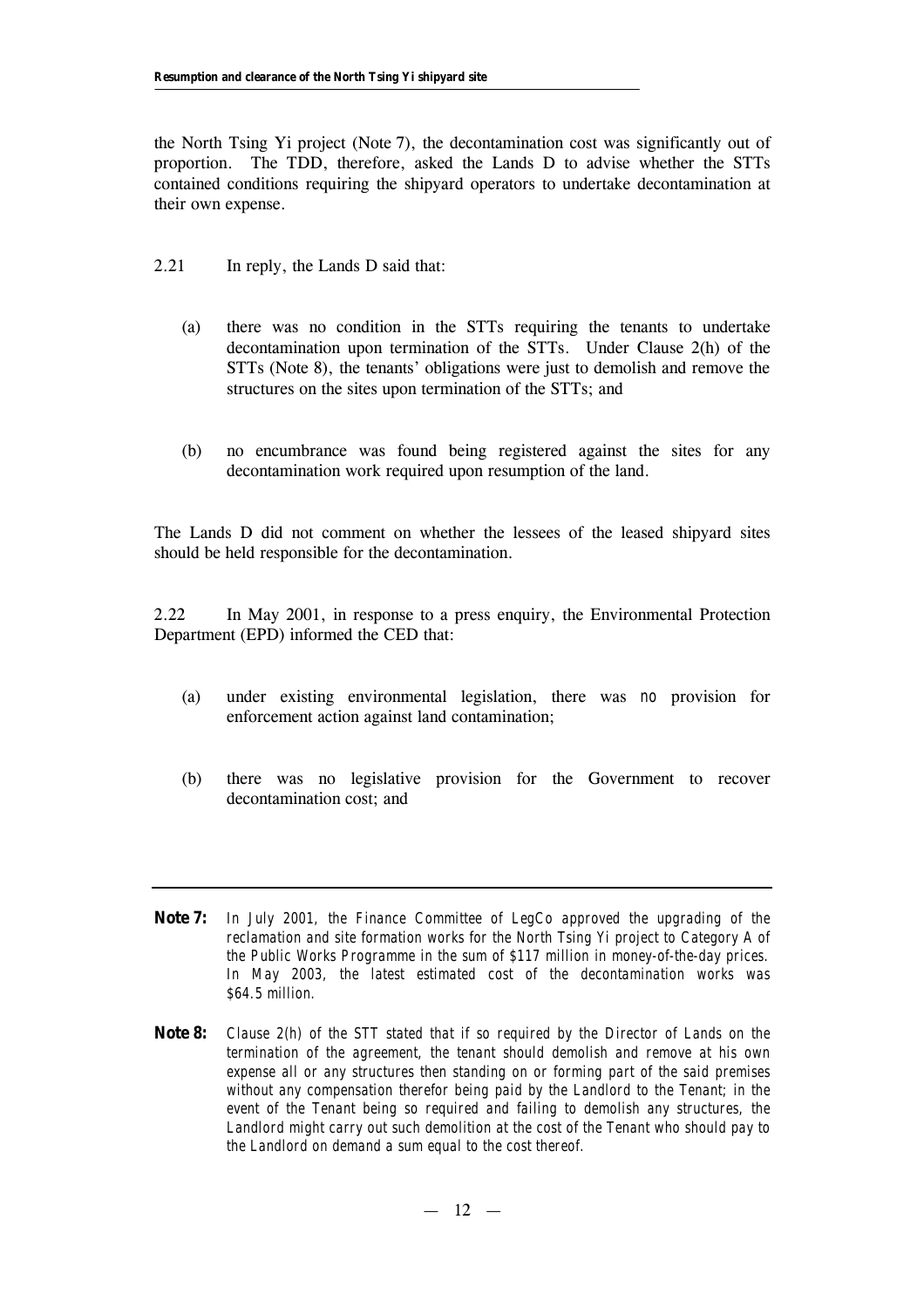(c) there was also no provision in the leases for the Government to recover decontamination cost.

#### **Lease and STT conditions prohibit contamination of sites**

2.23 Audit noted that General Condition No. 9 of the lease conditions of the 6 NTY shipyard sites stated that:

> **"The purchaser shall not permit sewage or refuse water to flow from the lot on to any adjoining land or allow any decaying, noisome, noxious, excrementitious, or other refuse matter to be deposited on any portion of the lot and shall see that all such matter is removed daily from the premises in a proper manner."**

2.24 In 5 out of the 15 STT shipyard sites, Audit also noted that the Special Conditions of the STT agreements required the tenants:

> **"Not to permit sewage or refuse water to flow from the said lot on to any adjoining land or allow any decaying, noisome, noxious, excrementitious, or other refuse matter to remain or be deposited on any portion of the said lot and to have all such matter removed from the said lot in a proper manner."**

In view of these lease and STT conditions prohibiting contamination, the 6 lessees and the 5 STT tenants might have responsibility for removing contaminants from the site. However, up to September 2003, the Lands D had not attempted to hold the 6 lessees and the 5 STT tenants responsible.

#### **Audit observations**

2.25 In May 2003, Audit informed the Lands D of the above findings. Audit asked why no attempt had been made to recover the decontamination cost. In reply, the Lands D said that they were gathering information with a view to seeking advice from the Department of Justice.

2.26 **In July 2003, the Lands D asked the Department of Justice for advice on the liability of the 6 lessees and the 15 STT tenants in view of the terms and conditions of their occupation and use of the shipyard sites, and whether they, or any of them, were liable for any breach relating to the contamination of the sites found.**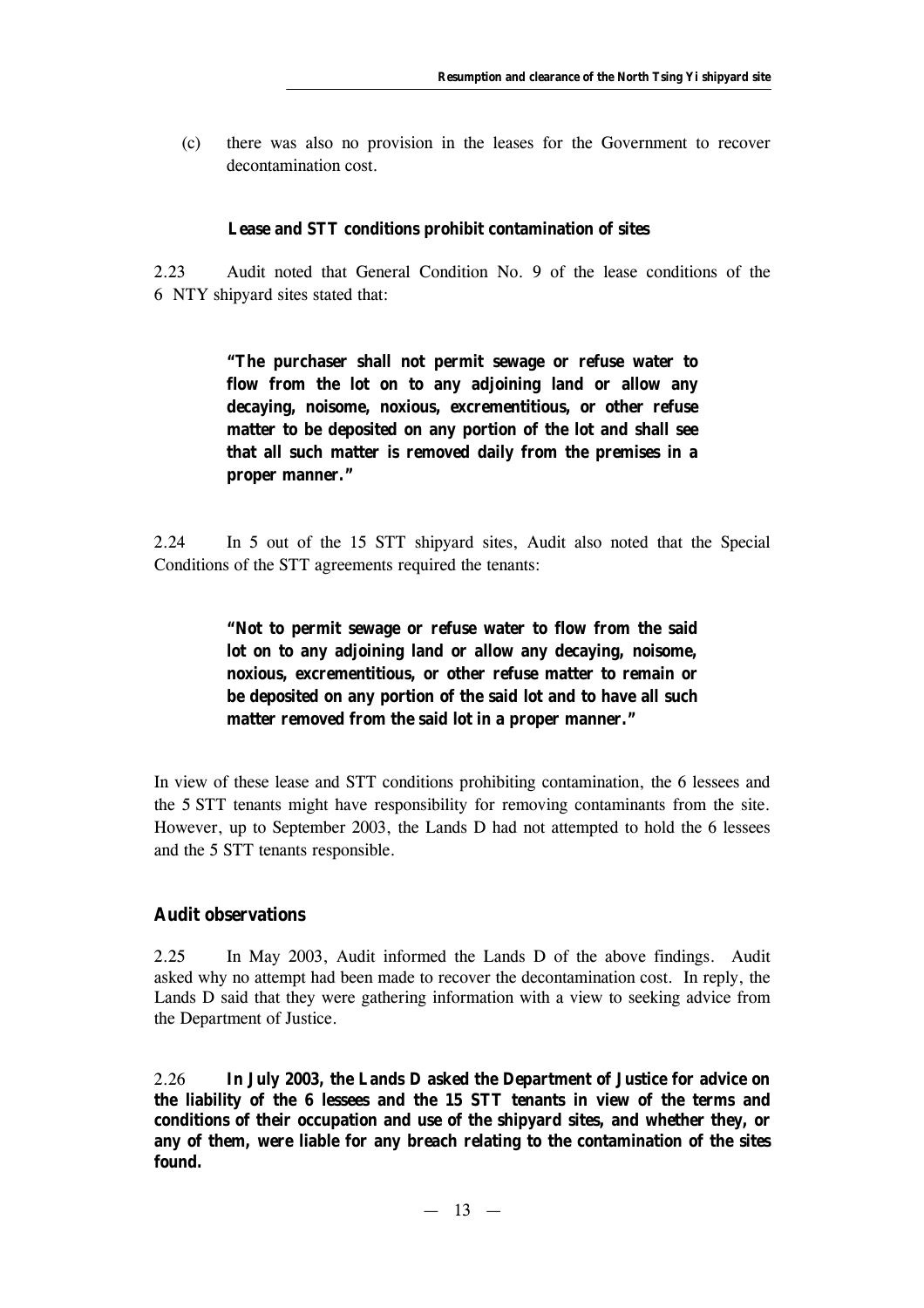2.27 The Department of Justice has considered the problems and is seeking the opinion of an outside leading counsel. Audit considers that, if the Department of Justice confirms that the lessees and tenants are liable for clearing up the contamination, the Lands D should take prompt action to recover the decontamination cost from them, having regard to the Polluter Pays Principle promulgated in 1989 (Note 9).

# **Audit recommendations**

# 2.28 **Audit has** *recommended* **that the Director of Lands should:**

- (a) **if legal advice confirms that the lessees and tenants breached the relevant conditions of the leases and the STT agreements, take prompt action to recover the decontamination cost from them; and**
- (b) **in consultation with the Director of Environmental Protection, take appropriate lease enforcement action against acts of contaminating a leased or STT site which are in contravention of the relevant conditions of the lease or the STT.**

# **Response from the Administration**

2.29 **The Director of Lands generally agrees with the audit recommendations.** He has also said that:

- (a) upon receiving advice from the Department of Justice, the Lands D will consider whether to take action to recover decontamination costs from the lessees and tenants of the NTY site; and
- (b) when the Lands D becomes aware of any contamination (e.g. on being advised by the EPD that contamination exists), and provided legal advice confirms lease conditions have been breached, the Lands D is willing to take lease enforcement action if the case merits priority action.
- **Note 9:** *According to the second review of the 1989 "White Paper: Pollution in Hong Kong — A time to act", the Polluter Pays Principle is that those who cause environmental damage should pay for the costs of that damage, without subsidy, and should seek to curtail such damage by internalising the costs of pollution.*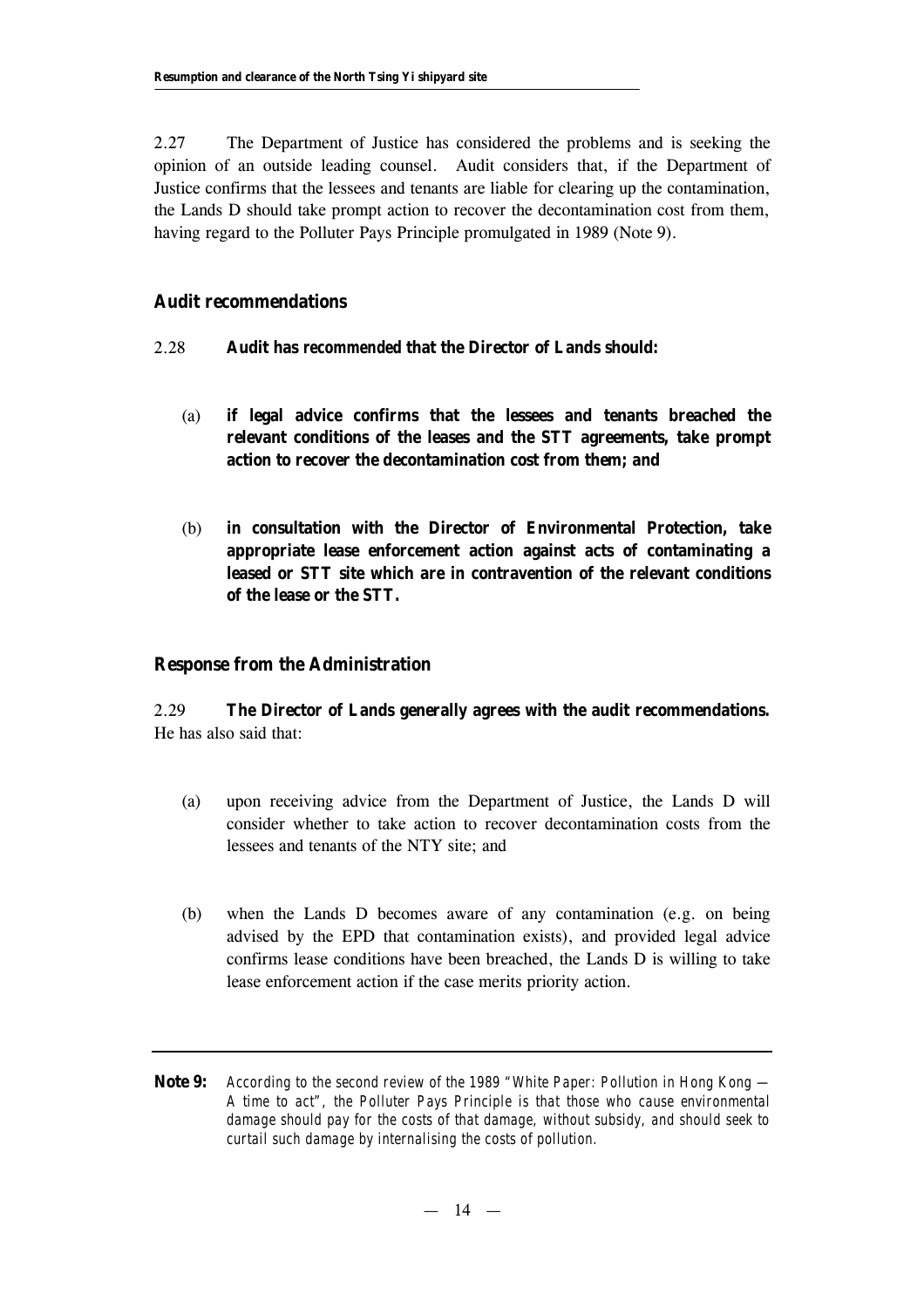# **PART 3: ASSESSMENT OF CONTAMINATION AT THE PENNY'S BAY SHIPYARD SITE**

3.1 This PART examines the assessment of contamination at the PB shipyard site *before* it was surrendered to the Government. The audit has revealed that there is room for improvement in the assessment of the contamination at the site. At the outset, it is pertinent to state certain key facts:

- (a) the lease granted by the Government in 1970 to the lessee at Penny's Bay did *not* empower the Government to enter this (private) site to conduct site investigations;
- (b) on two occasions in the 1990s, complaints were made to the EPD about open burning of wastes at the shipyard site; and
- (c) the shipyard site was surrendered to the Government on 3 April 2001.

# **Background**

3.2 The PB shipyard site is located on the north-eastern shores of Penny's Bay, Lantau, with an area of about 186,700 square metres. (See Figure 1.) The lease of the site was granted in 1970. The site had been used for the building, repair and maintenance of boats. The 1970 lease did *not* contain clauses empowering the Government to inspect the site to ascertain whether there was any breach of the lease conditions.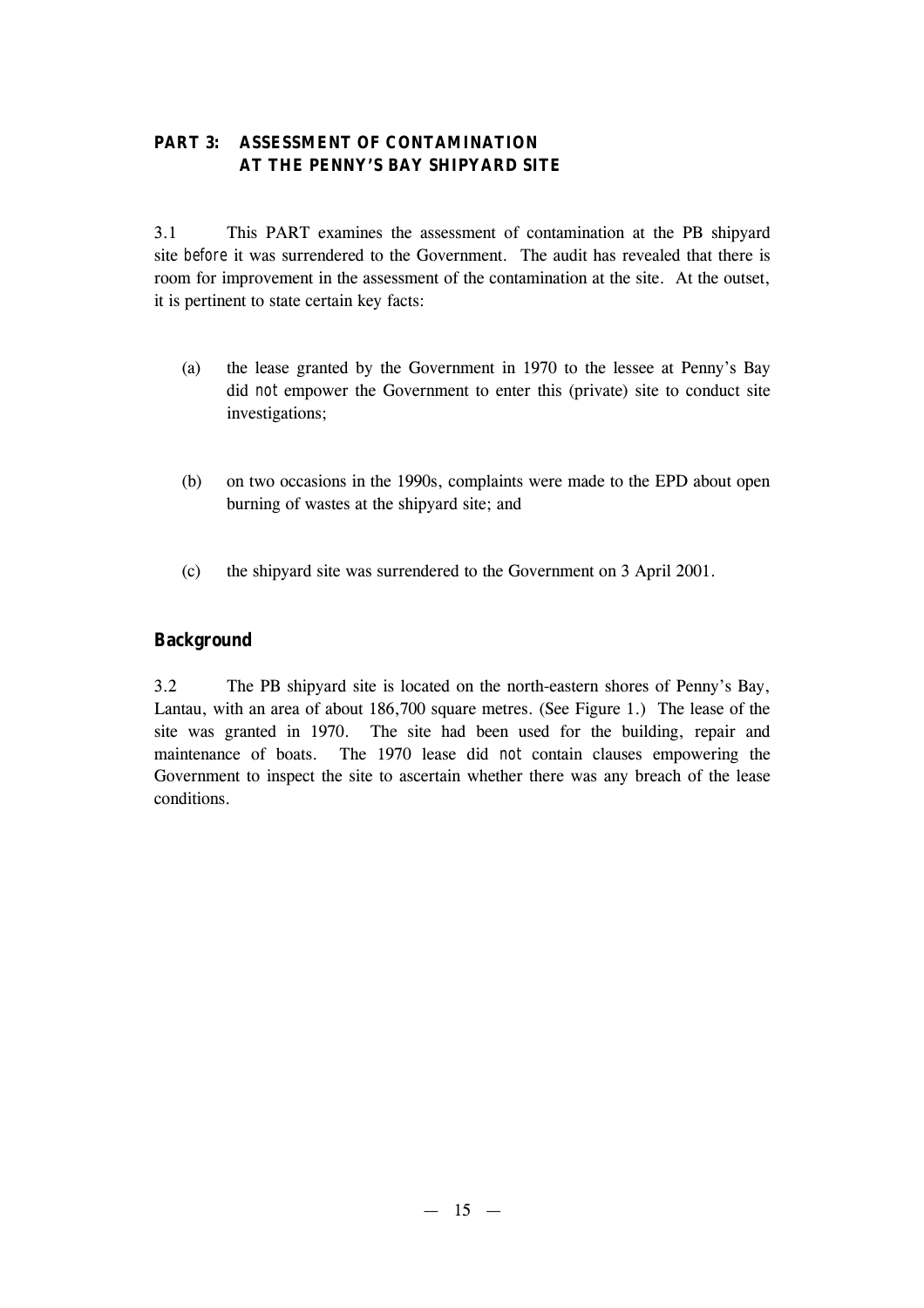# **Figure 1**



# **Location of the PB shipyard site**

*Source: CED's records*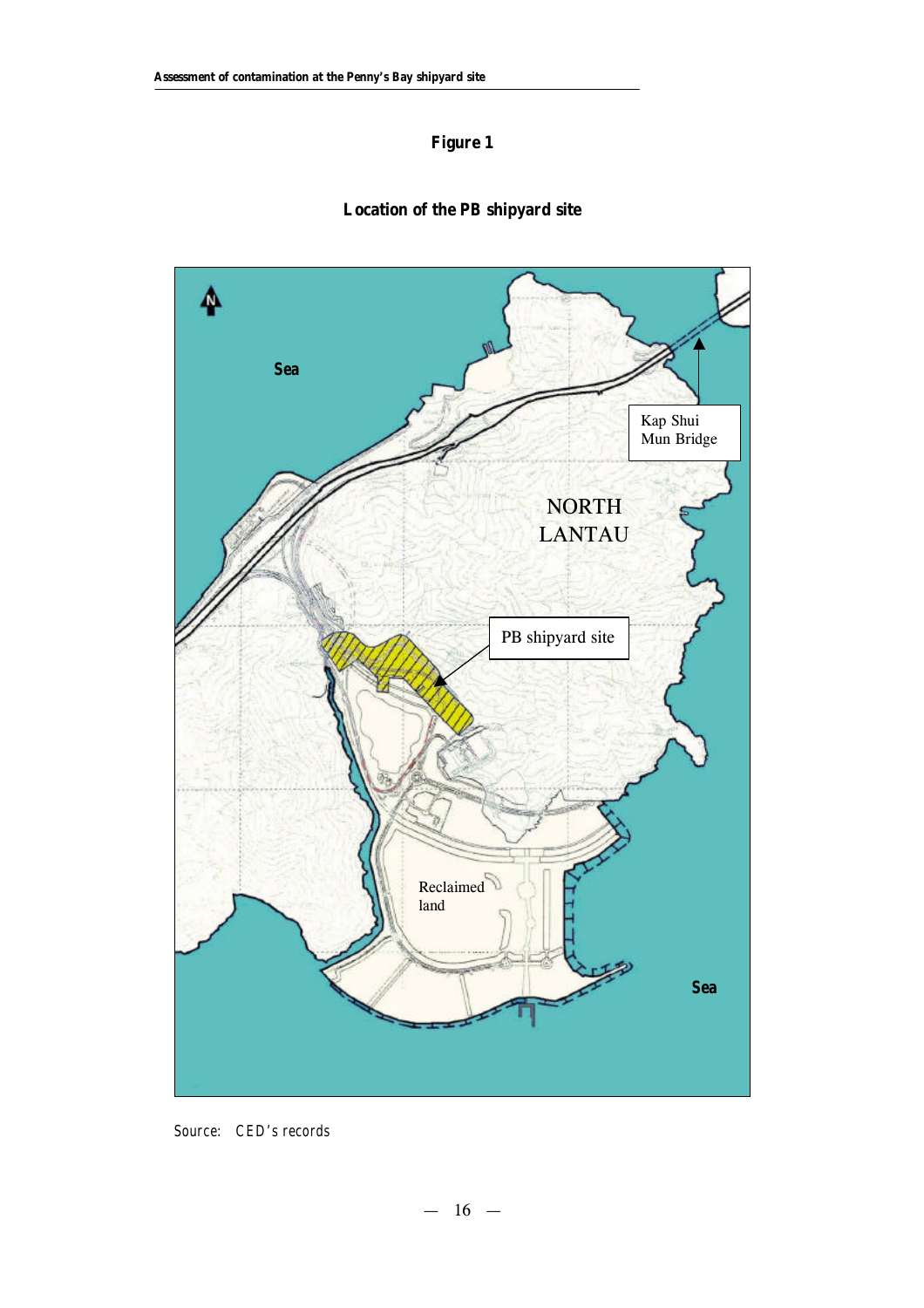3.3 In November 1999, the Government announced that a theme park would be built at Penny's Bay. To support the development of the theme park, the Government had to provide reclaimed land, associated infrastructure and GIC facilities. Hence the Government needed to:

- (a) acquire the PB shipyard site; and
- (b) undertake the decommissioning of the shipyard, estimated to cost \$22 million at September 1999 prices (Note 10).

The Government informed the Public Works Subcommittee of the Finance Committee in November 1999 that it would carry out a detailed EIA study specifically for the theme park project to address environmental issues (see para. 3.4(2)).

#### **EIA studies for the PB shipyard site**

3.4 In April 1998, the Environmental Impact Assessment Ordinance (Cap. 499 — EIAO) came into force. The project development on the PB shipyard site was subject to the statutory requirements of the EIAO (Note 11). For the PB shipyard site, three EIA studies had been carried out:

- 1. *The Northshore Lantau Development EIA study.* In June 1998, the CED commissioned an engineering consultant (hereinafter referred to as Consultant A) to carry out an EIA study (Note 12) for the Northshore Lantau Development to assess the environmental impact of the proposed development on north Lantau. The key events were as follows:
- **Note 10:** *In November 1999, the Finance Committee accepted in principle the financial implications estimated at \$13.6 billion at September 1999 prices, for site formation, construction and associated infrastructure and GIC work in connection with the development of the theme park. The Finance Committee was informed that \$22 million was estimated for the decommissioning of the PB shipyard site.*
- **Note 11:** *Projects that may have potential adverse impact on the environment are classified as designated projects under Schedules 2 and 3 of the EIAO. Project proponents must follow the statutory EIA process. Schedule 2 projects require environmental permits before commencement of the construction, operation or decommissioning of the projects. Schedule 3 projects, e.g. engineering feasibility studies of certain projects, cover projects requiring EIA reports only.*
- **Note 12:** *This was an integrated planning and engineering feasibility study of the proposed development of port and port-related facilities, business/industrial, residential, tourism/recreational and major GIC facilities in the Northshore Lantau area (including Penny's Bay). The Northshore Lantau Development project was a Schedule 3 project under the EIAO.*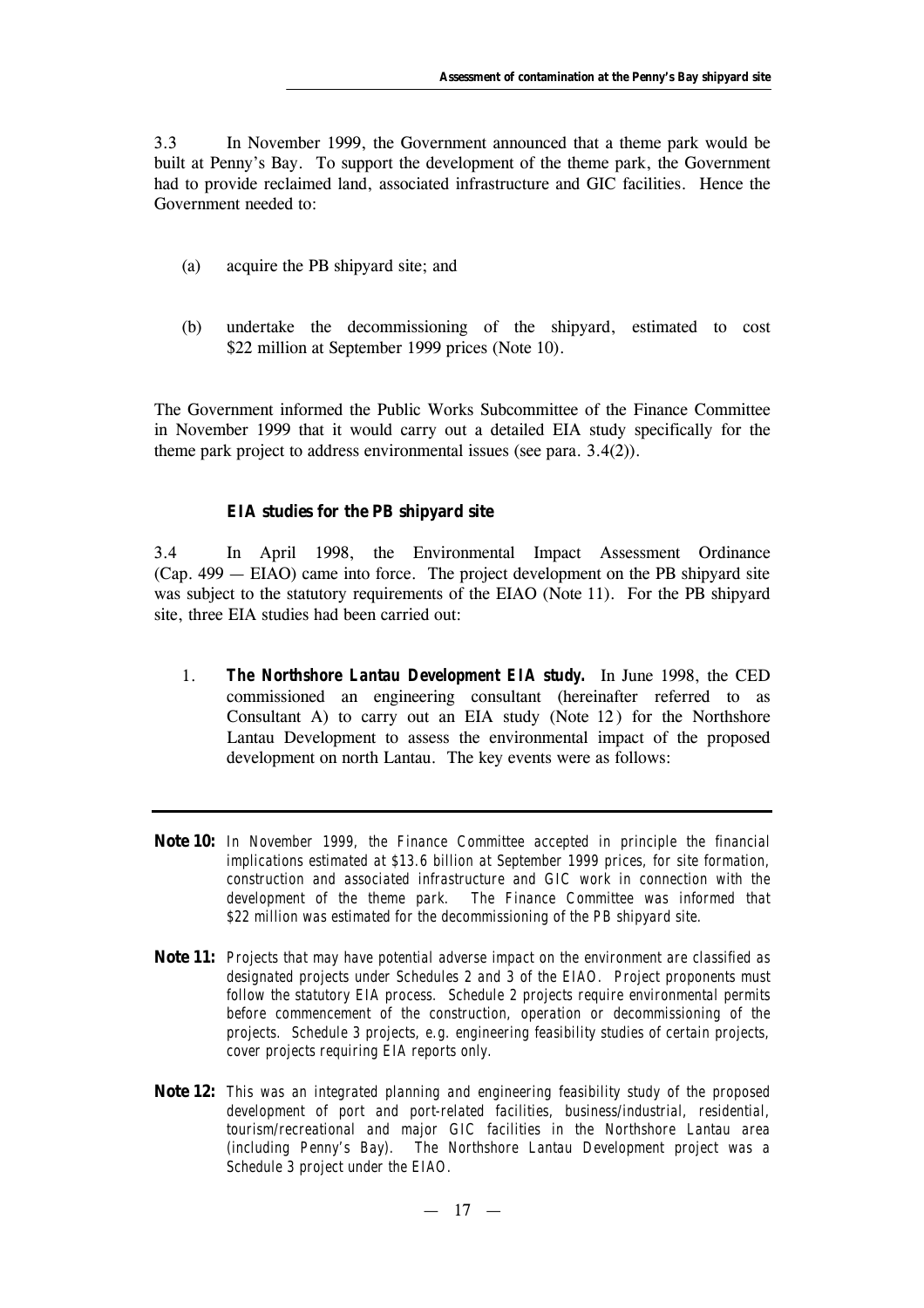- (i) as the PB shipyard site was located within the feasibility study area, the EIA study also included an assessment of potential land contamination there. As the site was leased land, the CED could not enter the site to carry out an EIA site investigation without the consent of the lessee, but consent was not given despite repeated requests;
- (ii) though access to the PB shipyard site was not available, in February 2000, Consultant A conducted some preliminary sampling along a stream bed discharging from the south-eastern boundary of the PB shipyard site. Five soil samples were collected. The results indicated that there was a low concentration of total petroleum hydrocarbons and metals. There was also no sign of elevated levels of contamination in the marine sediment samples taken from outside the seaward boundary of the shipyard; and
- (iii) in view of the findings in (ii), the EIA report for the Northshore Lantau Development considered that contamination at the PB shipyard site was expected to be limited and "would not be an insurmountable problem to the development of the Northshore Lantau as a recreation/tourism area" (Note 13). In April 2000, the Director of Environmental Protection approved the EIA report.
- 2. *The theme park EIA study.* In November 1999, the CED commissioned Consultant A to carry out another EIA study for the theme park project. The study evaluated the impact of the project on the environment. Making reference to the EIA study for the Northshore Lantau Development, the theme park EIA report stated that there would be "no insurmountable conditions for the future use" of the site for the proposed development. In April 2000, the Director of Environmental Protection approved the theme park EIA report. This April 2000 EIA study did *not* cover the decommissioning of the PB shipyard site. A detailed EIA study for the decommissioning of the PB shipyard site would be carried out before the decommissioning of the shipyard.
- 3. *The decommissioning EIA study of the PB shipyard site.* In April 2000, the CED commissioned an engineering consultant (hereinafter referred to as Consultant B) to conduct an EIA study on the decommissioning of the shipyard site. The EIA report identified a number of substances including
- **Note 13:** *The CED said that such conclusion was based on the results of the limited site investigation at the periphery of the PB shipyard site and on the understanding that a detailed EIA study for the decommissioning of the shipyard would be carried out before the decommissioning took place.*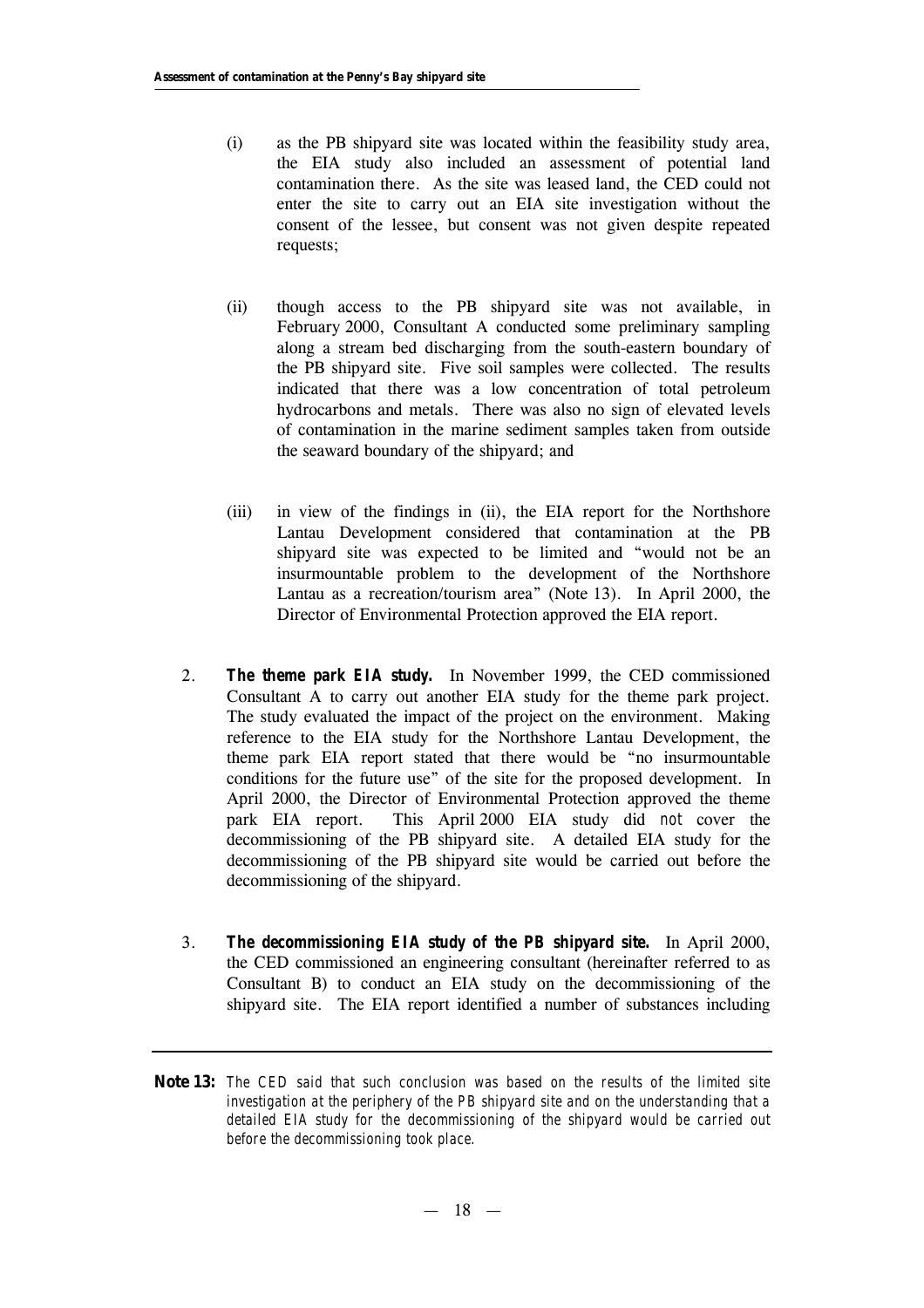dioxins (Note 14) which would require specialised treatment to ensure their eradication from the site. The Government would need to treat the dioxin-contaminated soil in a thermal desorption plant to be installed at To Kau Wan in north Lantau. Based on the findings of the EIA report, Consultant B estimated that the decommissioning work would cost \$450 million (\$440 million for decontamination and \$10 million for clearance), of which \$352 million was related to the excavation, transportation and treatment of the dioxin-contaminated soil. In April 2002, the Director of Environmental Protection approved the EIA report and issued the environmental permit for the decommissioning work (see paras. 3.5 to 3.16 for details).

#### **Discovery of contamination at the PB shipyard site**

#### **Consultants appointed to assess contamination**

3.5 In April 2000, the CED appointed Consultant B to undertake the "Infrastructure for Penny's Bay Development – Engineering Design and Construction" consultancy study. Consultant B was also tasked to assess the contamination at the PB shipyard site.

3.6 According to the consultancy brief of this consultancy study and in connection with the decommissioning of the site, in April 2000, an independent environmental consultant (hereinafter referred to as Consultant C) was appointed to monitor:

- (a) the preparation of a remedial investigation work plan (Note 15); and
- (b) the implementation of the work plan and the remedial activities to ensure that they could be effectively and safely conducted in accordance with the relevant legal requirements.

According to the CED, the work of Consultant C was separated into 2 phases. Phase I was for the marine soil work and was started in April 2000. Phase II was for the shipyard site and was started in late December 2000. A written certification for

- **Note 14:** *According to the CED, dioxins are mainly generated in trace quantities as the by-product of combustion and chemical processes, including the incineration of chlorinated organic substances and chlorinated wastes. The likely cause of dioxins in the PB shipyard site was the open burning of plastic materials on site.*
- **Note 15:** *The work plan prescribed the scope of field and laboratory testings to be undertaken to complete the site investigation. It included a field sampling plan and a quality assurance project plan, which specified the methods and protocols to be used for conducting field investigations and analysing samples.*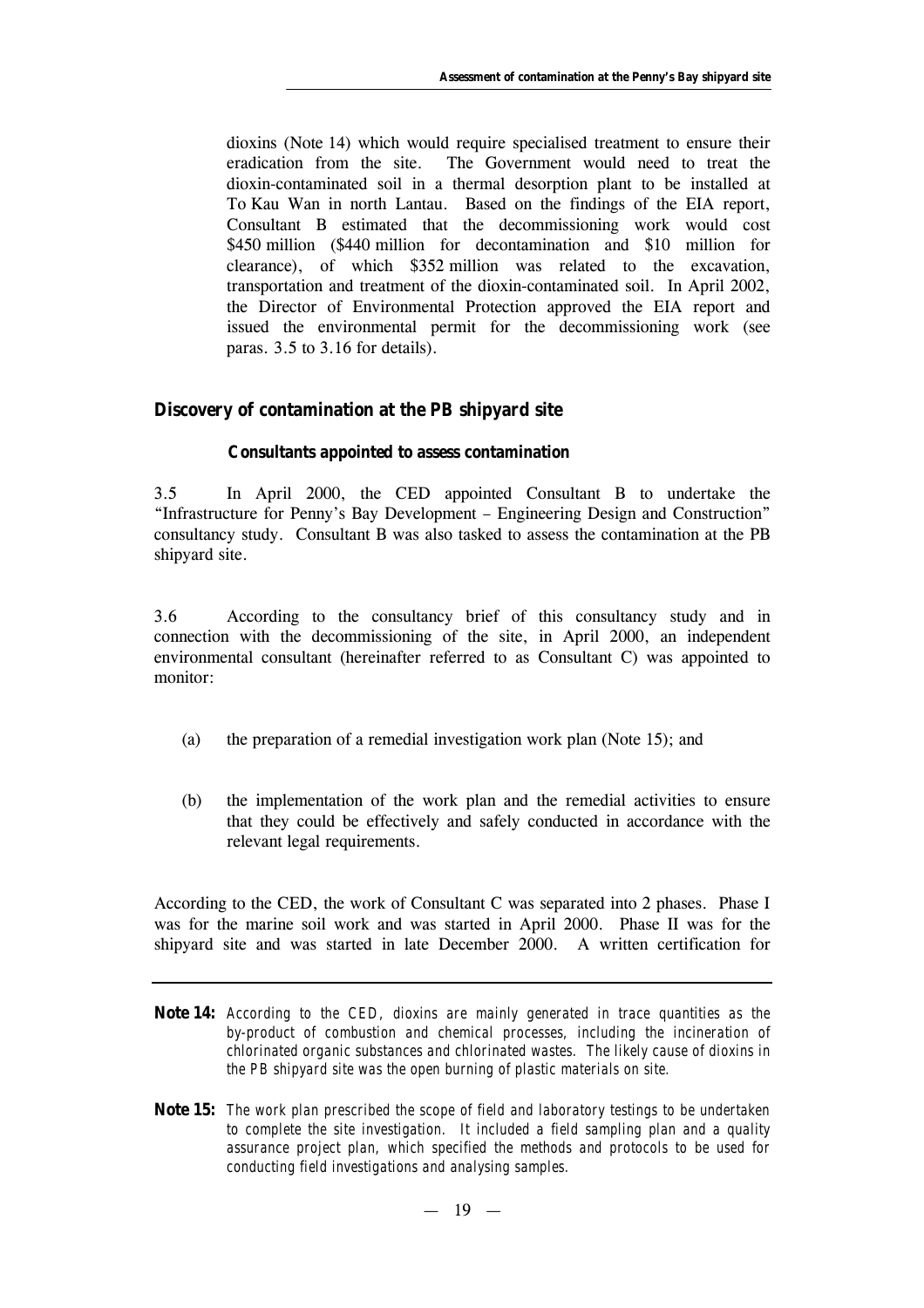satisfactory completion of the remedial activities was issued by Consultant C in August 2003.

3.7 According to the CED, Consultant B had initially proposed a full scale investigation. The proposal was *rejected* by the shipyard operator in July 2000, and after discussion with the Lands D and the CED, the shipyard operator indicated that he could accept the drilling of 13 boreholes on condition that these boreholes were *not* drilled within the workshops, working areas or in any areas which would have an adverse effect on shipyard operations. In August 2000, an inspection of the site with the lessee's representatives was carried out to agree on the location of the boreholes. Consultant B was requested to plan the site investigation.

3.8 In November 2000, the CED and the lessee signed an agreement allowing the CED to carry out the site investigation. The agreement included a drawing showing the location of 13 proposed boreholes.

## **Preliminary site investigation in late 2000 did not reveal widespread contamination**

3.9 After the EPD had approved the EIA study brief for the decommissioning of the PB shipyard site, in November 2000, a preliminary site investigation commenced. In December 2000, the field work for the preliminary site investigation was substantially completed. The preliminary results indicated that, of the 13 boreholes drilled, only one showed traces of fuel contamination. It was considered that the contamination at the PB shipyard site "appeared localised and superficial". To complete the remedial investigation work plan in accordance with the EPD's guidance notes, a comprehensive survey of the site was still necessary. However, this could *not* take place *until after* the site had been surrendered to the Government.

3.10 *Estimated decontamination cost.* In January 2001, Consultant B estimated that \$100 million would be required for the decontamination of the site. This amount was substantially more than the \$22 million figure which the Finance Committee had been informed of in November 1999 (see Note 10 in para. 3.3). However, Consultant B said that the exact cost of the decontamination work could only be accurately assessed after the completion of the EIA study.

3.11 In February 2001, the CED reported to the Steering Committee for the implementation of the theme park project (hereinafter referred to as the Steering Committee — Note 16) that the preliminary site investigation revealed that there was

**Note 16:** *In February 2000, a Steering Committee chaired by the Financial Secretary was set up to oversee the development of the theme park project. Members of the Steering Committee included representatives of relevant bureaux, the Commissioner for Tourism and the Director of Civil Engineering.*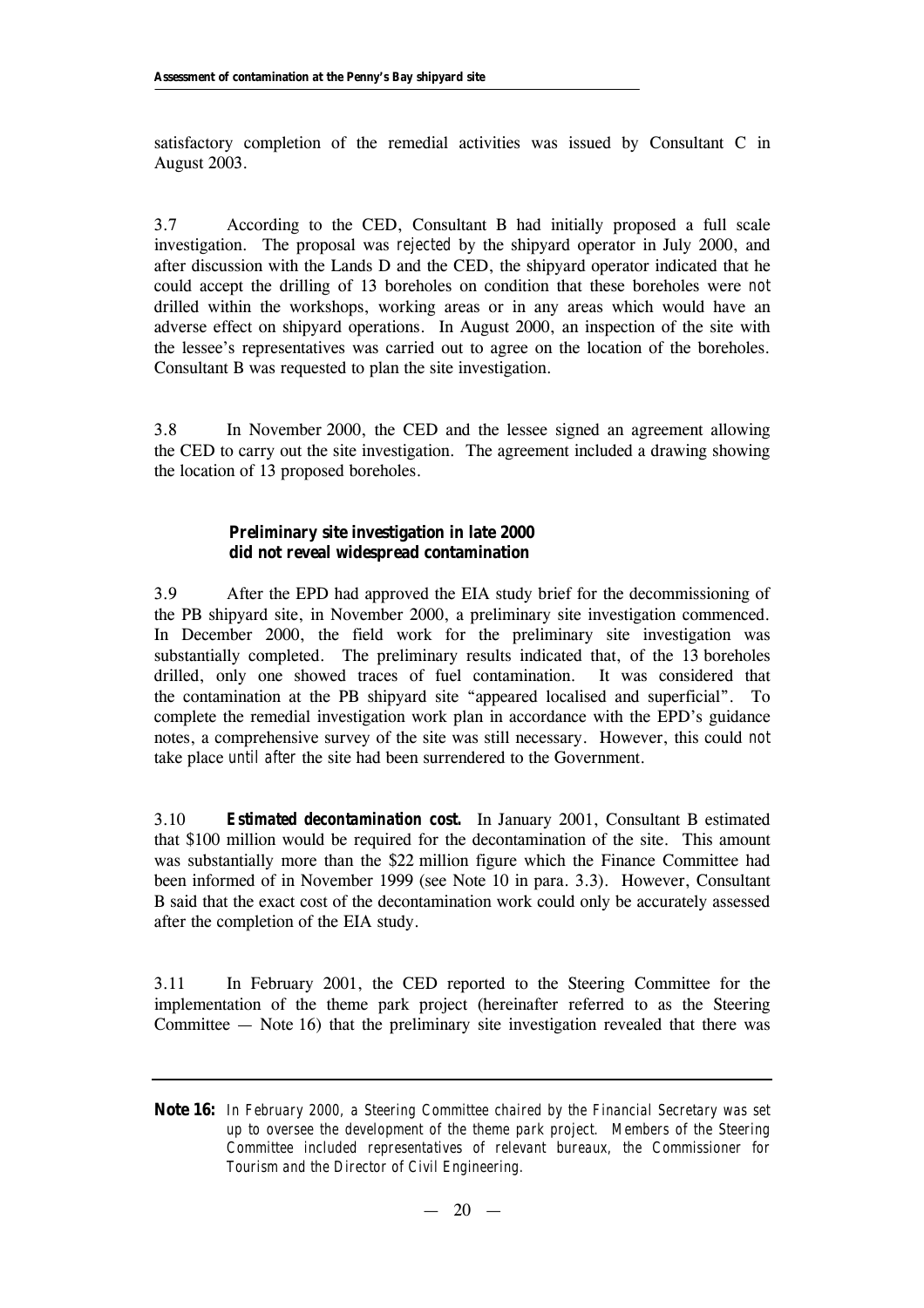only localised surface contamination (such as total petroleum hydrocarbon and heavy metals at some of the workshop buildings). There was no widespread contamination in the open area.

#### **More contamination found in 2001**

3.12 In early 2001, the lessee allowed Consultant C to carry out a preliminary site survey at the site. According to the Steering Committee paper, Consultant C found more contamination than expected. He recommended the collection of some disturbed samples of apparent waste or burn-pit materials for chemical analysis (Note 17 ). Consultant B was requested to conduct a detailed site survey to identify all the chemical wastes.

3.13 After the surrender of the PB shipyard site on 3 April 2001, the CED immediately commenced the detailed site investigation for the decommissioning of the site.

3.14 In July and August 2001, the CED informed the Steering Committee that the extent of contamination which had been found was *not considered very serious*. However, in September 2001, Consultant C considered that as the extent of contamination would be greater than that expected, Consultant B was recommended to carry out additional trench work.

#### **Dioxins found at the PB shipyard site**

3.15 In late September 2001, after the completion of the additional trench work, the EPD considered that the level of contamination was more serious than expected. In October 2001, Consultant B found that the soil was contaminated by dioxins (see Note 14 in para. 3.4(3)).

3.16 *Removal of dioxins at a cost of \$352 million.* In December 2001, the CED submitted the final decommissioning EIA study report of the PB shipyard site to the EPD. **The report stated that:**

**Note 17:** *In addition, Consultant C observed that there was suspected chemical waste disposal practice by shipyard workers and alerted the EPD to such an incident. Upon receipt of the complaint, the EPD immediately took action to stop the illegal waste disposal. In July 2001, the EPD prosecuted the shipyard operator for the offence of failure to deliver the chemical waste (non-halogenated organic compounds) to a reception point, contrary to Section 8(1)(a) of the Waste Disposal (Chemical Waste) (General) Regulation (Cap. 354C). The shipyard operator was convicted on 10 July 2001 and fined \$30,000.*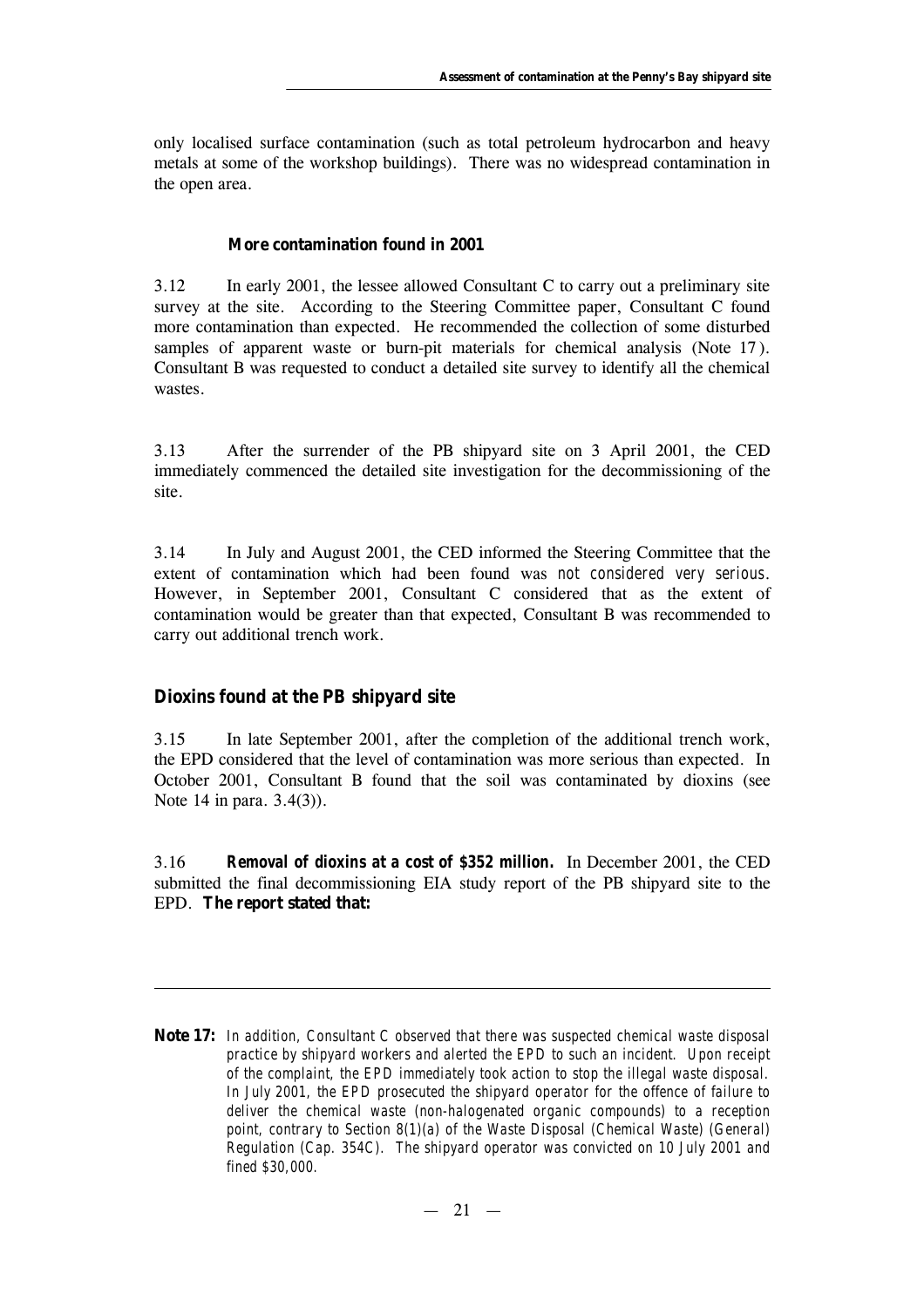### (a) **about 87,000 cubic metres of soil were contaminated, of which some 30,000 cubic metres contained metals and dioxins;**

- (b) the Government should excavate the contaminated soil and transport it by land to To Kau Wan at north-east Lantau for off-site treatment; and
- (c) the Government should set up a thermal desorption plant at To Kau Wan for the treatment of dioxins. After desorption, it should take the residue to the Chemical Waste Treatment Centre at Tsing Yi for incineration. According to the EPD, the proposed treatment method would meet international environmental standards.

According to a LegCo Panel on Economic Services Paper dated 20 March 2002, the estimated cost of decommissioning the shipyard was \$450 million, of which \$352 million was for the excavation, transportation and treatment of the dioxin-contaminated soil.

# **Previous complaints about open burning of wastes at the PB shipyard site**

3.17 Audit noted that during the 1990s, complaints were made to the EPD about the open burning of wastes at the PB shipyard site (see Appendix A for details).

3.18 In December 2001, when the serious land contamination problem at the PB shipyard site was beginning to unfold, the EPD informed the Department of Justice that:

- (a) according to the EPD's record of inspection made to the PB shipyard site from 1990 until its closure in March 2001, there was no violation of the Air Pollution Control Ordinance (Cap. 311) and Water Pollution Control Ordinance (Cap. 358);
- (b) in March 2001, there was a case of contravention of the Waste Disposal (Chemical Waste) (General) Regulation (Cap. 354C). It discovered the case at the time of site clearance. The shipyard operator was prosecuted and convicted in July 2001 (see Note 17 in para. 3.12); and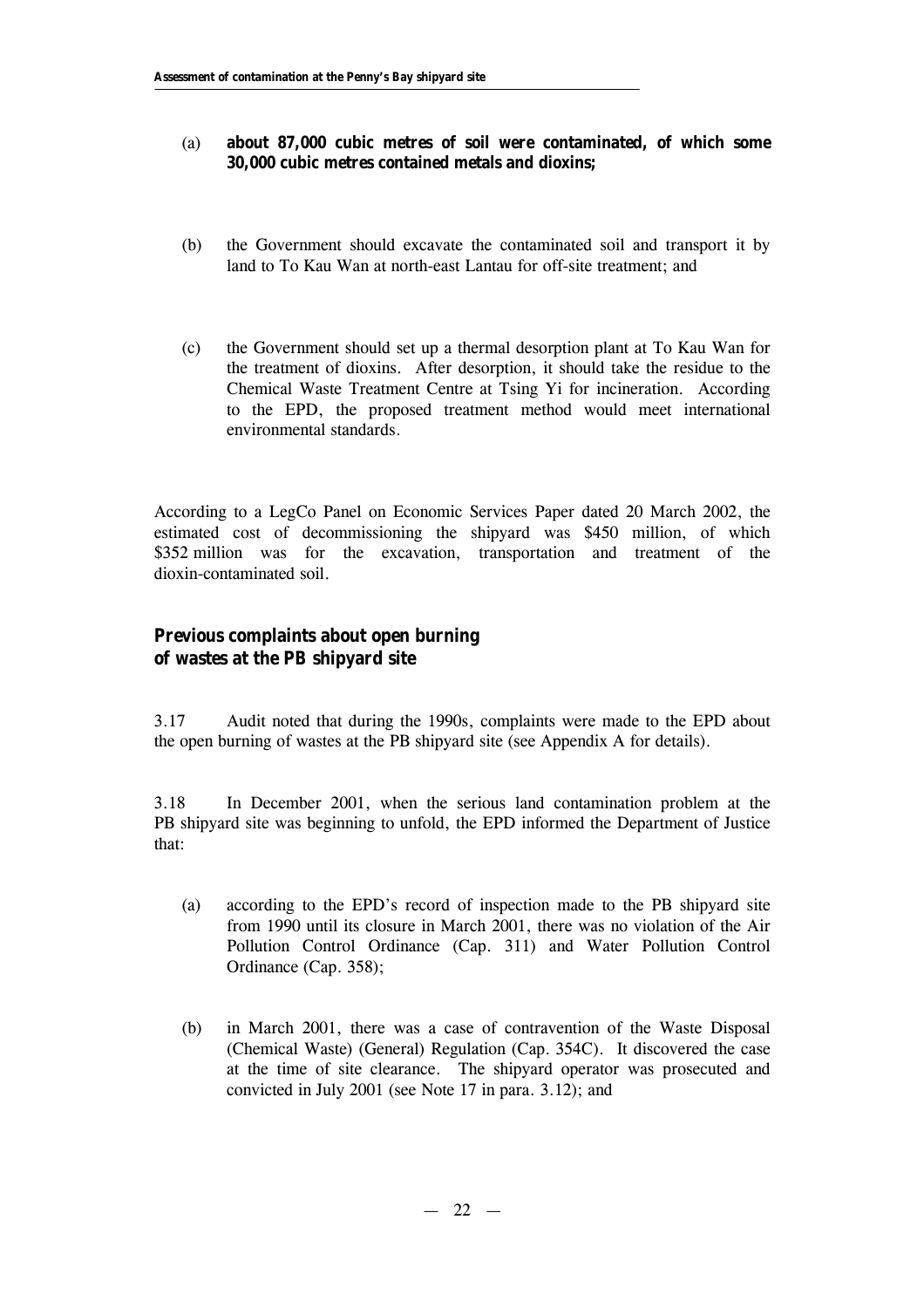(c) there was no evidence indicating that the lessee had committed similar offences in the past.

# **CED's explanations for not finding dioxins during the preliminary site investigation**

3.19 When asked why dioxin contamination was not found during the preliminary site investigation which was substantially completed in December 2000, the CED explained to Audit in mid-2003 that:

- (a) prior to acquisition of the PB shipyard site, two site investigations had been carried out:
	- (i) *Site investigation in February 2000.* Five soil samples taken from along a stream bed at the south-eastern boundary of the shipyard site were analysed; and
	- (ii) *Preliminary site investigation in December 2000.* In June 2000, Consultant B had initially proposed a full scale investigation. The proposal was rejected by the shipyard operator in July 2000, but after discussion with the Lands D and the CED, the shipyard operator indicated that he could accept the drilling of 13 boreholes on condition that these boreholes were not within the workshops, working areas, or in any areas where they would have an adverse effect on shipyard operations.

These two site investigations carried out *prior to* the acquisition of the shipyard site did provide initial information for formulating the detailed site investigation to be carried out after the site was surrendered to the Government;

(b) the findings of the preliminary site investigation were significantly different from those of the detailed site investigation because the detailed site investigation was far more comprehensive, as shown in Table 2; and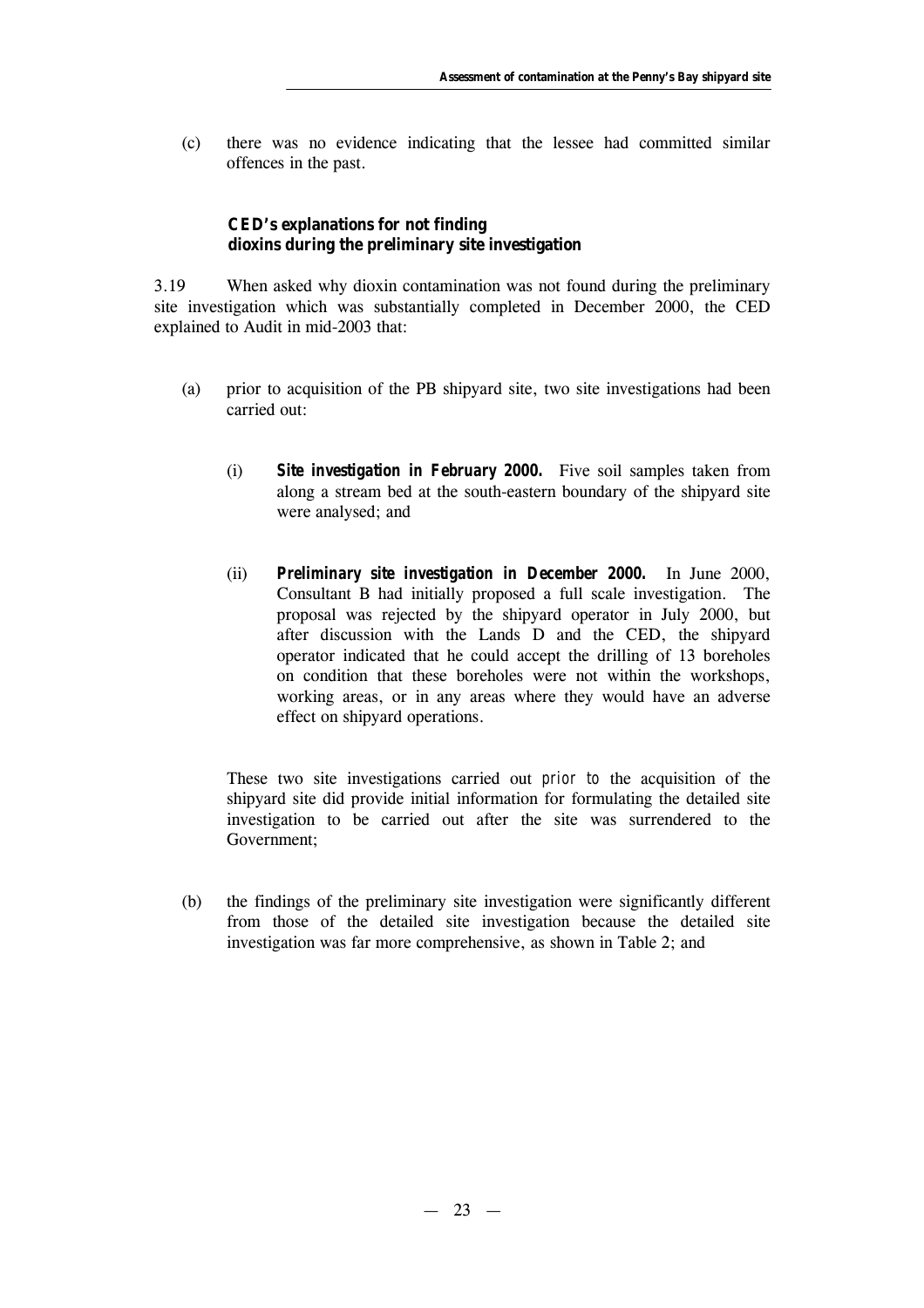### **Table 2**

### **A comparison between the preliminary and the detailed site investigations**

|       |                                              | <b>Preliminary site</b><br>investigation<br>conducted in<br><b>November and</b><br>December 2000 | <b>Detailed site</b><br>investigation<br>conducted from<br><b>April to</b><br>November 2001 |
|-------|----------------------------------------------|--------------------------------------------------------------------------------------------------|---------------------------------------------------------------------------------------------|
| (i)   | Number of<br>boreholes drilled               | 13                                                                                               | 440                                                                                         |
| (ii)  | Trenching                                    | None                                                                                             | $3,100$ metres                                                                              |
| (iii) | Number of<br>groundwater<br>monitoring wells | None                                                                                             | 56                                                                                          |
| (iv)  | Geophysical survey                           | None                                                                                             | 39,000 metres                                                                               |
| (v)   | Duration                                     | 2 months                                                                                         | 7 months                                                                                    |
| (vi)  | <b>Standards</b>                             | <b>Dutch Guidelines</b>                                                                          | <b>Dutch Guidelines</b><br>and U.S. Standards<br>(including dioxins)                        |

*Source: CED's records*

(c) the preliminary site investigation was limited in scale. As dioxins were not commonly associated with shipyard activities, they were not targeted for testing. After the surrender of the site to the Government, the detailed site investigation revealed that there were burnt chlorinated wastes buried in the southern portion of the site. Such findings triggered the move to take soil samples for dioxin testing, having regard to the concerns of green groups and environmentalists. Some soil samples revealed elevated dioxin levels.

# **Audit observations**

#### **Difficulties encountered in undertaking site investigations**

3.20 While the small-scale preliminary site investigations in February and December 2000 revealed no major contamination, the detailed site investigation completed in November 2001 (after the site had been surrendered to the Government) found that the extent of contamination at the site was more serious than had been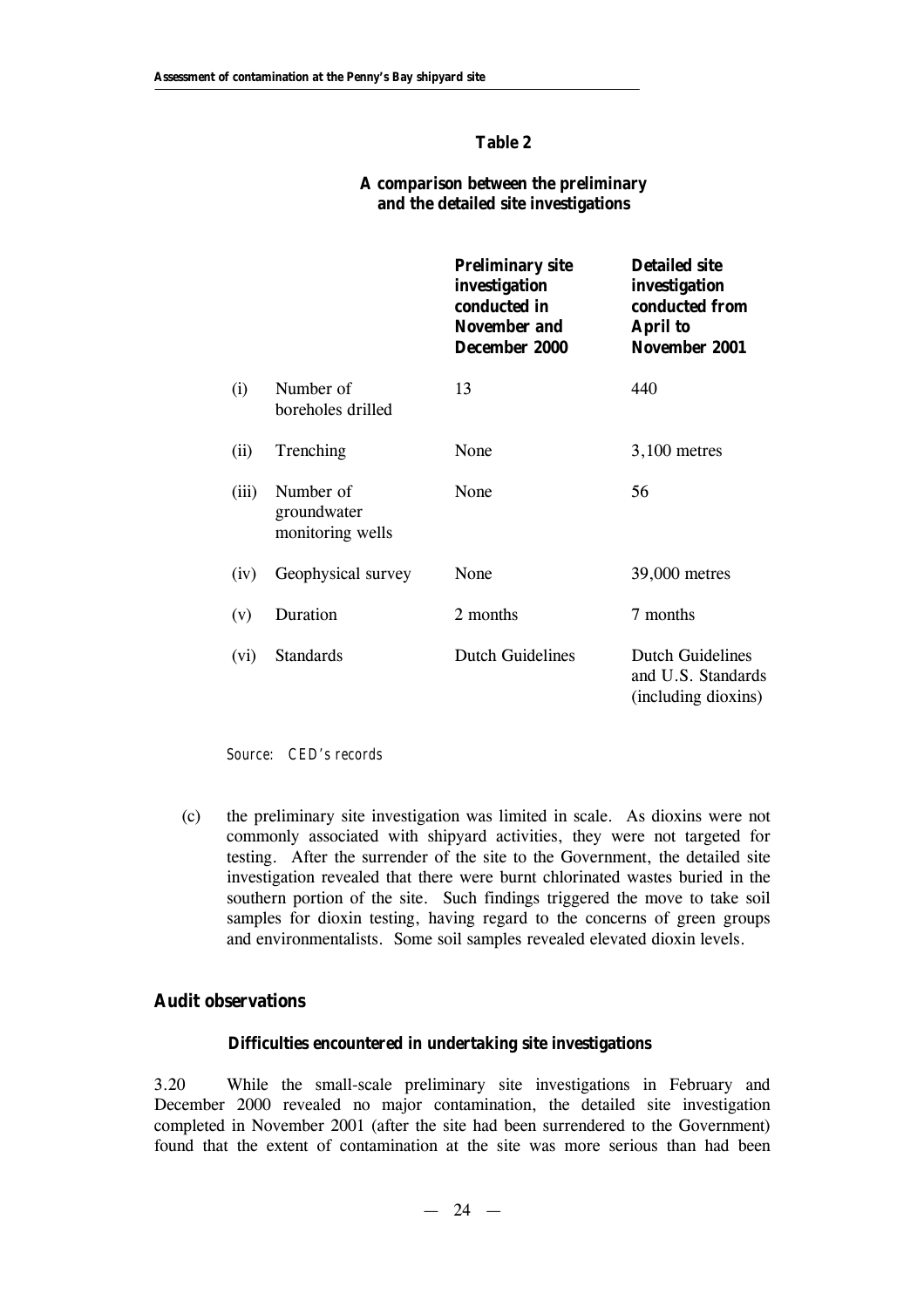## thought. **Because of the need to treat and dispose of the dioxin-contaminated soil, the cost for decommissioning was estimated at \$450 million — see paragraph 3.4(3).**

3.21 In response to Audit's enquiry about the adequacy of the preliminary site investigation, in May 2003, the CED said that it had *no* legal authority to enter private sites (including the PB shipyard site) to conduct site investigations. The CED normally obtained right of access through the Lands D under relevant provisions in land leases or tenancy agreements. Any improvement on access for site investigations should come about through provisions in the relevant leases, STT agreements or the relevant ordinances.

3.22 **Audit considers that this case has highlighted the need for the Government to have the authority to carry out necessary site investigations before**  sites are resumed or surrendered. Audit accepts that according to the conditions of the lease of the PB shipyard site, the Government was *not* empowered to inspect the site to ascertain whether there was any breach of the lease conditions. However, Audit has noted that the *current* standard clause of leases does empower the Lands D to inspect sites to ascertain whether the lessee has breached or failed to observe the lease conditions (Note 18 ). *However, this current standard clause provides for site inspections only.* **Audit considers that the Lands D should refine the wording of the standard clause so that the Government is empowered to enter a site to conduct site investigations** *during the period of the lease***, i.e. before the resumption or surrender of the site to the Government.**

#### **Coordination in conducting contamination assessment needs improvement**

3.23 Complaints were made to the EPD about the open burning of wastes at the PB shipyard site in 1995 and 1999 (see Appendix A for details). However, Audit has not seen evidence that the EPD alerted the CED of such complaints during the time that the three EIA studies mentioned in paragraph 3.4 were being carried out. In response to Audit's enquiry, the EPD has said that:

(a) it did not do so because the EPD did *not* consider the information relevant to the decommissioning EIA study; and

**Note 18:** *The General Condition for the current master documents for lease conditions states that: "The Grantee shall throughout the tenancy, at all reasonable times, permit the Director or his authorised representatives, with or without having given notice, to enter in or upon the lot or any part thereof or any building or part of any building erected on the lot for the purpose of inspecting the same so as to ascertain that there is no breach of or failure to observe any of these Conditions."*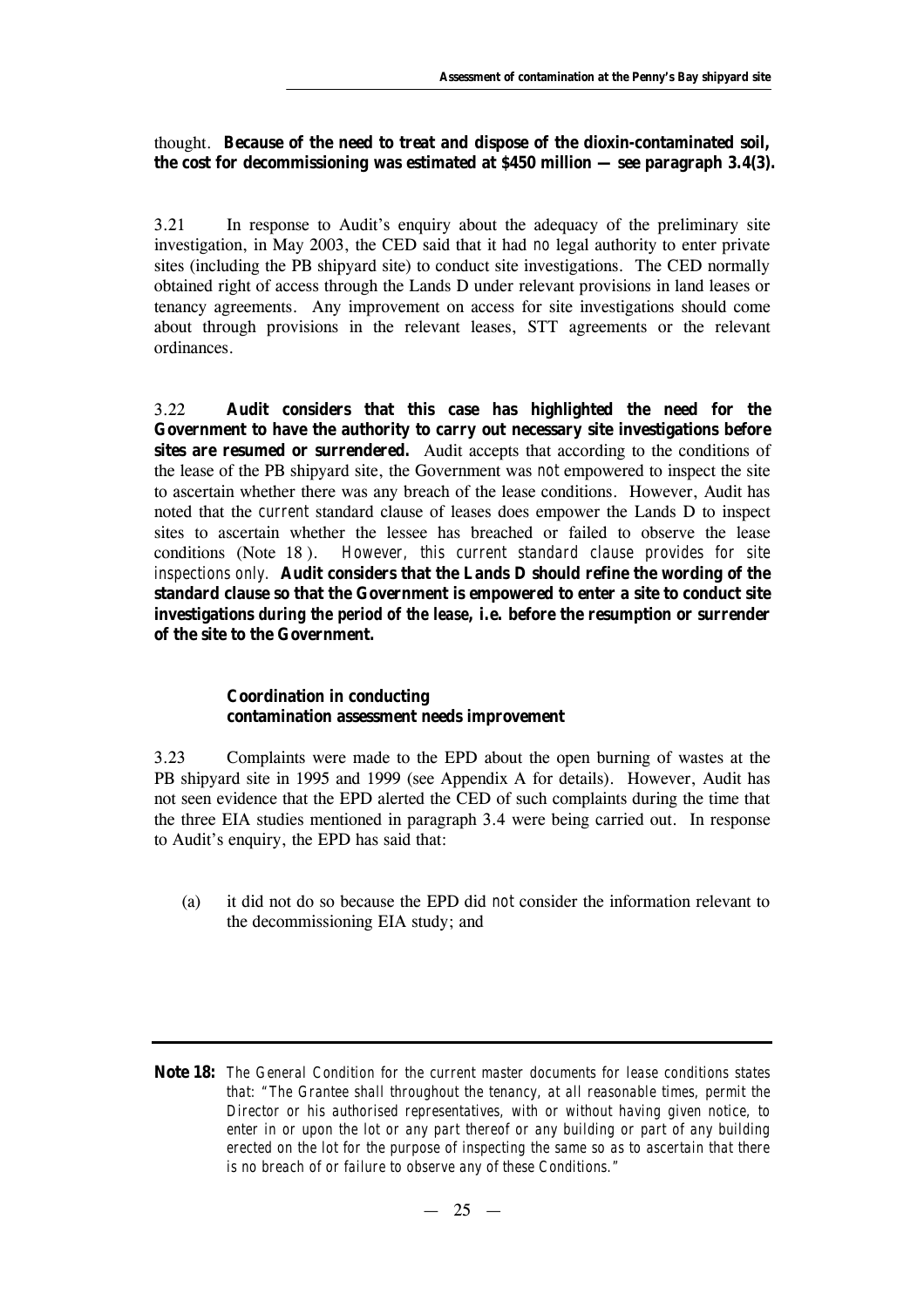(b) a forum to exchange information related to the EIA process does exist. According to Works Bureau Technical Circular No. 18/1998 (superseded by Technical Circular (Works) No. 13/2003 of September 2003), the Director of Environmental Protection may convene Environmental Study Management Group meetings to provide a forum for discussion on the requirements for the EIA study brief, the methodology and the initial findings of the EIA study, and liaison with the proponent department. Relevant authorities within the Government would be invited to attend.

3.24 **Audit considers that, in carrying out the EIA studies, inter-departmental coordination could have been improved, i.e. information obtained by the EPD should have been shared with the other departments concerned. This would have alerted the works department undertaking the EIA study to any contamination on the leased land already known to the EPD.**

## **Audit recommendations**

- 3.25 **Audit has** *recommended* **that the Director of Civil Engineering should:**
	- (a) **for leased sites which are to be acquired by the Government:**
		- (i) **ensure that necessary site investigations are carried out for assessing contamination and, if necessary, seek assistance from relevant government departments; and**
		- (ii) **give priority to carrying out investigations of industrial sites which are more prone to serious contamination;**
	- (b) **improve the planning of site investigations (such as taking adequate soil samples for thorough analysis) so as to ascertain the extent of contamination; and**
	- (c) **in consultation with the Director of Environmental Protection,** *prior to* **taking over leased sites:**
		- (i) **determine the extent of the site investigations, especially for those sites (e.g. shipyard sites) which are more prone to contamination; and**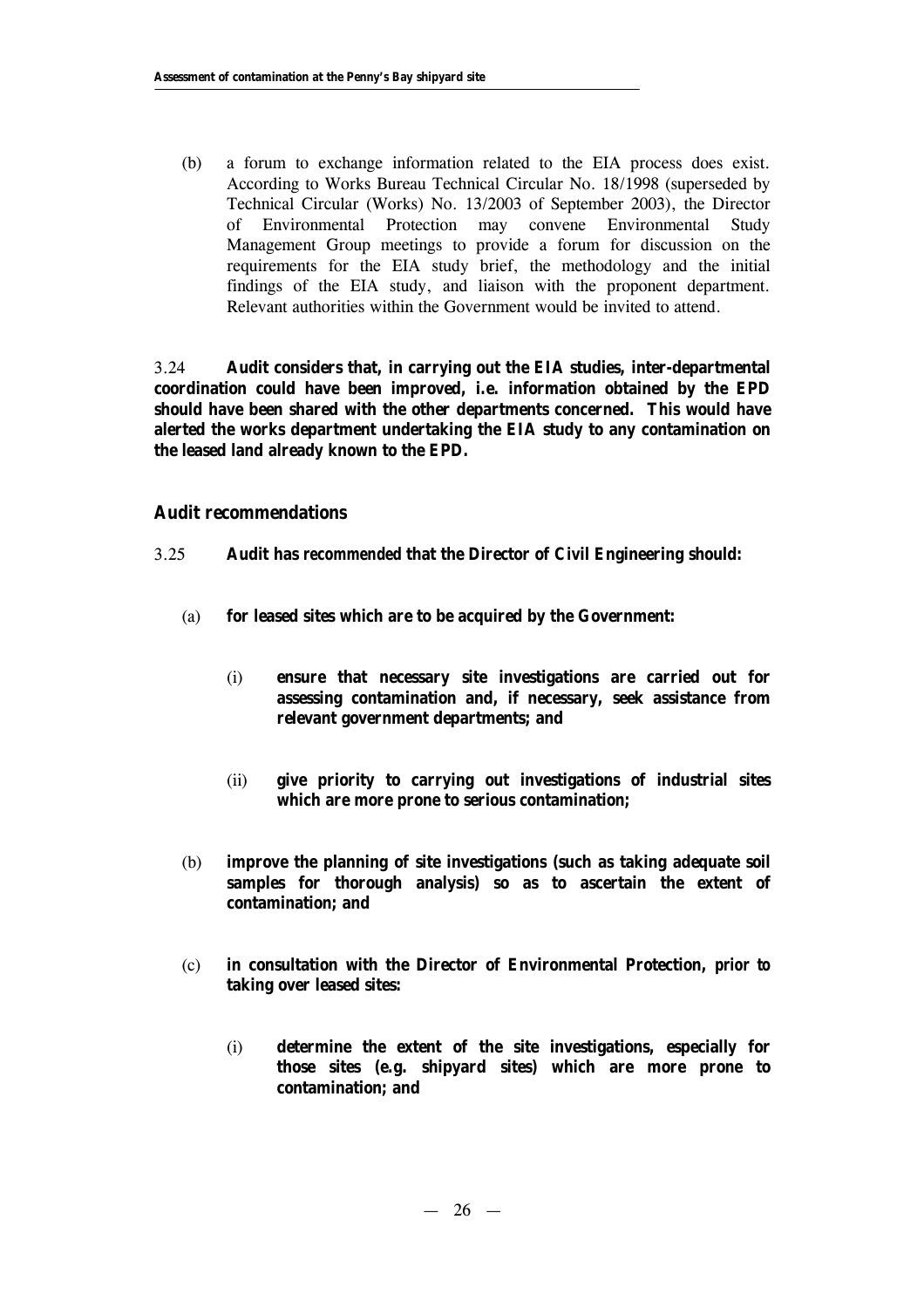- (ii) **inform other government departments, such as the Lands D, of the extent of contamination so that immediate action can be taken to protect the Government's interest before the sites are resumed.**
- 3.26 **Audit has** *recommended* **that the Director of Lands should:**
	- (a) **stipulate in the lease conditions that the Government has the right to carry out site investigations prior to the resumption or surrender of sites to the Government; and**
	- (b) **specify in the Lands D's Lands Administration Office Instructions that, prior to the resumption or surrender of a site to the Government, the Lands D officers responsible should:**
		- (i) **find out from other relevant departments, such as the EPD, whether users of the site/the lessee have breached any environmental protection legislation; and**
		- (ii) **share the information obtained with other relevant departments (e.g. the CED), which are responsible for carrying out EIA studies for the future use of the site.**

3.27 **Audit has** *recommended* **that the Secretary for the Environment, Transport and Works should notify all works departments of the recommendations in paragraph 3.25.**

#### **Response from the Administration**

3.28 **The Director of Civil Engineering welcomes the audit recommendations in paragraph 3.25.** He has also said that:

(a) in the case of the PB shipyard site, the lease conditions did *not* provide for the Government to conduct site investigations. Notwithstanding this, the CED did seek the assistance of the Lands D and obtained access to the site to conduct the small-scale preliminary site investigation (which was substantially completed in December 2000). However, the precise nature and extent of contamination could only be fully revealed by a detailed site investigation when unhindered access was allowed;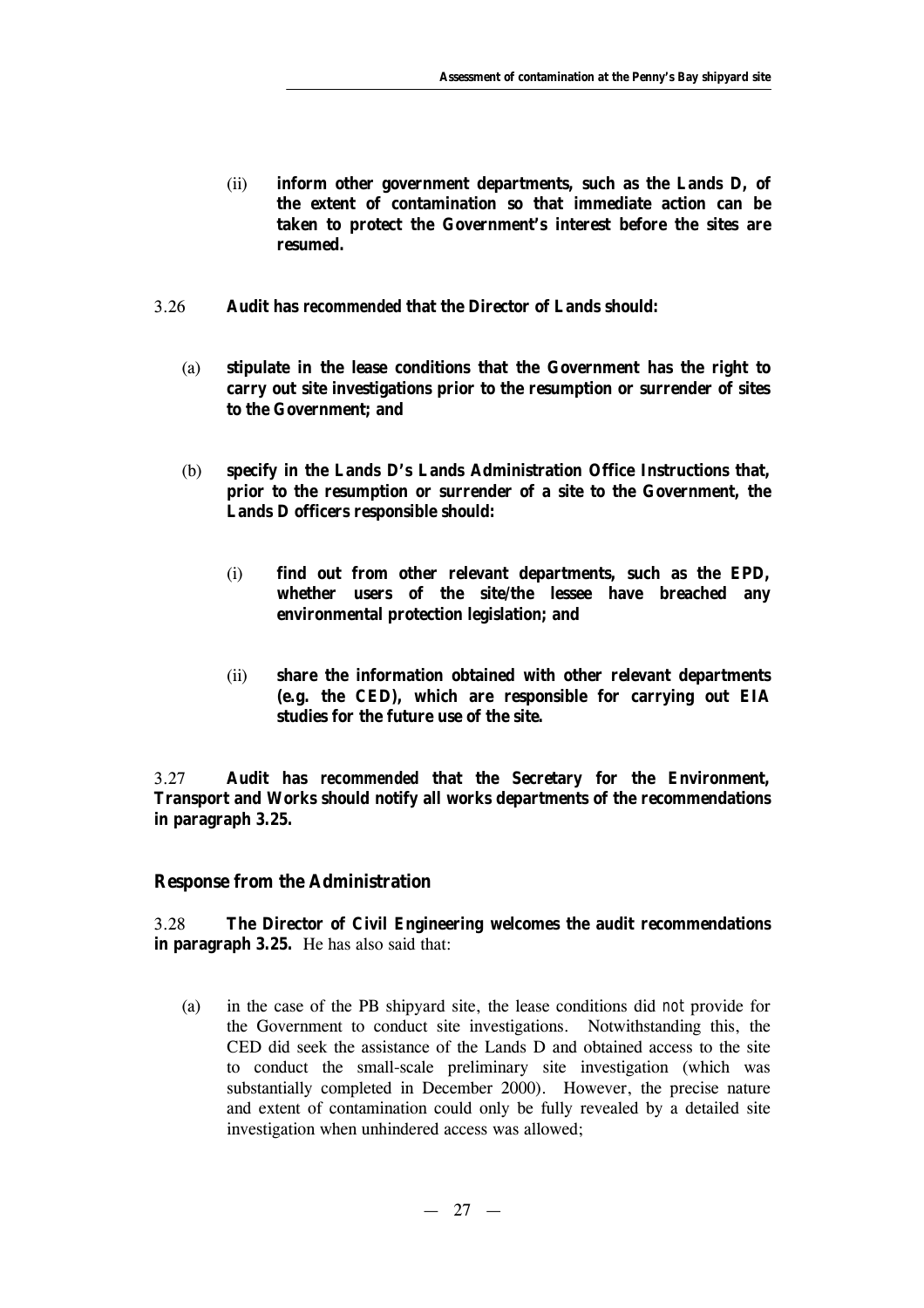- (b) the site investigations for the assessment of the contamination at the PB shipyard site as part of the relevant EIA studies had been carefully planned and carried out in phases as far as practicable in accordance with the EIAO requirements;
- (c) there were different levels of inter-departmental coordination and monitoring of the progress and the findings of the above site investigations and the EIA studies;
- (d) the findings of the above site investigations were included in the relevant draft EIA study reports and commented on by all relevant government departments before their finalisation. It is important to mention that the EIA studies came under close scrutiny by the relevant Environmental Study Management Groups. These Groups comprised members from all relevant departments including representatives of the relevant District Lands Office and the EPD (see para. 3.23(b)). They provided useful forums for detailed discussions on the requirements for the site investigations and the EIA studies, the methodologies and the findings of the studies including the nature and extent of the possible contamination at the shipyard site. The three relevant EIA studies were all carried out in accordance with established procedures and approved by the Director of Environmental Protection under the EIAO; and
- (e) the CED also convened and chaired regular inter-departmental coordination meetings to oversee the progress of, and discuss and resolve any issues relating to, the relevant EIA studies. The nature and possible extent of the contamination at the PB shipyard site was a subject of concerns in these inter-departmental meetings.

3.29 The **Director of Lands** accepts the audit recommendations as mentioned in paragraph 3.26.

3.30 **The Secretary for the Environment, Transport and Works welcomes the audit recommendation mentioned in paragraph 3.27.** She has also said that she will notify all works departments to take on board the recommendations as mentioned in paragraph 3.25 for general application in future Public Works Programme projects.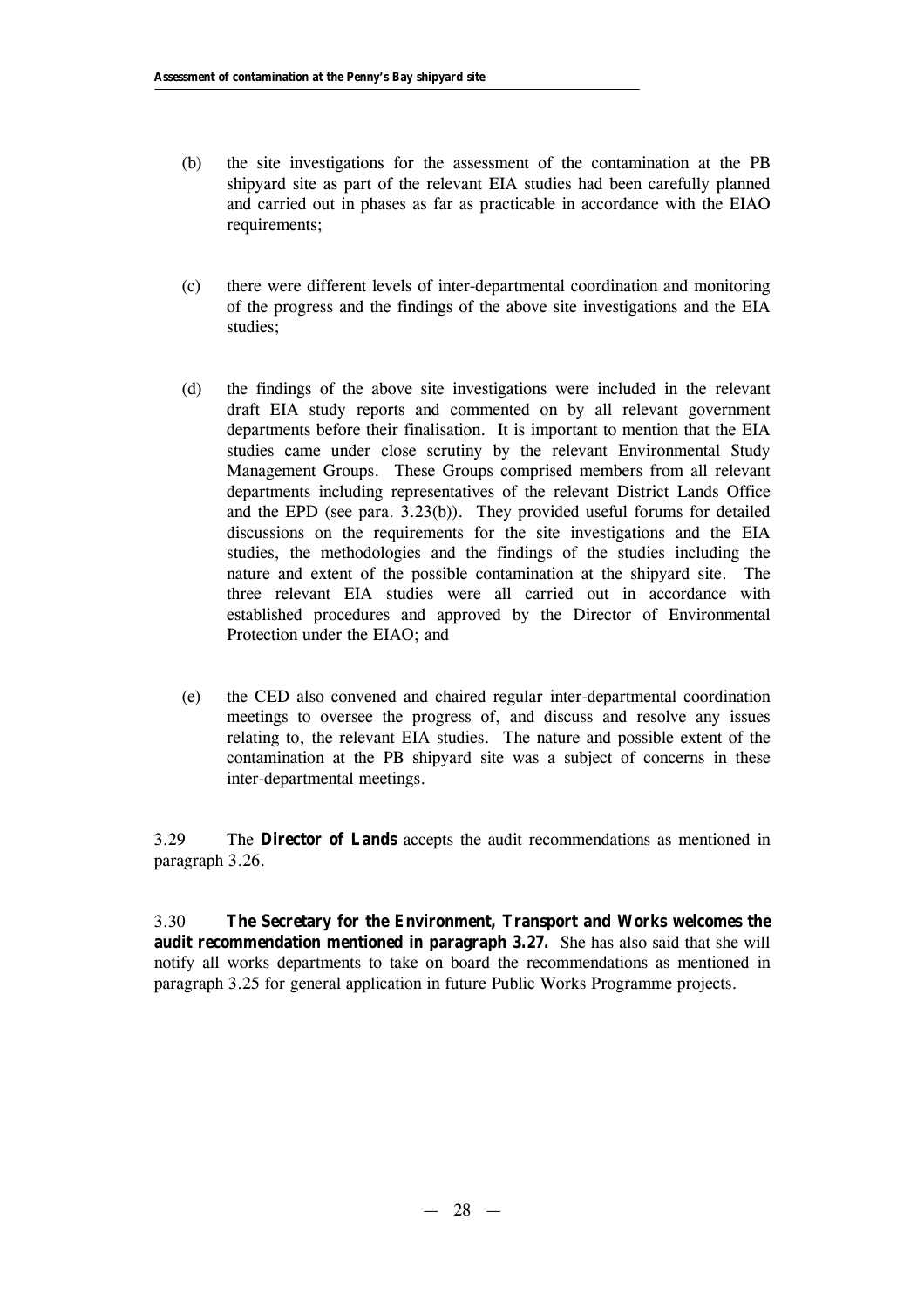## **PART 4: SURRENDER OF THE PENNY'S BAY SHIPYARD SITE TO THE GOVERNMENT**

4.1 This PART examines the procedures for the surrender of the PB shipyard site. The audit has revealed that there is scope for improvement in surrender procedures and the drafting of lease conditions.

# **Surrender of the site on an "as is" basis**

4.2 On 3 April 2001, the lessee of the PB shipyard site executed the Deed of Surrender and received a compensation of \$1,506 million from the Government. On the same date, the lessee surrendered the PB shipyard site to the Government on an "as is" basis (Note 19). On 9 April 2001, the Lands D handed over the site to the CED.

4.3 As mentioned in PART 3, the Government later found that the PB shipyard site had been contaminated. Because of the huge cost of decontaminating the site, Audit carried out a review to ascertain whether there are lessons to be learnt regarding the processing of the surrender documents, and whether action could be taken to recover the decontamination costs from the lessee (see paras. 4.4 to 4.24).

4.4 *Acquisition process to be expedited.* To achieve the theme park target opening date in 2005, the Government had to expedite the acquisition of the PB shipyard site. In mid-2000, the Lands D negotiated with the lessee for a voluntary surrender of the site. This would expedite the process of the land acquisition.

4.5 *Lessee would not clear toxic waste.* In October 2000, at a meeting with the surveyors of the lessee, the Lands D said that it was the Government's intention that the lessee of the PB shipyard site should surrender the site with vacant possession and free of any legal encumbrances. The lessee's surveyors indicated that the lessee would give legal vacant possession of the site to the Government. However, they said that the lessee would not remove all structures and buildings on the site and would *not* clear any possible toxic waste caused by the operation of the shipyard. *The Lands D confirmed that the above arrangement was acceptable to the Government.*

4.6 Between December 2000 and February 2001, the Lands D and the lessee negotiated on the terms for the lessee to surrender the site to the Government. After the CED, Consultant B and the Lands D had conducted site inspections, in March 2001, the Lands D informed the lessee's solicitors that the Government had no objection to accepting the PB shipyard site on an "as is" basis.

**Note 19:** *The "as is" basis means that the Government agrees to accept the surrender of the site in the state and condition as at the date of surrender (see para. 4.9).*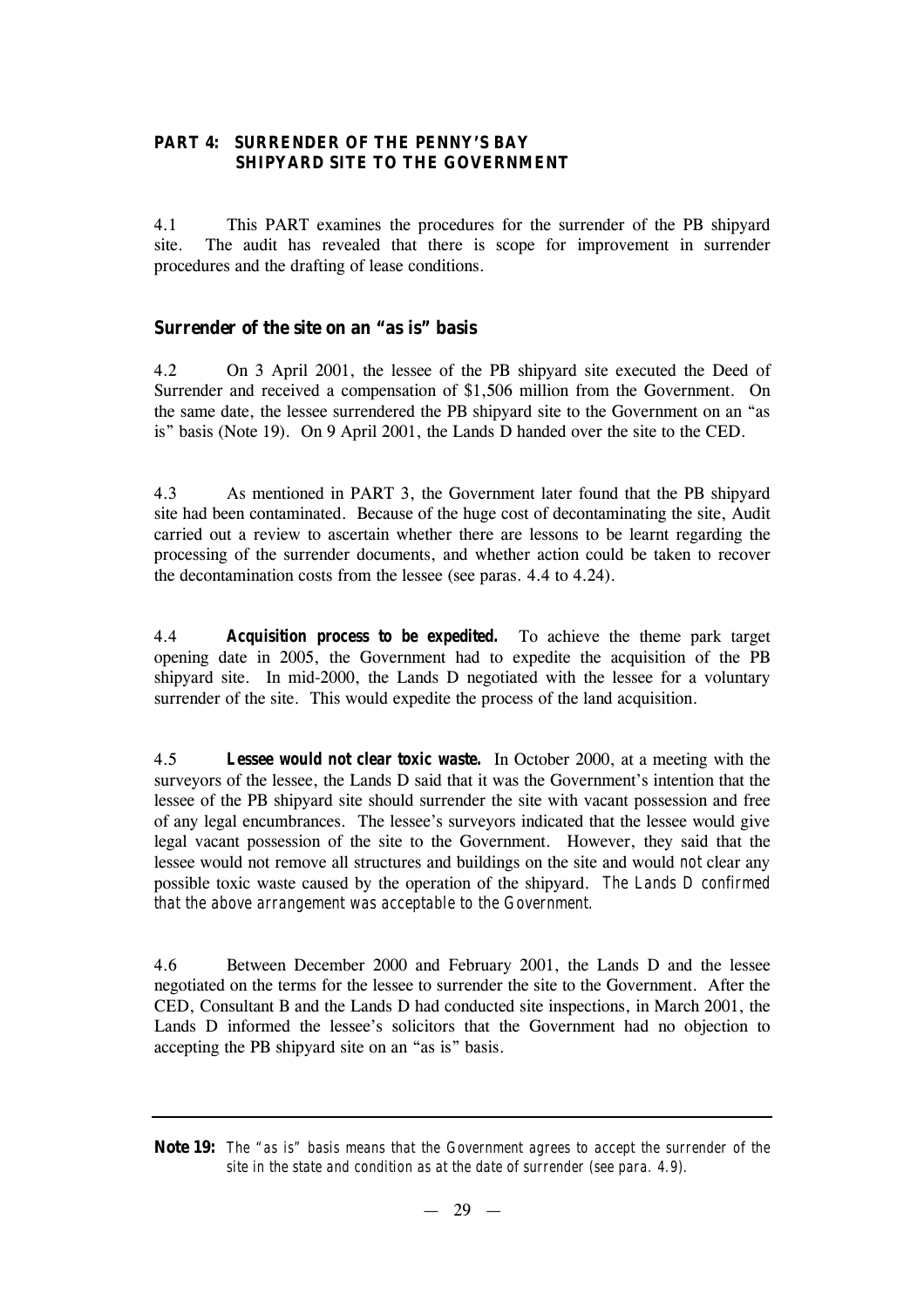4.7 In December 2000, the lessee's solicitors gave the Lands D a *draft* agreement which included a clause saying that the Government would accept the site on an "as is" basis. The Lands Administration Office of the Lands D, noting that the CED would carry out an EIA study of the site before applying for an environmental permit for the decontamination and clearance of the site, said that the Lands D had no objection to accepting the PB shipyard site on an "as is" basis.

4.8 In February 2001, the Lands D proposed that the lessee proceeded directly to execute a Deed of Surrender the terms of which would be more or less similar to the usual document adopted by the Government. The lessee raised no objection to the Lands D's proposal.

## *Deed of Surrender executed on an "as is" basis*

4.9 In March 2001, the lessee's solicitors asked the Lands D to include an "as is" clause in the Deed of Surrender. The Lands Administration Office of the Lands D raised no objection. In mid March 2001, the following clause was incorporated into the Deed of Surrender:

# **"Without prejudice to any provisions in this deed, the Government agrees to accept the surrender of the Premises in the state and condition as at the date hereof."**

4.10 On 17 March 2001, the Director of Lands attended a meeting of the Steering Committee (see Note 16 in para. 3.11). At the meeting, the Steering Committee was informed that Consultant C had found more contamination than expected.

4.11 **On 3 April 2001, the lessee executed the Deed of Surrender and the site was surrendered to the Government on an "as is" basis (i.e. the Government accepted the surrender of the site in the state and condition as at that date).** On 24 April 2002, the Director of Environmental Protection approved the EIA report and issued an environmental permit to the CED for the decommissioning work.

# **Indemnity clause included in Deed of Surrender of a Tsing Yi site**

4.12 Audit noted that in another case of land surrender involving a special purpose site at Tsing Yi (hereinafter referred to as the Tsing Yi site), a clause had indeed been included in the Deed of Surrender to indemnify the Government from liabilities in connection with contamination found *after* the surrender of the site. In 2000, when the Lands D was processing the surrender of this site, the lessee proposed to surrender a portion of the site, with some underground structures left intact, to the Government. To protect the Government's interest, the Lands D included an indemnity clause in the Deed of Surrender whereby the lessee undertook to indemnify the Government from liabilities in connection with contaminants found *within 7 years* after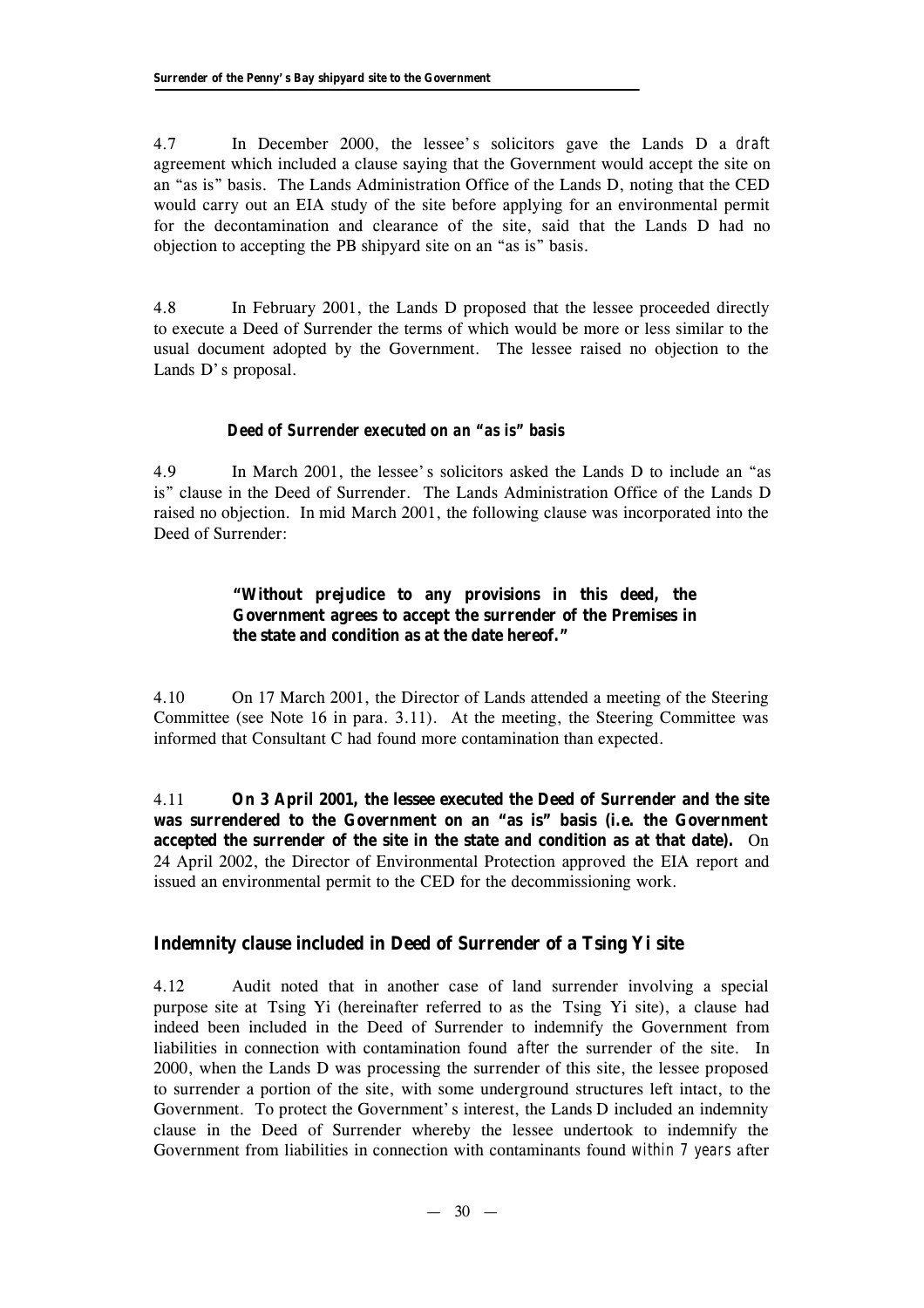the date of the Deed of Surrender (Note 20). In June 2001, the lessee executed the Deed of Surrender. The salient points of the case are summarised in Appendix B.

4.13 In response to Audit's enquiry about this site, in October 2003 the Lands D said that:

- (a) this site was held on a special purposes lease which was due to expire at the end of June 1997. At that time, it was apparent that the lessee no longer required a substantial area of the site;
- (b) as part of a lease extension exercise, a lease modification had been agreed (prior to the lease extension) for the surrender of a substantial area of the site following demolition and reinstatement. This included the carrying out of the decontamination; and
- (c) the PB shipyard site case was different. The acquisition of the PB site was for public purposes and was made under "the threat of resumption". Since resumption would not have involved indemnities, it was not appropriate or practical to require indemnities for the surrender of the site.

### **Environmental protection clause in lease conditions**

4.14 Apart from the inclusion of an indemnity clause into the Deed of Surrender (see para. 4.12), it would appear that the incorporation of an environmental protection clause into lease conditions, *ab initio,* would also help protect the public interest. Audit has also examined the events of including such a clause in lease conditions of other land grants. The audit findings are in paragraphs 4.15 to 4.24.

4.15 In 1986, the EPD prepared, for the Lands D's consideration, draft special conditions on environmental matters for inclusion in leases. In June 1988, after considering the EPD's proposal, the Lands D incorporated the following standard environmental protection clauses into leases:

(a) "except with the prior written consent of the Director of Environmental Protection, the Purchaser/Grantee shall not… … use or permit or suffer to be used any fuel or any method or process of manufacture or treatment that might in any circumstance result in the discharge or emission of any pollutant or any noxious, harmful or corrosive matter… … "; and

**Note 20:** *The indemnity would only apply if the level of any contaminants found exceeded the level set out in the Land Contamination Assessment Plan of the site.*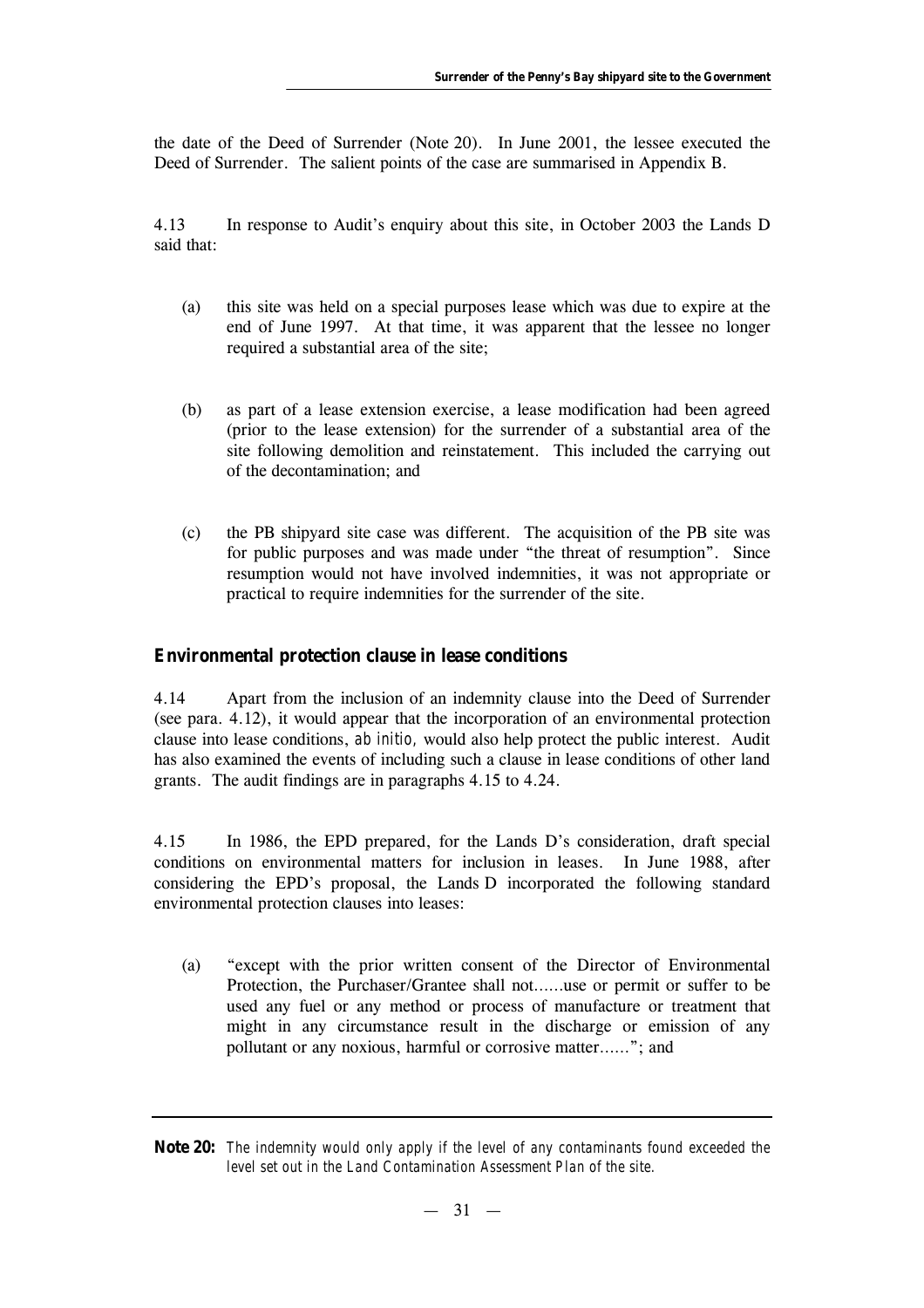(b) "the Purchaser/Grantee shall not permit… … or allow any waste matter which is not part of the final product from waste processing plants to be deposited anywhere within the lot and shall have all such matter removed from the  $lot..., "$ .

From mid-1988, the Lands D had incorporated these clauses into the lease conditions in most of the *draft* leases. The Lands D also sent these draft leases to the EPD for comments before the grant documents were executed between the parties.

## **Environmental protection clauses not included in the lease conditions after November 1997**

4.16 In September 1997, the EPD informed the Lands D that, except for cases that the EPD considered necessary, there was no need to send the draft leases to the EPD for comments. The EPD said that:

- (a) the EPD had progressively brought pollution control legislation into operation; and
- (b) the EIAO had become effective. The administrative EIA process had been put in place to resolve issues up front in the planning of projects.

4.17 In response, the Lands D requested the EPD to confirm as to whether the standard environmental protection clauses should continue to be incorporated into normal leases. In October 1997, the EPD confirmed to the Lands D that it would not oppose to retaining the clauses if the Lands D considered that the Government should have a "last resort" protection as a matter of land policy. The EPD said that, from a pollution control point of view, it should be able to rely on the relevant ordinances to deal with the problem. The EPD could not foresee under what circumstances the EPD would still have to rely on the clauses.

4.18 In November 1997, the Lands D ceased the practice of incorporating the clauses mentioned in paragraph 4.15 into the standard leases (Note 21). The Lands D issued a technical circular stating that:

**Note 21:** *Upon being informed that the EPD no longer needed the standard environmental protection clauses in the lease conditions for addressing environmental concerns, the Lands D took the opportunity to simplify the lease conditions. The Lands D considered it preferable for such issues to be handled under legislation.*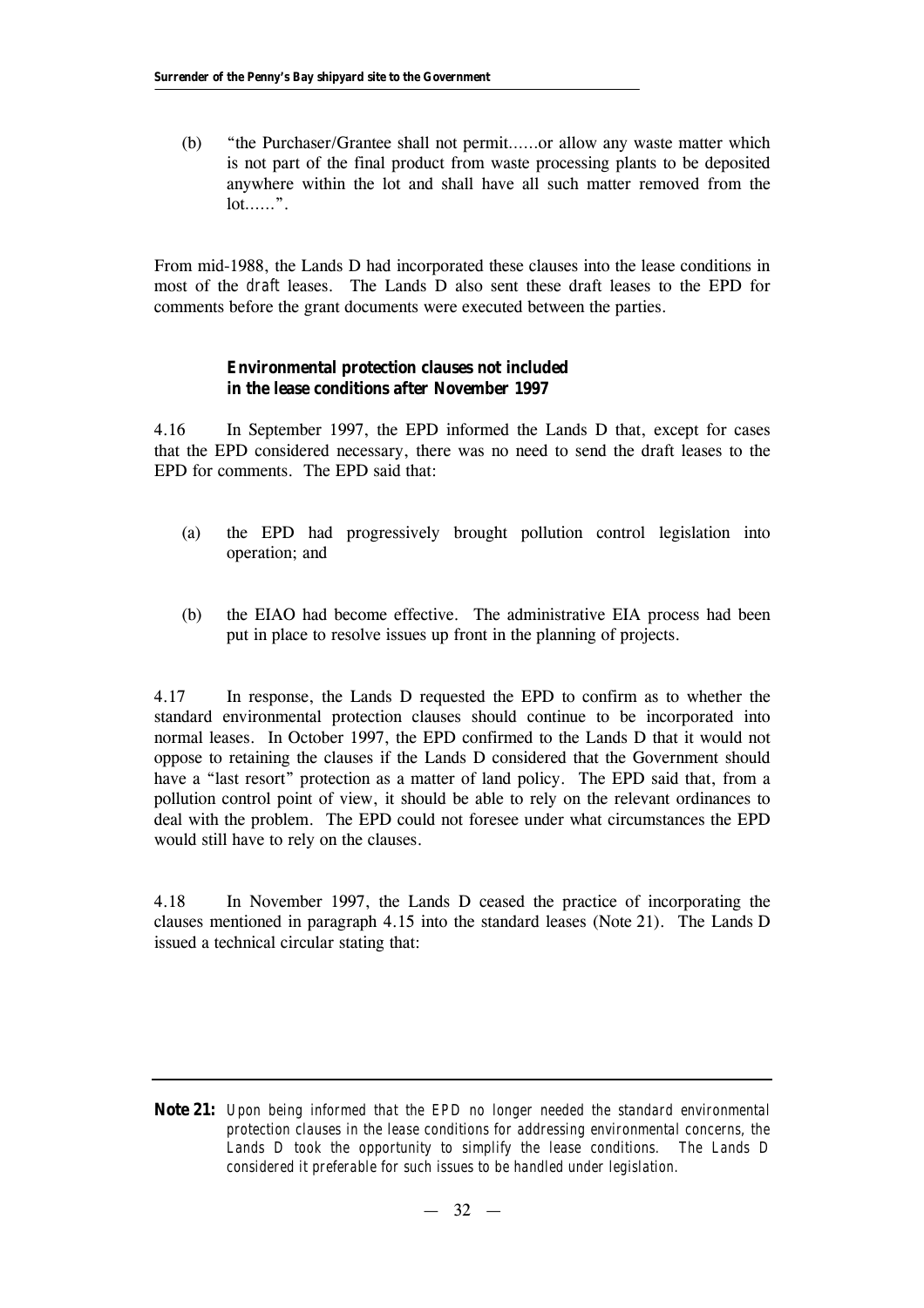- (a) with the enactment of the EIAO and various pollution control ordinances, the EPD was able to exercise environmental control through legislation; and
- (b) the EPD envisaged that it would no longer need to rely on the lease conditions to address environmental concerns.

# **The need for environmental protection clauses reconsidered in 1998**

4.19 In 1998, the Lands D reviewed the need for the environmental protection clauses. After consultations, in February 1998, the EPD requested the Lands D to reconsider incorporating the environmental protection clauses into leases so that the lessees should be held responsible for cleaning up the sites. The EPD considered that such clauses should be incorporated into the leases for certain types of land uses (such as oil depots, petrol filling stations, shipyards/boatyards and industrial plants).

4.20 Since March 1998, the Lands D and the EPD have been discussing the incorporation of the environmental protection clauses into some special land leases.

# **LegCo Member's concern over land contamination at industrial sites**

4.21 In May 2002, a LegCo Member asked whether the Government had specific terms in the land grants of industrial sites to prohibit operators from contaminating the land. The Government replied that appropriate environmental protection clauses had been incorporated into the land leases of industrial sites. These clauses stated that the lessees should comply with the prevailing environmental laws and that the lessees would be responsible for decontamination of the sites upon expiry of the leases.

## **Environmental protection and indemnity clauses for special industries**

4.22 In May 2002, the Lands Administration Office discussed with the Legal Advisory and Conveyancing Office of the Lands D about the detailed drafting of the environmental protection and indemnity clauses for industries which the EPD had identified as having the chance of causing contamination. The industries, among others, included oil depots, power stations and shipyards. The Lands D said that it would issue a technical circular in this regard. However, up to August 2003, such a circular had not been issued.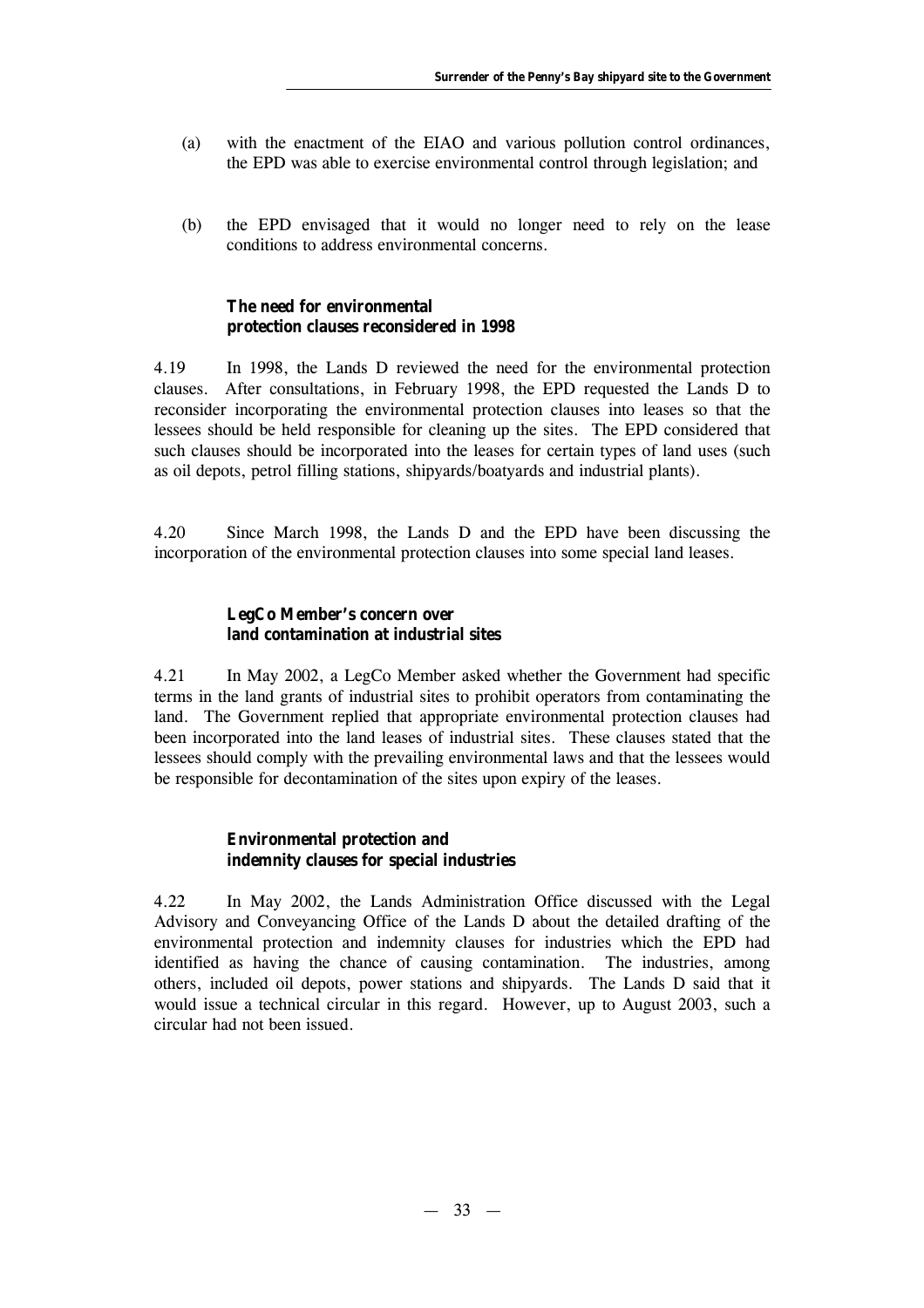4.23 As from February 2003, the Lands D has incorporated the environmental protection and indemnity clauses into the standard lease conditions for *petrol filling station sites* (Note 22).

4.24 *Lands D's response to Audit's enquiry.* In response to Audit's enquiry, in May 2003 the Lands D said that:

#### **Need for environmental protection and indemnity clauses**

- (a) it was willing to incorporate the environmental protection clauses into the leases and the STT agreements for special industries. The Lands D was considering the wording of such clauses;
- (b) to indemnify the Government against the risk of contamination, for 5 petrol filling station sites tendered in late June 2003, the Lands D had incorporated environmental protection and indemnity clauses into the leases;
- (c) the environmental protection and indemnity clauses could become ineffective if the lessees went into voluntary liquidation or disappeared after the surrender of the site;
- (d) an alternative way of addressing the problem might be to introduce legislation requiring operators of *environmentally unfriendly* industries to certify that the sites were free from undue contamination, to submit reports to the EPD, and to implement clean-up measures for any contamination. Such legislation would have the effect of forcing lessees to adopt environmental protection and clean-up measures during the period of their occupancy; and

**Note 22:** *The environmental protection and indemnity clauses state that the lessee shall take action to avoid soil and ground water contamination to the site. The lessee shall carry out at his own expense a soil and ground water contamination assessment to the satisfaction of the Director of Environmental Protection. The lessee shall at his own expense carry out decontamination work. If the lessee fails to carry out the decontamination work, the Government may carry out the work and the lessee shall pay to the Government the cost on a full indemnity basis.*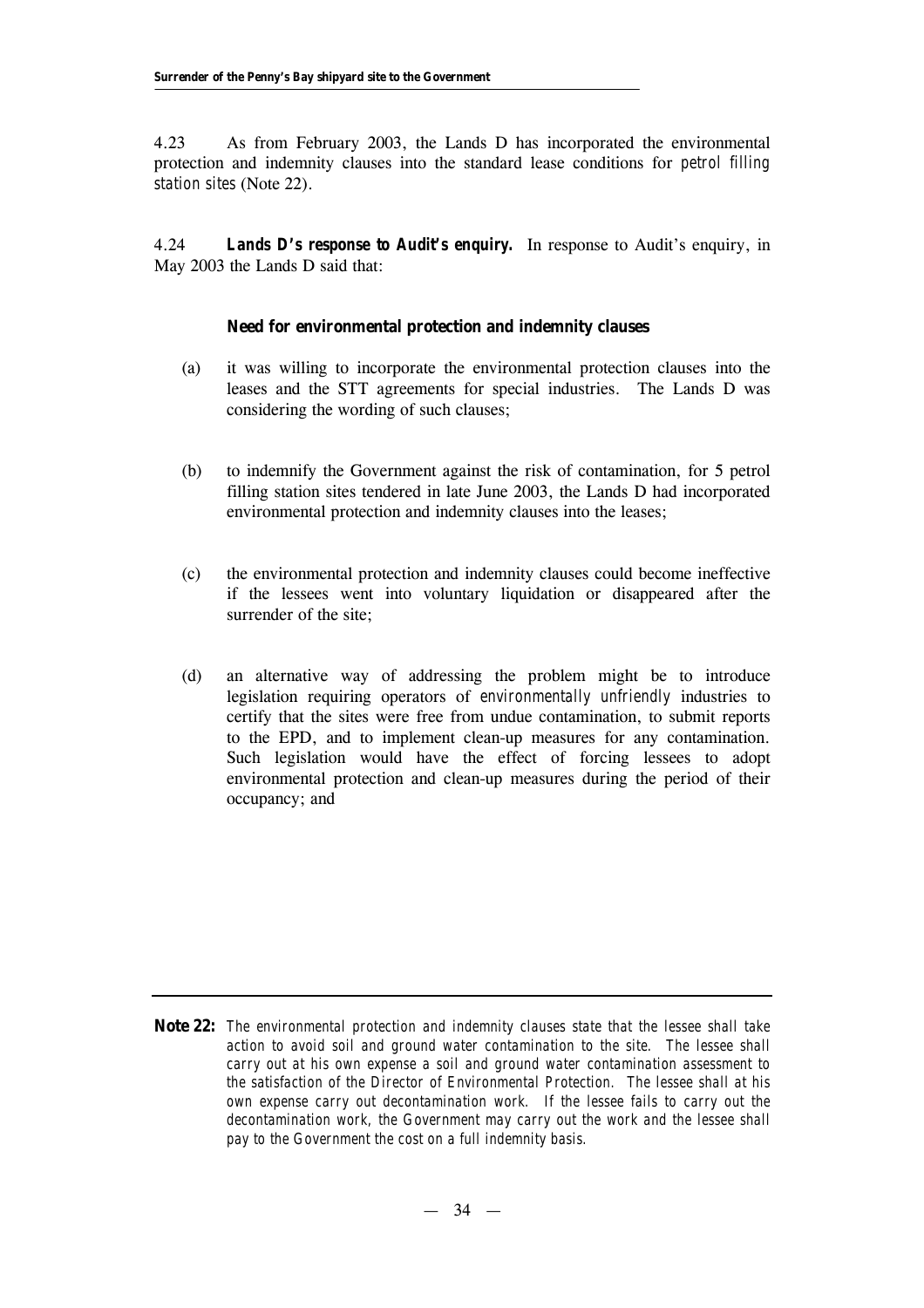## **Acceptance of the "as is" clause**

(e) with regard to the acceptance of the "as is" clause in the Deed of Surrender of the PB shipyard site prior to the identification of contamination there, as far as the Lands D was aware, there had never been any question of the Government taking action against an ex-lessee of resumed property in respect of breaches of the lease. As far as the Lands Administration Office was concerned, once a site had reverted, the factual situation had been that breaches of the lease ceased to be an issue. The acceptance of the surrender of the site on an "as is" basis accorded with the position the Lands D had previously taken on resumption. What would have happened, had the Government *not* agreed to the "as is" clause being included, could only be the subject of speculation.

# **Audit observations**

# **The Deed of Surrender of the PB shipyard site**

4.25 Audit appreciates that, up to the date of surrender of the PB shipyard site, the Lands D might not be well-positioned to estimate the final cost of the cleaning up. Nevertheless, Audit considers that:

- (a) the potential risks and financial implications of accepting the "as is" clause, having regard to the fact that there had been findings of contamination before the surrender of the site (see para. 4.10), should have been critically evaluated by the Lands D and submitted to the relevant policy bureaux for consideration; and
- (b) the Lands D should not have accepted the "as is" surrender clause, without first having obtained explicit approvals from the relevant policy bureaux.

# **Indemnity clause in Deeds of Surrender**

4.26 The Lands D's remarks in paragraph 4.24(e) are noted, insofar as the PB shipyard site is concerned. **However, Audit considers that the overriding issue is whether an indemnity clause (see para. 4.12) should be included in all Deeds of Surrender to protect the public interest.**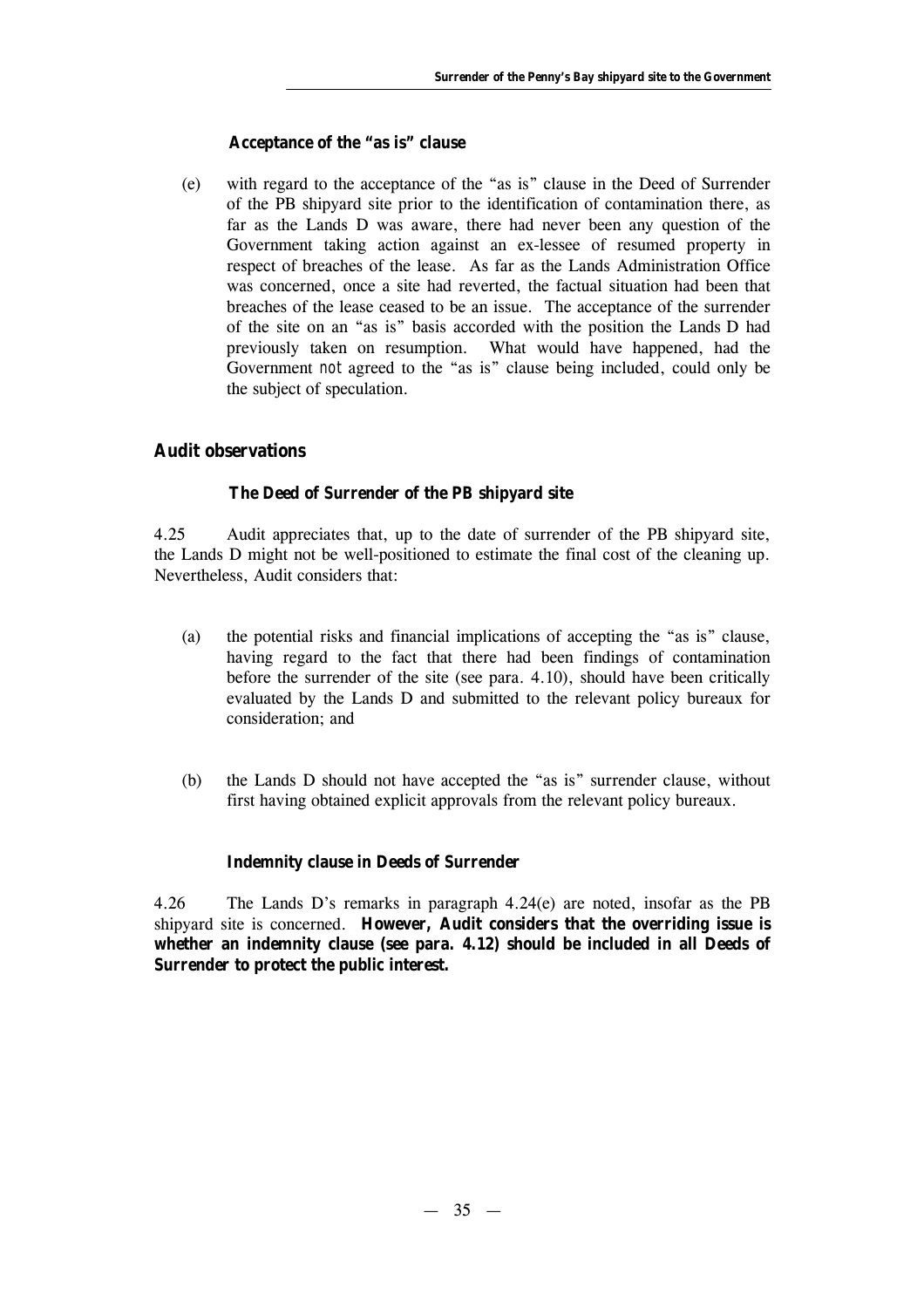#### **Environmental protection and indemnity clauses in lease documents**

4.27 Since mid-June 2003, the Lands D has incorporated environmental protection and indemnity clauses into the leases of petrol filling station sites. **Audit considers that it is desirable to incorporate similar environmental protection and indemnity clauses into the conditions of all leases, particularly those of industrial sites.**

4.28 In spite of the fact that there was no environmental protection clause in the lease conditions of the PB shipyard site entered into in 1970, Audit noted that General Condition 7 (Note 23) of that lease stated that the lessee should not allow any noisome, noxious or other refuse matter to be deposited on any portion of the site, and that the lessee should remove all such matter from the site in a proper matter. Audit considers that the Lands D should assess whether the contaminants found in the PB shipyard site could fall within the meaning of noisome and noxious matter. It would be prudent to seek the Department of Justice's advice on whether the decontamination cost can be recovered from the lessee.

## **Audit recommendations**

#### 4.29 **Audit has** *recommended* **that the Director of Lands should:**

- (a) **expedite action to:**
	- (i) **incorporate environmental protection and indemnity clauses into the standard lease conditions of all leases; and**
	- (ii) **promulgate a technical circular on the incorporation of the environmental protection and indemnity clauses into all leases so as to give guidance to the Lands D officers;**

**Note 23:** *General Condition 7 of the lease conditions of the PB shipyard site stated that "The grantee shall not permit sewage or refuse water to flow from the lot on to any adjoining land or allow any decaying, noisome, noxious, excrementitious, or other refuse matter to be deposited on any portion of the lot and shall see that all such matter is removed daily from the premises in a proper manner".*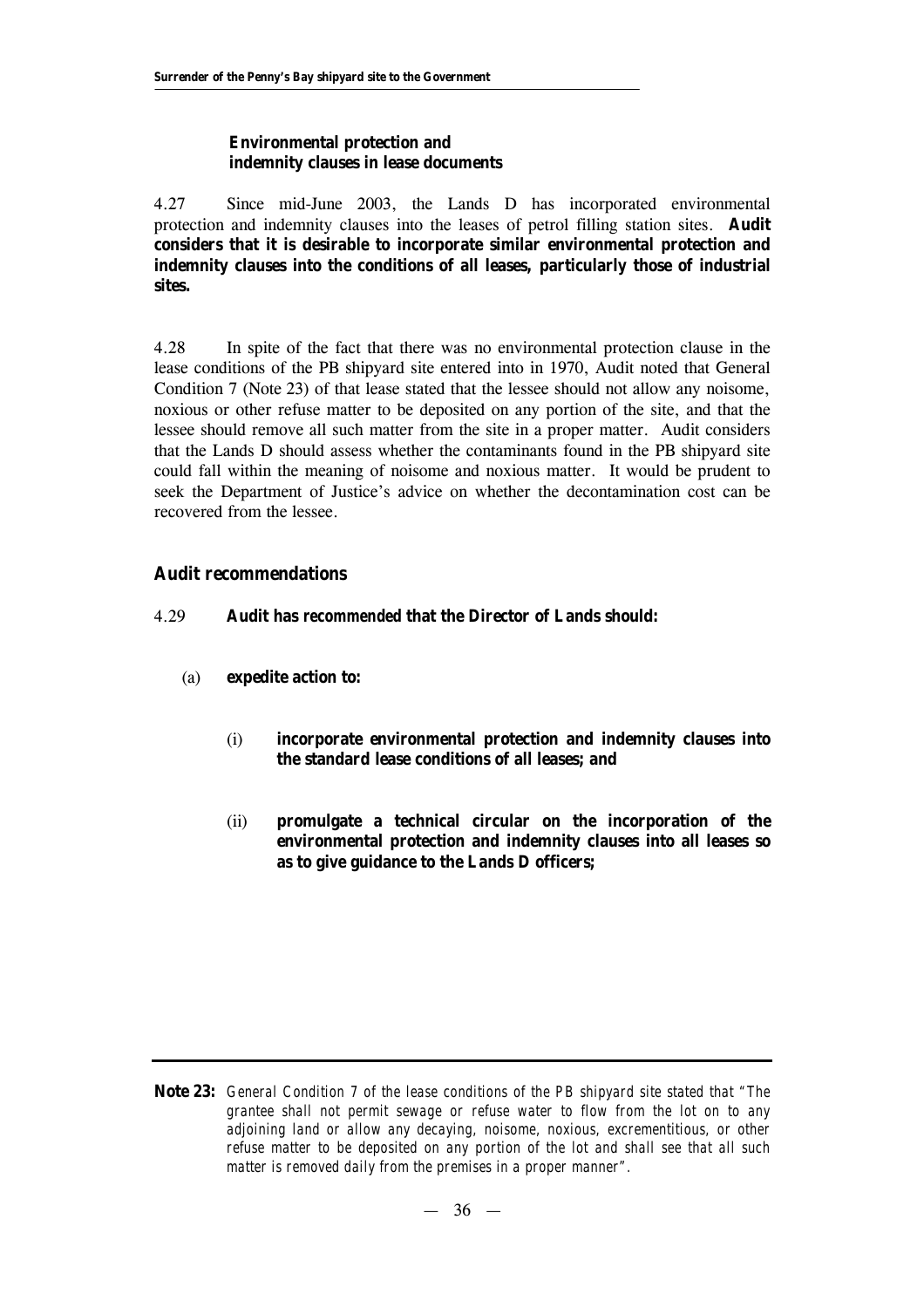- (b) **incorporate clauses into Deeds of Surrender to ensure that ex-lessees indemnify the Government against the risk of contamination of sites;**
- (c) **if a lessee proposes that the Government should accept the surrender of a leased site on an "as is" basis, or if he does not wish to be held liable for site clearance:**
	- (i) **critically evaluate the risks and financial implications before accepting the proposal, especially if there are indications of contamination; and**
	- (ii) **seek approval from the relevant policy bureaux** *before* **accepting the lessee's proposal;**
- (d) **in conjunction with the Director of Environmental Protection, take appropriate lease enforcement actions to stop and deter the contamination of sites; and**
- (e) **seek the Department of Justice's advice as regards whether the Government could recover the decontamination cost from the ex-lessee of the PB shipyard site or the shipyard operator.**

## **Response from the Administration**

4.30 The **Director of Lands** accepts the audit recommendations as mentioned in paragraph 4.29 and is taking action to incorporate appropriate clauses into new leases and to issue the technical circular.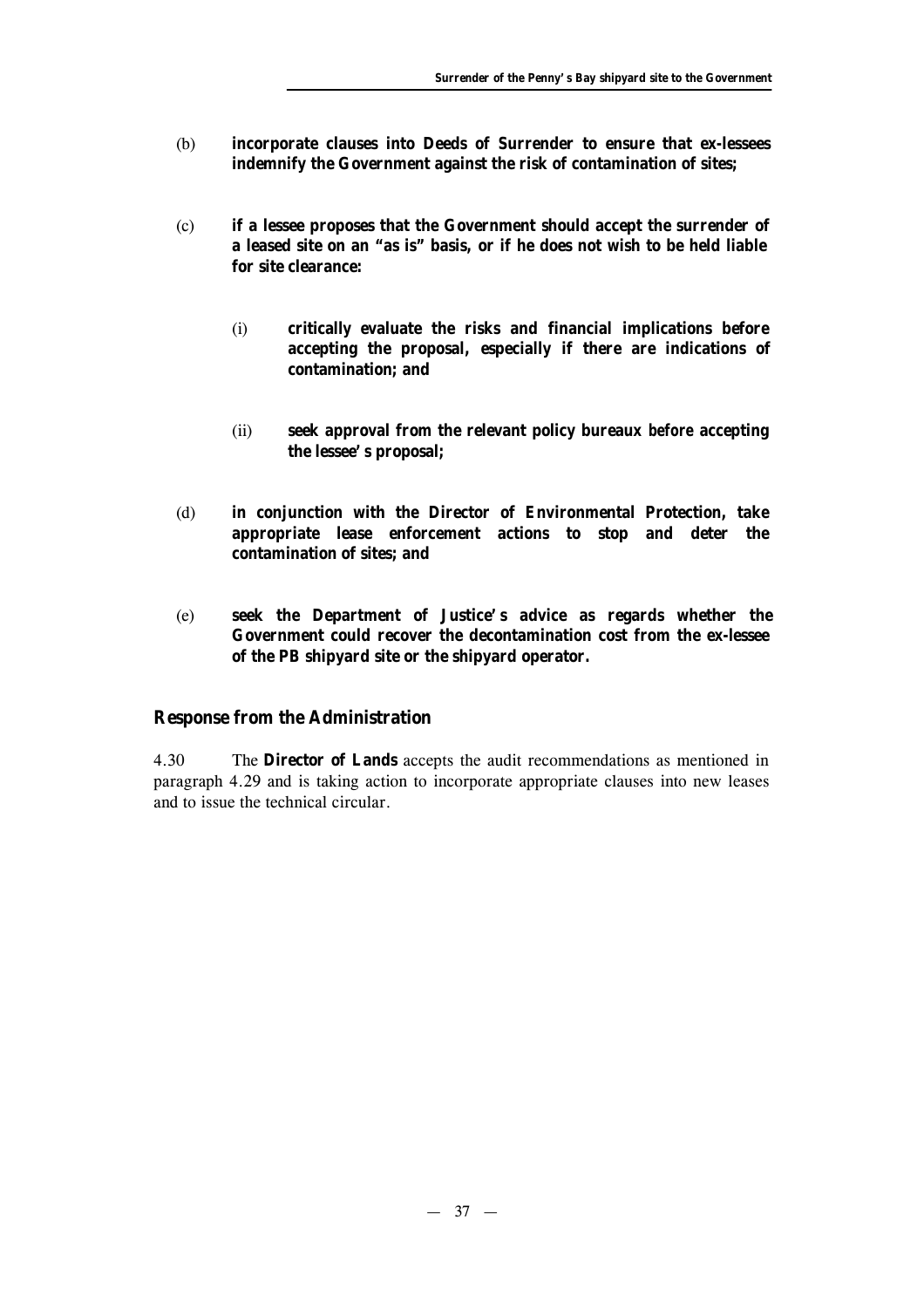**Appendix A** (paras. 3.17 and 3.23 refer)

# **Complaints about open burning of wastes at the PB shipyard site in 1995 and 1999**

**The 1995 complaint.** In January 1995, the EPD received a complaint about the open burning of wastes at the PB shipyard site. During the site visits made in June and July 1995, the EPD found that a large quantity of wastes was dumped in an open area awaiting disposal by open burning. The EPD also found ashes and burnt remains. After issuing a warning letter to the shipyard operator, the EPD referred the case to the Lands D to investigate whether there was contravention of the lease conditions. In October 1995, the Lands D visited the site. It found no burning activities but some dumped wastes. According to the Lands D's records, no action was taken against the lessee.

*The 1999 complaint.* In February 1999, upon receipt of another complaint about the open burning of wastes, the EPD visited the site and found a large pile of burnt residue. The EPD issued a warning letter to the shipyard operator, as the open burning of wastes was in contravention of the Air Pollution Control Ordinance. In response, the shipyard operator agreed to stop the open burning of wastes. Audit has not seen evidence that the EPD reported the case to the Lands D.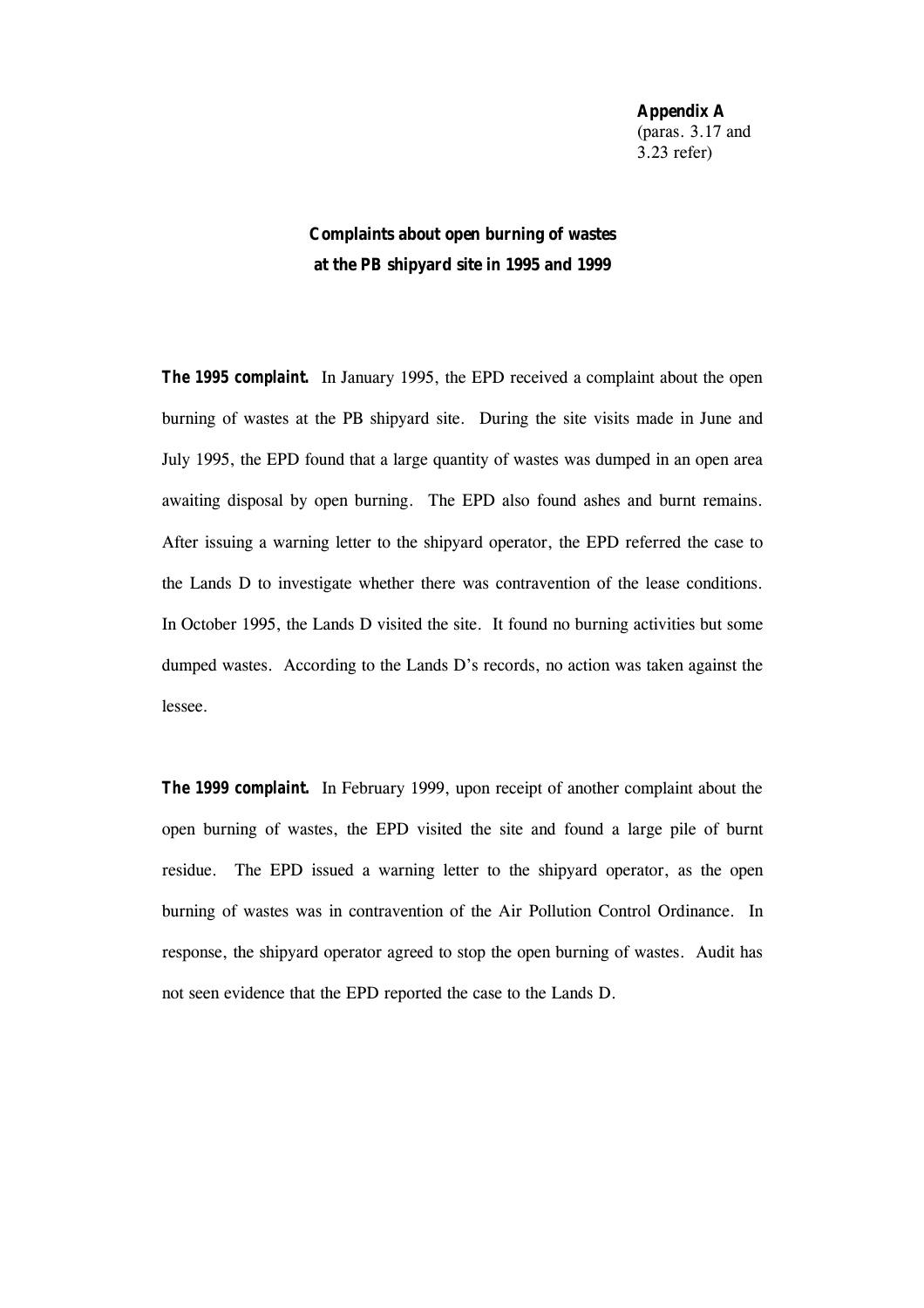# **Appendix B** (para. 4.12 refers)

## **Surrender of a Tsing Yi site in which the Government would be indemnified if contamination was subsequently found**

|                   | <b>Date</b>   | <b>Salient points</b>                                                                                                                                                                                                                                          |
|-------------------|---------------|----------------------------------------------------------------------------------------------------------------------------------------------------------------------------------------------------------------------------------------------------------------|
| $\left( a\right)$ | October 1995  | The lessee proposed to surrender a portion of the Tsing Yi site to the<br>Government.                                                                                                                                                                          |
| (b)               | March 1997    | The lessee proposed to clear only the above-ground structures, and<br>leave the underground substructures intact.                                                                                                                                              |
| (c)               | April 1998    | The EPD approved the EIA study for the clearance of the Tsing Yi<br>site. The lessee would leave the underground substructures intact as<br>there appeared to be no recognisable environmental risk in leaving<br>them in place.                               |
| (d)               | October 1998  | The lessee submitted an undertaking to the Lands D that the<br>Government would be indemnified against claims from adjacent land<br>However, at that time the undertaking did not cover land<br>users.<br>contamination found after the surrender of the site. |
| (e)               | November 1998 | The Lands D agreed to accept the lessee's proposal in principle on<br>condition that the lessee would carry out suitable treatment and<br>backfilling of the underground structures at the lessee's own expense.                                               |
| (f)               | June 1999     | The EPD expressed concern over the possibility of ground<br>contamination. The EPD objected to accepting the site without the<br>lessee indemnifying the Government for any contamination found after<br>the surrender of the site.                            |
| (g)               | April 2001    | The Land Administration Meeting decided that the surrender should<br>be subject to the inclusion, in the Deed of Surrender, of an indemnity<br>against land contamination as required by the EPD.                                                              |
| (h)               | May 2001      | The EPD considered that there was only a remote possibility of<br>unacceptable soil and groundwater contamination associated with the<br>underground structures.                                                                                               |
| (i)               | June 2001     | The lessee executed the Deed of Surrender. The lessee undertook<br>to indemnify the Government from liabilities in connection with<br>contaminants found within 7 years after the date of the Deed of<br>Surrender.                                            |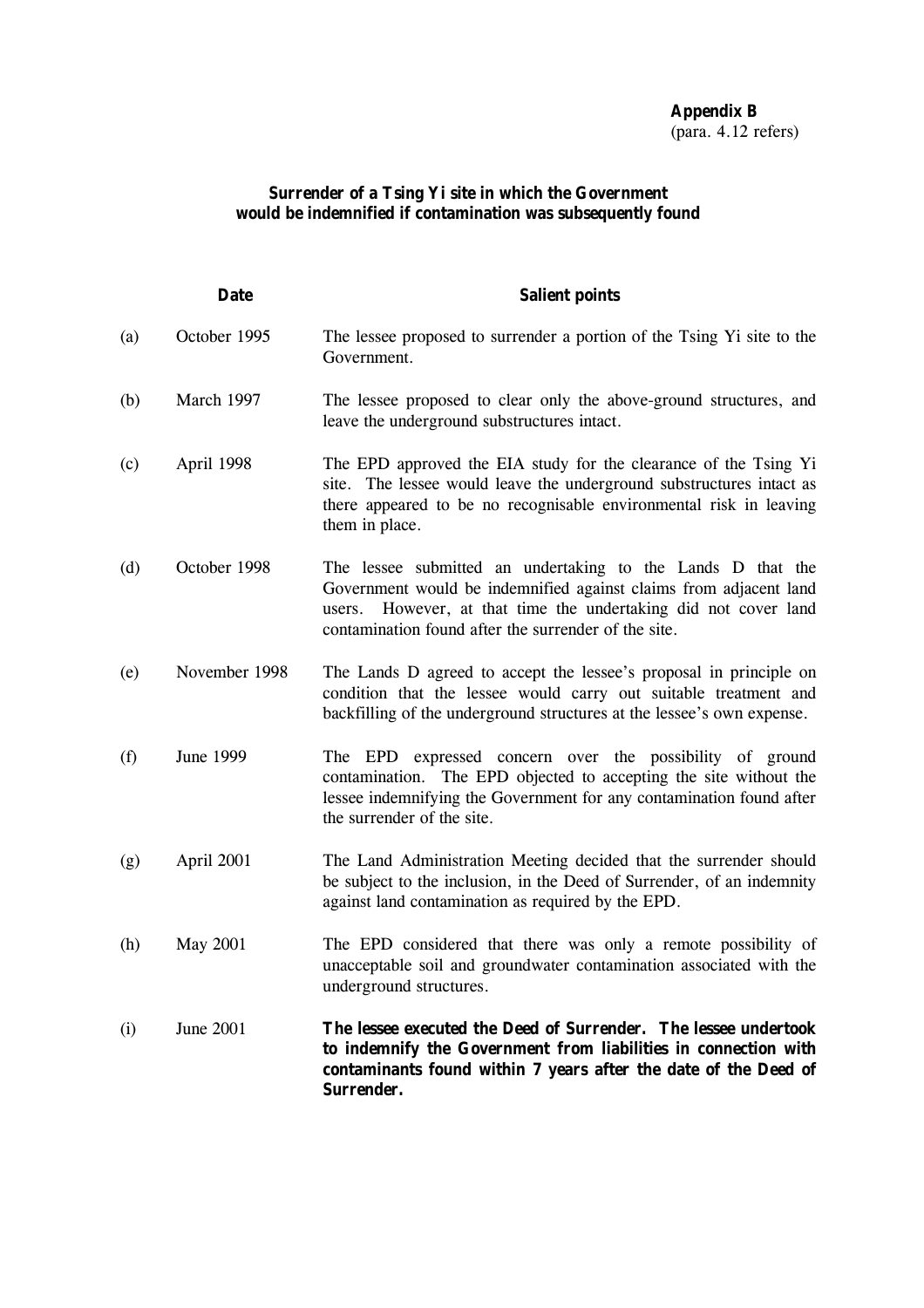# **Appendix C**

# **Chronology of key events**

# **The NTY shipyard site**

| August 1995  | The CED completed an EIA study for the North Tsing Yi project. The<br>EIA report recommended that an LCS should be carried out.                                    |
|--------------|--------------------------------------------------------------------------------------------------------------------------------------------------------------------|
| January 1997 | ExCo ordered the resumption of 6 leased shipyard sites for public purposes<br>under the LRO.                                                                       |
| April 1997   | The 6 leased ship and sites reverted to the Government.                                                                                                            |
| May 1998     | The FSTB queried why the shipyard operators were not responsible for the<br>site clearance.                                                                        |
| March 1999   | The CED appointed a consultant to undertake the LCS of the NTY<br>shipyard site in accordance with the recommendations of the North Tsing<br>Yi project EIA study. |
| June $2000$  | The Lands D completed the site clearance of the NTY shipyard site at the<br>cost of \$6.7 million.                                                                 |
| May 2001     | The LCS report indicated that the NTY shipyard site was heavily<br>contaminated by hydrocarbons and heavy metals.                                                  |

# **The PB shipyard site**

| <b>June 1998</b> | The CED commissioned Consultant A to carry out an EIA study for the<br>Northshore Lantau Development.                                                                               |
|------------------|-------------------------------------------------------------------------------------------------------------------------------------------------------------------------------------|
| November 1999    | The CED also commissioned Consultant A to carry out an EIA study for<br>the theme park project.                                                                                     |
| April 2000       | The CED commissioned Consultant B to carry out an EIA study for the<br>decommissioning of the PB shipyard site.                                                                     |
| August 2000      | The lessee allowed the CED to inspect the PB shipyard site.                                                                                                                         |
| December 2000    | The preliminary site investigation at the PB shipyard site was substantially<br>completed.                                                                                          |
| March 2001       | The Steering Committee was informed that the level of contamination was<br>more severe than expected. Chemical analysis of apparent waste or<br>burn-pit materials was recommended. |
| April 2001       | The lessee of the PB shipyard site surrendered the site to the Government.                                                                                                          |
| September 2001   | Additional trench work was carried out.                                                                                                                                             |
| October 2001     | Consultant B found that the soil was contaminated by dioxins.                                                                                                                       |
| December 2001    | The decommissioning EIA report revealed that the estimated volume of<br>contaminated soil was 87,000 cubic metres, of which about 30,000 cubic<br>metres contained dioxins.         |